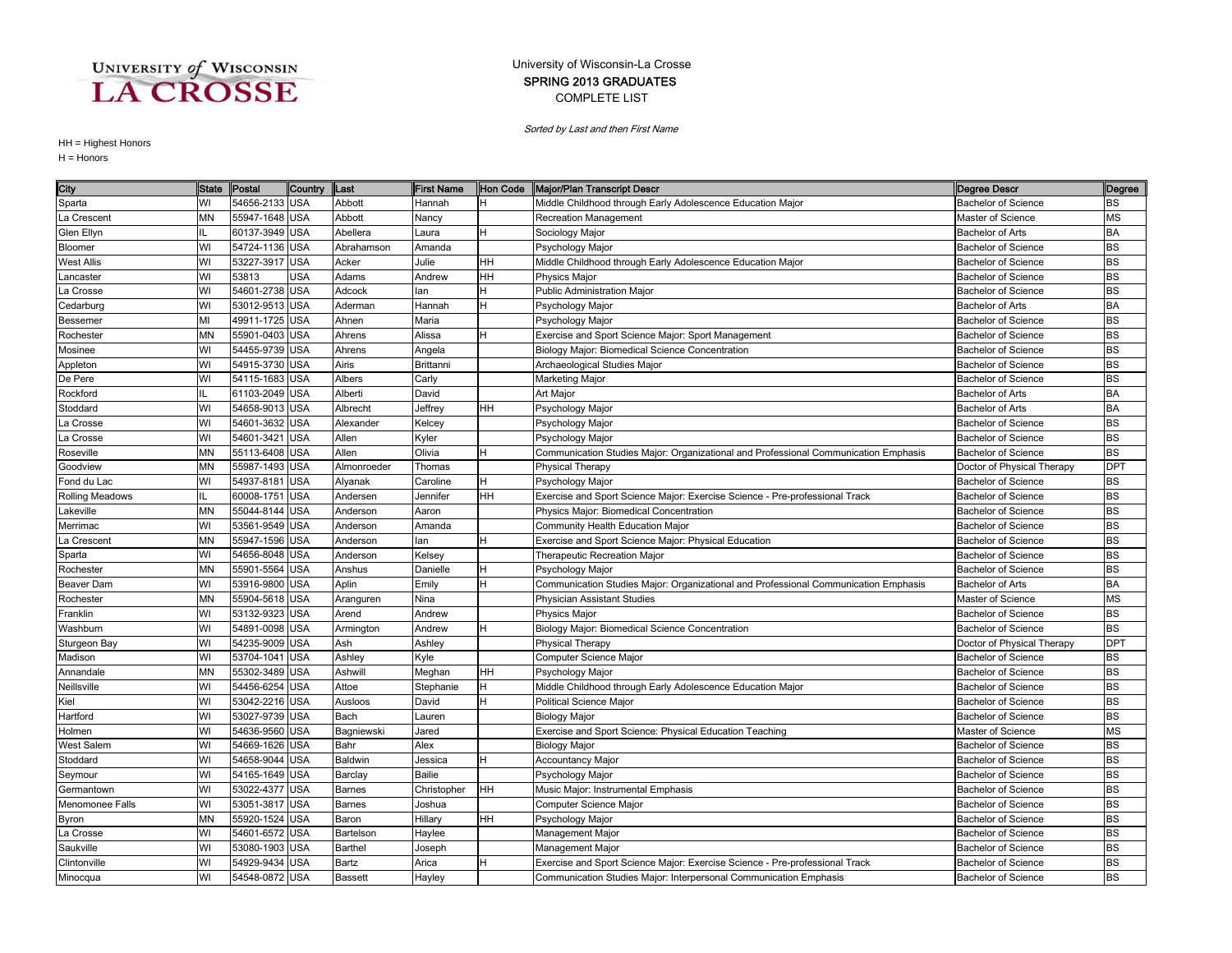### COMPLETE LIST SPRING 2013 GRADUATES University of Wisconsin-La Crosse

Sorted by Last and then First Name

| Appleton                | WI | 54915-7039 USA |            | Batterman        | Amanda         | HH        | Biology Major: Biomedical Science Concentration                             | Bachelor of Science        | <b>BS</b>  |
|-------------------------|----|----------------|------------|------------------|----------------|-----------|-----------------------------------------------------------------------------|----------------------------|------------|
| Eau Claire              | WI | 54701-6511 USA |            | Bauer            | Michael        | н         | Clinical Laboratory Science Major                                           | <b>Bachelor of Science</b> | <b>BS</b>  |
| Sheboygan Falls         | WI | 53085-1229 USA |            | Bauer            | Vanessa        | ΗH        | Community Health Education Major                                            | <b>Bachelor of Science</b> | <b>BS</b>  |
| Onalaska                | WI | 54650-3340 USA |            | Baxley           | David          |           | Communication Studies Major: Interpersonal Communication Emphasis           | <b>Bachelor of Science</b> | <b>BS</b>  |
| Rhinelander             | WI | 54501-2123 USA |            | Beatty           | Kyndra         | HН        | Archaeological Studies Major                                                | <b>Bachelor of Science</b> | <b>BS</b>  |
| <b>Crystal Falls</b>    | MI | 49920-1827     | <b>USA</b> | Beaudoin         | Richard        |           | <b>Physical Therapy</b>                                                     | Doctor of Physical Therapy | <b>DPT</b> |
| Tomah                   | WI | 54660-2550     | <b>USA</b> | Beckord          | Jaclyn         | H         | Middle Childhood through Early Adolescence Education Major                  | <b>Bachelor of Science</b> | <b>BS</b>  |
| Sun Prairie             | WI | 53590-9157     | <b>USA</b> | Beduhn           | Lindsay        |           | Physical Therapy                                                            | Doctor of Physical Therapy | <b>DPT</b> |
| Jackson                 | WI | 53037-9404     | <b>USA</b> | Behm             | Ryan           |           | Management Major                                                            | <b>Bachelor of Science</b> | <b>BS</b>  |
| Burlington              | WI | 53105-9433 USA |            | <b>Behrens</b>   | Kelsey         |           | Psychology Major                                                            | <b>Bachelor of Science</b> | <b>BS</b>  |
| Fennimore               | WI | 53809-2139 USA |            | <b>Behrens</b>   | Samantha       |           | Psychology Major                                                            | <b>Bachelor of Science</b> | <b>BS</b>  |
| Onalaska                | WI | 54650-9652 USA |            | Behringer        | Michael        |           | Management Major                                                            | <b>Bachelor of Science</b> | <b>BS</b>  |
| Greenville              | WI | 54942-8696 USA |            | <b>Bellile</b>   | Nathan         |           | <b>Biochemistry Major</b>                                                   | <b>Bachelor of Science</b> | <b>BS</b>  |
| Greenville              | WI | 54942-8696 USA |            | <b>Bellile</b>   | Nathan         |           | <b>Biology Minor</b>                                                        | <b>Bachelor of Science</b> | <b>BS</b>  |
| <b>Wisconsin Rapids</b> | WI | 54494-4004     | <b>USA</b> | Benbow           | Caitlin        |           | Exercise and Sport Science Major: Exercise Science - Pre-professional Track | <b>Bachelor of Science</b> | <b>BS</b>  |
| <b>Fall River</b>       | WI | 53932-9769     | <b>USA</b> | <b>Benck</b>     | Molly          | HH        | Microbiology Major: Biomedical Concentration                                | <b>Bachelor of Science</b> | <b>BS</b>  |
| Savage                  | ΜN | 55378-4678     | <b>USA</b> | <b>Benick</b>    | Emilie         | HН        | Athletic Training Major                                                     | <b>Bachelor of Science</b> | <b>BS</b>  |
| Mishicot                | WI | 54228-9481     | <b>USA</b> | Bennett          | Andrew         |           | Physics Major: Computational Emphasis                                       | <b>Bachelor of Science</b> | <b>BS</b>  |
| <b>Mineral Point</b>    | WI | 53565-1420 USA |            | <b>Bennett</b>   | <b>Brianna</b> |           | Communication Studies Major: Interpersonal Communication Emphasis           | <b>Bachelor of Science</b> | <b>BS</b>  |
| Racine                  | WI | 53402-9568 USA |            | <b>Bent</b>      | Jenna          |           | Communication Studies Major: Advocacy and Communication Criticism Emphasis  | <b>Bachelor of Science</b> | <b>BS</b>  |
| Fond du Lac             | WI | 54935-6418 USA |            | Berg             | Jennifer       |           | Psychology Major                                                            | Bachelor of Science        | <b>BS</b>  |
| Fontana                 | WI | 53125-1314     | <b>USA</b> | Berg             | Katherine      |           | Recreation Management Major                                                 | <b>Bachelor of Science</b> | <b>BS</b>  |
| Nashotah                | WI | 53058-9520     | <b>USA</b> | Berg             | Stefanie       | <b>HH</b> | Exercise and Sport Science Major: Exercise Science - Pre-professional Track | <b>Bachelor of Science</b> | <b>BS</b>  |
| West Salem              | WI | 54669-1607     | <b>USA</b> | Berg             | Tony           |           | <b>Finance Major</b>                                                        | <b>Bachelor of Science</b> | <b>BS</b>  |
| <b>Wisconsin Dells</b>  | WI | 53965-1006 USA |            | Bergstrom        | Bethany        |           | Clinical Laboratory Science Major                                           | <b>Bachelor of Science</b> | <b>BS</b>  |
| Muskego                 | WI | 53150-8503 USA |            | Berigan          | Hilary         |           | Psychology Major                                                            | Bachelor of Science        | <b>BS</b>  |
| <b>Mineral Point</b>    | WI | 53565-8869 USA |            | Berning          | Blake          |           | Exercise and Sport Science Major: Exercise Science - Fitness Track          | Bachelor of Science        | <b>BS</b>  |
| Greenville              | WI | 54942-8798 USA |            | Bero             | Daniel         | HH        | Mathematics Major: Statistics Emphasis                                      | <b>Bachelor of Science</b> | <b>BS</b>  |
| Tomah                   | WI | 54660-7573 USA |            | Betthauser       | Kelsey         | H         | Middle Childhood through Early Adolescence Education Major                  | <b>Bachelor of Science</b> | <b>BS</b>  |
| Cedar Grove             | WI | 53013-1309 USA |            | Beutel           | Ariel          | HH        | Therapeutic Recreation Major                                                | <b>Bachelor of Science</b> | <b>BS</b>  |
| Antigo                  | WI | 54409          | <b>USA</b> | <b>Bickler</b>   | Amber          |           | <b>Biology Major: Biomedical Science Concentration</b>                      | <b>Bachelor of Science</b> | <b>BS</b>  |
| uck.                    | WI | 54853-2111     | <b>USA</b> | <b>Bielmeier</b> | <b>Briana</b>  |           | Therapeutic Recreation Major                                                | <b>Bachelor of Science</b> | <b>BS</b>  |
| Greendale               | WI | 53129-1203     | <b>USA</b> | <b>Binter</b>    | Ashley         |           | Management Major                                                            | <b>Bachelor of Science</b> | <b>BS</b>  |
| Appleton                | WI | 54915-1884 USA |            | Bissing-Olson    | Emily          |           | Sociology Major                                                             | <b>Bachelor of Science</b> | <b>BS</b>  |
| Viroqua                 | WI | 54665-8131 USA |            | Blatz            | Joshua         |           | <b>Chemistry Major</b>                                                      | <b>Bachelor of Science</b> | <b>BS</b>  |
| Cedar Grove             | WI | 53013-1392 USA |            | Bloomingdale     | Christopher    |           | Biology Major: Environmental Science Concentration                          | <b>Bachelor of Science</b> | <b>BS</b>  |
| Onalaska                | WI | 54650-9333 USA |            | <b>Bock</b>      | Jarrod         |           | Psychology Major                                                            | <b>Bachelor of Science</b> | <b>BS</b>  |
| Menomonee Falls         | WI | 53051-6414     | <b>USA</b> | Boerner          | Amanda         |           | Biology Major: Cellular and Molecular Biology Concentration                 | <b>Bachelor of Science</b> | <b>BS</b>  |
| La Crosse               | WI | 54601-5974 USA |            | <b>Bogie</b>     | Bradley        |           | <b>Accountancy Major</b>                                                    | Bachelor of Science        | <b>BS</b>  |
| Alma Center             | WI | 54611-8505     | <b>USA</b> | <b>Bohac</b>     | Jeri           |           | Archaeological Studies Major                                                | <b>Bachelor of Arts</b>    | <b>BA</b>  |
| Valders                 | WI | 54245-9788 USA |            | <b>Boldt</b>     | Trisha         |           | <b>Biology Major</b>                                                        | <b>Bachelor of Science</b> | <b>BS</b>  |
| Davenport               | IA | 52804-2664 USA |            | Boll             | Alison         |           | Archaeological Studies Major                                                | Bachelor of Science        | <b>BS</b>  |
| Greenfield              | WI | 53219-4816 USA |            | Borkenhagen      | Lauren         |           | Psychology Major                                                            | <b>Bachelor of Science</b> | <b>BS</b>  |
| Greenfield              | WI | 53219-4816 USA |            | Borkenhagen      | Lauren         |           | Therapeutic Recreation Major                                                | <b>Bachelor of Science</b> | <b>BS</b>  |
| Appleton                | WI | 54915-9400 USA |            | <b>Bosin</b>     | Amy            | H.        | Psychology Major                                                            | Bachelor of Science        | <b>BS</b>  |
| Wilson                  | WI | 54027-2524     | <b>USA</b> | Bosshart         | Tyler          |           | <b>Biology Major</b>                                                        | <b>Bachelor of Science</b> | <b>BS</b>  |
| Waterford               | WI | 53185-4253 USA |            | <b>Botsford</b>  | Jacob          |           | History Major: Regional Emphasis                                            | <b>Bachelor of Science</b> | <b>BS</b>  |
| La Crosse               | WI | 54601-2960 USA |            | <b>Bottcher</b>  | James          |           | Management Major                                                            | <b>Bachelor of Science</b> | <b>BS</b>  |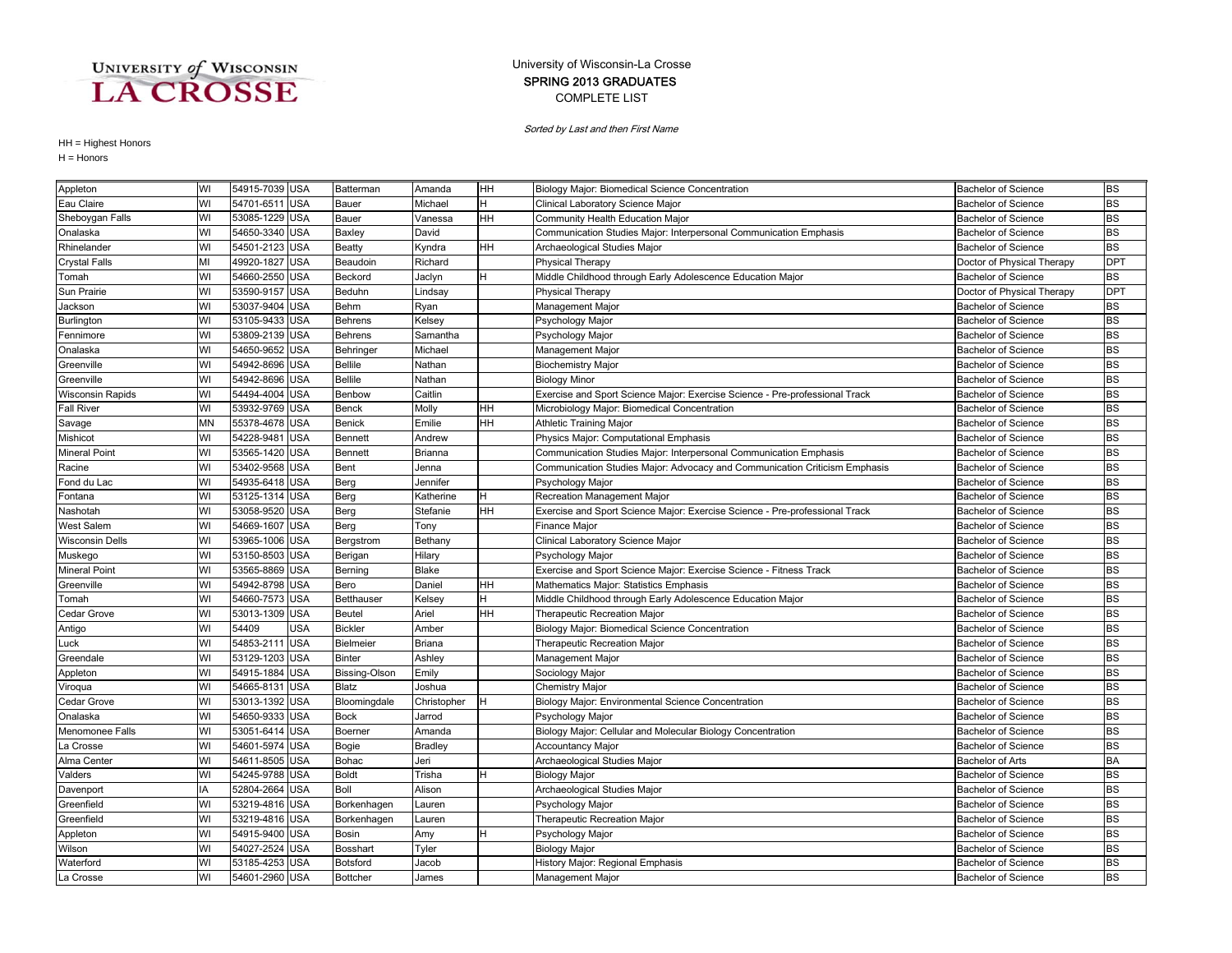### COMPLETE LIST SPRING 2013 GRADUATES University of Wisconsin-La Crosse

Sorted by Last and then First Name

| La Crosse            | WI        | 54601-4621 USA |            | Bowman             | Elizabeth   | H  | Art Major                                                                   | <b>Bachelor of Arts</b>        | <b>BA</b>   |
|----------------------|-----------|----------------|------------|--------------------|-------------|----|-----------------------------------------------------------------------------|--------------------------------|-------------|
| Waukesha             | WI        | 53186-6771     | <b>USA</b> | Boyle              | Anna        |    | Marketing Major                                                             | <b>Bachelor of Science</b>     | <b>BS</b>   |
| Rochester            | MΝ        | 55906-4312 USA |            | Braatz             | Lindsay     |    | Marketing Major                                                             | <b>Bachelor of Science</b>     | <b>BS</b>   |
| Almond               | WI        | 54909-9792 USA |            | <b>Bradley</b>     | Adam        |    | Biology Major: Biomedical Science Concentration                             | <b>Bachelor of Science</b>     | <b>BS</b>   |
| Tomah                | WI        | 54660-1016 USA |            | Bramwell           | Scott       |    | Computer Science Major                                                      | <b>Bachelor of Science</b>     | <b>BS</b>   |
| Oconomowoc           | WI        | 53066-9431     | <b>USA</b> | <b>Brandt</b>      | Rebecca     |    | Clinical Laboratory Science Major                                           | <b>Bachelor of Science</b>     | <b>BS</b>   |
| Lakeville            | <b>MN</b> | 55044-5517 USA |            | <b>Brattland</b>   | Kaitlyn     |    | Psychology Major                                                            | <b>Bachelor of Science</b>     | <b>BS</b>   |
| La Crosse            | WI        | 54601-4343 USA |            | Braunschweig       | Leah        |    | Psychology Major                                                            | <b>Bachelor of Science</b>     | <b>BS</b>   |
| Onalaska             | WI        | 54650-241      | <b>USA</b> | <b>Breining</b>    | Nicholas    |    | Sociology Major                                                             | <b>Bachelor of Arts</b>        | <b>BA</b>   |
| Sun Prairie          | WI        | 53590-9307     | <b>USA</b> | <b>Breiter</b>     | Sarah       | HH | Archaeological Studies Major                                                | <b>Bachelor of Arts</b>        | <b>BA</b>   |
| Hartland             | MΝ        | 56042-4066 USA |            | <b>Brekke</b>      | Jenna       | HН | Accountancy Major                                                           | <b>Bachelor of Science</b>     | <b>BS</b>   |
| Glendale             | WI        | 53217-4066 USA |            | Brennan            | Erin        |    | <b>Physical Therapy</b>                                                     | Doctor of Physical Therapy     | <b>DPT</b>  |
| Green Bay            | WI        | 54311-6790 USA |            | Brenzel            | Andrew      |    | Political Science Major                                                     | <b>Bachelor of Arts</b>        | <b>BA</b>   |
| Glen Haven           | WI        | 53810-9722 USA |            | <b>Breuer</b>      | Daniel      |    | Biology Major: Biomedical Science Concentration                             | <b>Bachelor of Science</b>     | <b>BS</b>   |
| West Bend            | WI        | 53090-9385     | <b>USA</b> | <b>Breuer</b>      | Shelly      |    | Marketing Major                                                             | <b>Bachelor of Science</b>     | <b>BS</b>   |
| Cedarburg            | WI        | 53012-2617     | <b>USA</b> | <b>Brey</b>        | Andrew      |    | <b>Accountancy Major</b>                                                    | <b>Bachelor of Science</b>     | <b>BS</b>   |
| Kimberly             | WI        | 54136-1895     | USA        | <b>Brittnacher</b> | Gregory     | HН | Exercise and Sport Science Major: Physical Education                        | <b>Bachelor of Science</b>     | <b>BS</b>   |
| La Crosse            | WI        | 54601-3458     | <b>USA</b> | <b>Brooks</b>      | Rose        | HН | Exercise and Sport Science Major: Exercise Science - Pre-professional Track | <b>Bachelor of Science</b>     | <b>BS</b>   |
| Berlin               | WI        | 54923-9468 USA |            | <b>Brooks</b>      | Steven      |    | Communication Studies Major: Interpersonal Communication Emphasis           | <b>Bachelor of Science</b>     | <b>BS</b>   |
| La Crescent          | <b>MN</b> | 55947-1436 USA |            | Brown              | Caleb       |    | English Major: Rhetoric and Writing Emphasis                                | <b>Bachelor of Arts</b>        | <b>BA</b>   |
| Delavan              | WI        | 53115-2127 USA |            | Brown              | Hannah      |    | Exercise and Sport Science Major: Exercise Science - Pre-professional Track | <b>Bachelor of Science</b>     | <b>BS</b>   |
| Oconto Falls         | WI        | 54154-9507     | <b>USA</b> | Brown              | Shelby      |    | Psychology Major                                                            | <b>Bachelor of Science</b>     | <b>BS</b>   |
| Elkhorn              | WI        | 53121-3503 USA |            | <b>Brugger</b>     | Molly       |    | Marketing Major                                                             | <b>Bachelor of Science</b>     | <b>BS</b>   |
| Hartland             | WI        | 53029-9575 USA |            | <b>Brunclik</b>    | Jacob       | HH | English Major: Literature Emphasis                                          | <b>Bachelor of Arts</b>        | <b>BA</b>   |
| Mount Horeb          | WI        | 53572-2968     | <b>USA</b> | <b>Brunner</b>     | Elizabeth   |    | History Major: Regional Emphasis                                            | <b>Bachelor of Arts</b>        | <b>BA</b>   |
| Wauwatosa            | WI        | 53213-1303 USA |            | <b>Bruskotter</b>  | Emily       |    | Sociology Major                                                             | <b>Bachelor of Arts</b>        | <b>BA</b>   |
| Mount Pleasant       | WI        | 53406-2612 USA |            | Buchholz           | Kathryn     |    | Exercise and Sport Science Major: Sport Management                          | <b>Bachelor of Science</b>     | <b>BS</b>   |
| Waukesha             | WI        | 53189-7142 USA |            | <b>Buckley</b>     | Anthony     |    | Psychology Major                                                            | <b>Bachelor of Science</b>     | <b>BS</b>   |
| Forestville          | WI        | 54213-9749 USA |            | <b>Buczek</b>      | Jordan      |    | Spanish Major                                                               | <b>Bachelor of Science</b>     | <b>BS</b>   |
| Waunakee             | WI        | 53597-9396 USA |            | <b>Buechner</b>    | Michelle    |    | <b>Athletic Training Major</b>                                              | <b>Bachelor of Science</b>     | <b>BS</b>   |
| Hartland             | WI        | 53029-8583     | <b>USA</b> | <b>Buelow</b>      | Christopher |    | Chemistry Major: ACS Certification                                          | <b>Bachelor of Science</b>     | <b>BS</b>   |
| Madison              | WI        | 53703-4791     | <b>USA</b> | <b>Buelow</b>      | Jennifer    |    | Student Affairs Administration in Higher Education                          | Master of Science in Education | <b>MSED</b> |
| Hanoi                |           |                | <b>VNM</b> | Bui                | Minh        |    | Master of Business Administration                                           | Master of Business Admin       | <b>MBA</b>  |
| <b>New Glarus</b>    | WI        | 53574-9523 USA |            | <b>Burke</b>       | Daniel      |    | Biology Major: Environmental Science Concentration                          | <b>Bachelor of Science</b>     | <b>BS</b>   |
| Green Bay            | WI        | 54303-4213 USA |            | <b>Burke</b>       | Kacie       |    | <b>English Education Major</b>                                              | <b>Bachelor of Science</b>     | <b>BS</b>   |
| Ripon                | WI        | 54971-9770 USA |            | Burlingame         | Kyle        |    | Management Major                                                            | <b>Bachelor of Science</b>     | <b>BS</b>   |
| Waunakee             | WI        | 53597-1587 USA |            | <b>Burns</b>       | Adam        |    | <b>Biology Major</b>                                                        | <b>Bachelor of Science</b>     | <b>BS</b>   |
| <b>River Falls</b>   | WI        | 54022-1233     | <b>USA</b> | <b>Burns</b>       | Brittany    |    | Psychology Major                                                            | <b>Bachelor of Arts</b>        | <b>BA</b>   |
| Watertown            | MN        | 55388-8340 USA |            | <b>Burns</b>       | Matthew     |    | <b>Physician Assistant Studies</b>                                          | Master of Science              | <b>MS</b>   |
| <b>Mineral Point</b> | WI        | 53565-8509     | <b>USA</b> | <b>Burris</b>      | Jesse       |    | Exercise and Sport Science Major: Exercise Science - Fitness Track          | <b>Bachelor of Science</b>     | <b>BS</b>   |
| Platteville          | WI        | 53818-3091     | <b>USA</b> | Burton             | Coree       |    | Student Affairs Administration in Higher Education                          | Master of Science in Education | MSED        |
| Sussex               | WI        | 53089-4128 USA |            | <b>Bush</b>        | Claire      |    | Biology Major: Biomedical Science Concentration                             | <b>Bachelor of Science</b>     | <b>BS</b>   |
| Belmont              | WI        | 53510-9505 USA |            | <b>Buss</b>        | Jenna       |    | Mathematics Education Major                                                 | <b>Bachelor of Science</b>     | <b>BS</b>   |
| Chippewa Falls       | WI        | 54729-5733 USA |            | <b>Buth</b>        | Erin        |    | <b>Biochemistry Major</b>                                                   | <b>Bachelor of Science</b>     | <b>BS</b>   |
| Wausau               | WI        | 54403-6960 USA |            | <b>Butterbrodt</b> | Alexandra   |    | Biology Major: Biomedical Science Concentration                             | <b>Bachelor of Science</b>     | <b>BS</b>   |
| Monroe               | WI        | 53566-3503 USA |            | <b>Buvid</b>       | Daniel      |    | Software Engineering                                                        | Master of Software Engineering | <b>MSE</b>  |
| Xia'men              |           | 361100         | <b>CHN</b> | Cai                | Yuguang     |    | Finance Major                                                               | <b>Bachelor of Science</b>     | <b>BS</b>   |
| Neenah               | WI        | 54956-3431 USA |            | Camann             | Kathrvn     |    | Communication Studies Major: Interpersonal Communication Emphasis           | <b>Bachelor of Arts</b>        | <b>BA</b>   |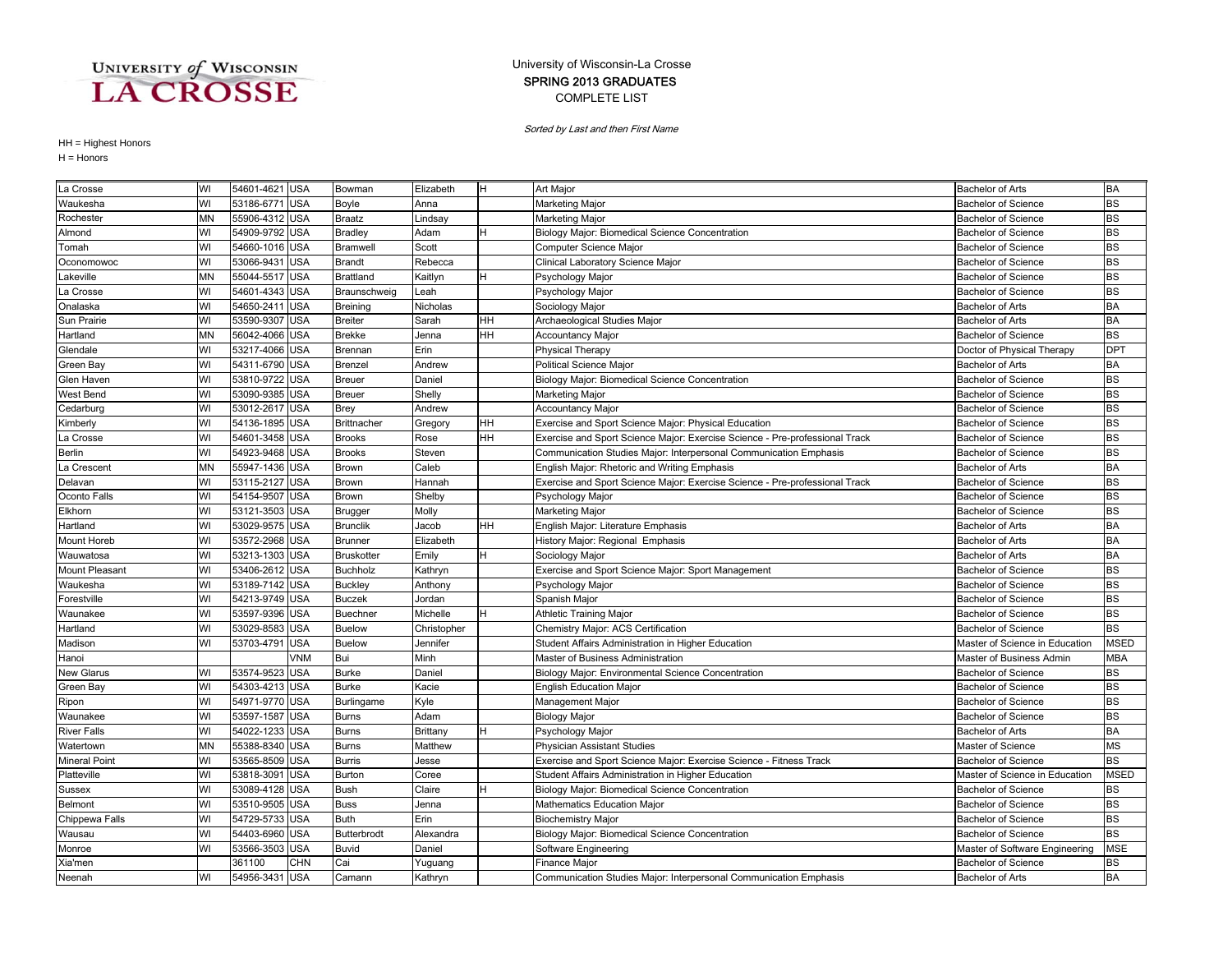### COMPLETE LIST SPRING 2013 GRADUATES University of Wisconsin-La Crosse

Sorted by Last and then First Name

| Brooklyn               | WI        | 53521-9205 USA           | Campbell       | Jeffrey         |    | Professional Development                                                    | Master of Educ - Prof Dev   | <b>MEPD</b> |
|------------------------|-----------|--------------------------|----------------|-----------------|----|-----------------------------------------------------------------------------|-----------------------------|-------------|
| Sandpoint              | ID        | 83864-1720 USA           | Campbell       | Kelsey          |    | Exercise and Sport Science Major: Exercise Science - Pre-professional Track | <b>Bachelor of Science</b>  | <b>BS</b>   |
| La Crosse              | WI        | 54601-2548 USA           | Campion        | Bret            |    | <b>History Major</b>                                                        | <b>Bachelor of Science</b>  | <b>BS</b>   |
| Madison                | WI        | 53716-2478 USA           | Capacio        | Ashley          |    | <b>Political Science Major</b>                                              | Bachelor of Arts            | <b>BA</b>   |
| Crystal Lake           |           | 60014-1914 USA           | Carlotti       | Jennifer        |    | Exercise and Sport Science Major: Exercise Science - Pre-professional Track | <b>Bachelor of Science</b>  | <b>BS</b>   |
| Madison                | WI        | 53711-1157 USA           | Carney         | Krista          |    | Psychology Major                                                            | <b>Bachelor of Science</b>  | <b>BS</b>   |
| Pewaukee               | WI        | 53072-3958 USA           | Caroll         | Daniel          |    | Psychology Major                                                            | <b>Bachelor of Science</b>  | <b>BS</b>   |
| Verona                 | WI        | 53593-1652 USA           | Carpenter      | Michael         | HH | <b>Accountancy Major</b>                                                    | <b>Bachelor of Science</b>  | <b>BS</b>   |
| Milwaukee              | WI        | 53215-4138 USA           | Carrillo       | Mario           |    | Psychology Major                                                            | <b>Bachelor of Science</b>  | <b>BS</b>   |
| West Salem             | WI        | 54669-9507<br><b>USA</b> | Carson         | Elizabeth       |    | Recreation Management Major                                                 | <b>Bachelor of Science</b>  | <b>BS</b>   |
| Brookfield             | WI        | 53005-5201<br><b>USA</b> | Carstens       | Samantha        |    | Management Major                                                            | <b>Bachelor of Science</b>  | <b>BS</b>   |
| Shaftsbury             | VT        | 05262-9334 USA           | Carver         | Jonathan        |    | Biology                                                                     | Master of Science           | <b>MS</b>   |
| Burlington             | WI        | 53105-3601<br><b>USA</b> | Casto          | Lindsey         |    | English Major: Rhetoric and Writing Emphasis                                | <b>Bachelor of Arts</b>     | <b>BA</b>   |
| Gays Mills             | WI        | 54631-7135 USA           | Chambers       | Kaitlin         |    | Biology Major: Biomedical Science Concentration                             | <b>Bachelor of Science</b>  | <b>BS</b>   |
| Onalaska               | WI        | 54650-2517 USA           | Chang          | Kao             |    | <b>Accountancy Major</b>                                                    | <b>Bachelor of Science</b>  | <b>BS</b>   |
| La Crosse              | WI        | 54601-4213 USA           | Chavalas       | Elizabeth       |    | English Major: Literature Emphasis                                          | <b>Bachelor of Arts</b>     | <b>BA</b>   |
| Edina                  | <b>MN</b> | 55439-1244 USA           | Chavez         | Adele           |    | Early Childhood through Middle Childhood Education Major                    | <b>Bachelor of Science</b>  | <b>BS</b>   |
| Wuhan                  |           | 430030<br><b>CHN</b>     | Chen           | Linwei          |    | Computer Science Major                                                      | <b>Bachelor of Science</b>  | <b>BS</b>   |
| La Crosse              | WI        | 54601-3649 USA           | Chen           | Sirun           |    | Master of Business Administration                                           | Master of Business Admin    | <b>MBA</b>  |
| QINGDAO                | 37        | 266510<br><b>CHN</b>     | Chen           | Xuanye          |    | Finance Major                                                               | <b>Bachelor of Science</b>  | <b>BS</b>   |
| Waunakee               | WI        | 53597-2378 USA           | Childers       | <b>Brock</b>    |    | Accountancy Major                                                           | <b>Bachelor of Science</b>  | <b>BS</b>   |
| La Crosse              | WI        | 54601-0401<br><b>USA</b> | Chingo         | Jordan          |    | Psychology Major                                                            | <b>Bachelor of Science</b>  | <b>BS</b>   |
| <b>West Bend</b>       | WI        | 53090-8462 USA           | Chipman        | Krista          |    | Biology Major: Biomedical Science Concentration                             | <b>Bachelor of Science</b>  | <b>BS</b>   |
| Verona                 | WI        | <b>USA</b><br>53593-7867 | Chmielewski    | Elizabeth       |    | <b>Professional Development</b>                                             | Master of Educ - Prof Dev   | <b>MEPD</b> |
| Hatley                 | WI        | 54440-9527<br><b>USA</b> | Chrapkowski    | Kelsey          | HН | Exercise and Sport Science Major: Exercise Science - Pre-professional Track | <b>Bachelor of Science</b>  | <b>BS</b>   |
| Hudson                 | WI        | 54016-7158 USA           | Christensen    | Erin            | HΗ | Psychology Major                                                            | <b>Bachelor of Arts</b>     | <b>BA</b>   |
| Shawano                | WI        | 54166-2701 USA           | Christopherson | Patrick         | HH | Exercise and Sport Science Major: Exercise Science - Pre-professional Track | <b>Bachelor of Science</b>  | <b>BS</b>   |
| Sparta                 | WI        | 54656-1827 USA           | Chrysler       | Benjamin        |    | Information Systems Major                                                   | <b>Bachelor of Science</b>  | <b>BS</b>   |
| Menomonee Falls        | WI        | 53051-1547 USA           | Cichy          | Amber           | н  | Middle Childhood through Early Adolescence Education Major                  | <b>Bachelor of Science</b>  | <b>BS</b>   |
| La Crosse              | WI        | 54601-431<br><b>USA</b>  | Clair          | Marianna        |    | Archaeological Studies Major                                                | <b>Bachelor of Science</b>  | <b>BS</b>   |
| Sheboygan              | WI        | 53081-1965 USA           | Clark          | Abigail         |    | Finance Major: Risk, Insurance and Financial Planning Concentration         | <b>Bachelor of Science</b>  | <b>BS</b>   |
| Rochester              | <b>MN</b> | 55904-801<br><b>USA</b>  | Clark          | Kalli           |    | <b>Athletic Training Major</b>                                              | <b>Bachelor of Science</b>  | <b>BS</b>   |
| Oak Creek              | WI        | 53154-4765 USA           | Clark          | Megan           |    | <b>Biology Major</b>                                                        | <b>Bachelor of Science</b>  | <b>BS</b>   |
| Bowler                 | WI        | 54416-9538 USA           | Clauss         | Joshua          |    | <b>Accountancy Major</b>                                                    | <b>Bachelor of Science</b>  | <b>BS</b>   |
| Viroqua                | WI        | 54665-8082 USA           | Clemment       | Katelyn         |    | Psychology Major                                                            | <b>Bachelor of Science</b>  | <b>BS</b>   |
| Ballwin                | <b>MO</b> | 63011-3283 USA           | Cochran        | Taylor          |    | Psychology Major                                                            | <b>Bachelor of Science</b>  | <b>BS</b>   |
| Cedarburg              | WI        | 53012-9113 USA           | Collins        | Andrew          |    | Marketing Major                                                             | <b>Bachelor of Science</b>  | <b>BS</b>   |
| Savage                 | <b>MN</b> | 55378-2923 USA           | Comee          | <b>Bridgett</b> | HH | <b>Athletic Training Major</b>                                              | <b>Bachelor of Science</b>  | <b>BS</b>   |
| La Crescent            | MN        | 55947-1052 USA           | Conway         | Justin          | н  | Communication Studies Major: Interpersonal Communication Emphasis           | <b>Bachelor of Science</b>  | <b>BS</b>   |
| Saint Paul             | MN        | 55104-6906 USA           | Cook           | Sarah           |    | Physician Assistant Studies                                                 | Master of Science           | <b>MS</b>   |
| De Forest              | WI        | 53532-2561<br><b>USA</b> | Cooper         | Cory            |    | School Psychology                                                           | <b>Education Specialist</b> | <b>EDS</b>  |
| Dickeyville            | WI        | 53808-6846 USA           | Corbett        | Kyle            |    | Sociology Major                                                             | <b>Bachelor of Science</b>  | <b>BS</b>   |
| <b>Richland Center</b> | WI        | 53581-1702 USA           | Corcoran       | Kasey           |    | Marketing Major                                                             | <b>Bachelor of Science</b>  | <b>BS</b>   |
| Janesville             | WI        | 53548-8870 USA           | Corrigan       | Ron             |    | Professional Development                                                    | Master of Educ - Prof Dev   | <b>MEPD</b> |
| Janesville             | WI        | 53546-9334 USA           | Cottam         | Claire          | н  | Marketing Major                                                             | <b>Bachelor of Science</b>  | <b>BS</b>   |
| <b>Belleville</b>      | WI        | 53508-9313 USA           | Couch          | Megan           |    | English Major: Rhetoric and Writing Emphasis                                | <b>Bachelor of Arts</b>     | <b>BA</b>   |
| Mukwonago              | WI        | 53149-8213 USA           | Coyle          | Rachel          | н  | Clinical Laboratory Science Major                                           | <b>Bachelor of Science</b>  | <b>BS</b>   |
| <b>Richland Center</b> | WI        | 53581-1918 USA           | Crarv          | Amber           | H. | Middle Childhood through Early Adolescence Education Major                  | <b>Bachelor of Science</b>  | <b>BS</b>   |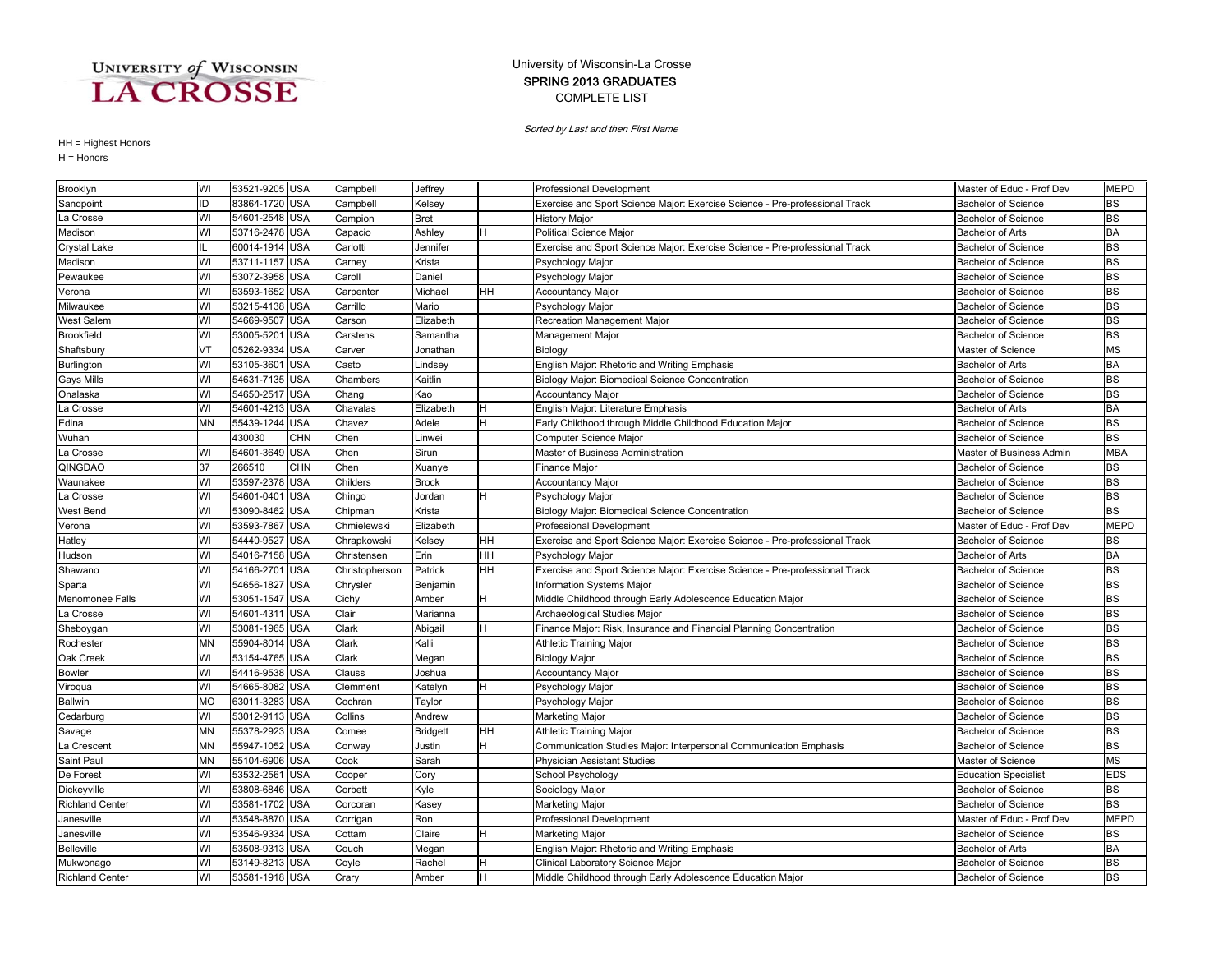### COMPLETE LIST SPRING 2013 GRADUATES University of Wisconsin-La Crosse

Sorted by Last and then First Name

| Chaska             | MN        | 55318-1564 USA |            | Crider         | Jason           |    | English Major: Rhetoric and Writing Emphasis                                        | <b>Bachelor of Arts</b>    | <b>BA</b>  |
|--------------------|-----------|----------------|------------|----------------|-----------------|----|-------------------------------------------------------------------------------------|----------------------------|------------|
| Eden               | WI        | 53019-1523     | <b>USA</b> | Crofts         | Jenna           |    | Athletic Training Major                                                             | <b>Bachelor of Science</b> | <b>BS</b>  |
| La Crosse          | WI        | 54603-4011 USA |            | Crossman       | Kyle            |    | Management Major                                                                    | <b>Bachelor of Science</b> | <b>BS</b>  |
| Madison            | WI        | 53715-2038 USA |            | Cullen         | Caitlin         | н  | Psychology Major                                                                    | <b>Bachelor of Science</b> | <b>BS</b>  |
| Cedarburg          | WI        | 53012-9169 USA |            | Cummings       | Cory            | H  | Middle Childhood through Early Adolescence Education Major                          | <b>Bachelor of Science</b> | <b>BS</b>  |
| Sheboygan Falls    | WI        | 53085-1111     | <b>USA</b> | Curry          | Alexander       | HH | <b>Accountancy Major</b>                                                            | <b>Bachelor of Science</b> | <b>BS</b>  |
| Madison            | WI        | 53717-1064     | <b>USA</b> | Curtin         | Joseph          |    | Communication Studies Major: Organizational and Professional Communication Emphasis | <b>Bachelor of Science</b> | <b>BS</b>  |
| De Soto            | WI        | 54624-6237     | <b>USA</b> | Curtis         | Katie           | H  | Middle Childhood through Early Adolescence Education Major                          | <b>Bachelor of Science</b> | <b>BS</b>  |
| Onalaska           | WI        | 54650-2065     | <b>USA</b> | Daemen         | Wouter          |    | Management Major                                                                    | <b>Bachelor of Science</b> | <b>BS</b>  |
| Stanchfield        | MN        | 55080-5225     | <b>USA</b> | Dahl           | Karli           | н  | Spanish Major                                                                       | <b>Bachelor of Arts</b>    | <b>BA</b>  |
| Wausau             | WI        | 54403-2000 USA |            | Daigle         | Kaitlin         |    | Middle Childhood through Early Adolescence Education Major                          | <b>Bachelor of Science</b> | <b>BS</b>  |
| Weyauwega          | WI        | 54983-8622     | <b>USA</b> | Dailey         | Lauren          | н  | Biology Major: Biomedical Science Concentration                                     | <b>Bachelor of Science</b> | <b>BS</b>  |
| Weyauwega          | WI        | 54983-8622     | <b>USA</b> | Dailey         | Lauren          |    | <b>Nutrition Minor</b>                                                              | <b>Bachelor of Science</b> | <b>BS</b>  |
| <b>Three Lakes</b> | WI        | 54562-0246 USA |            | Dal Ponte      | Alicia          |    | Communication Studies Major: Organizational and Professional Communication Emphasis | <b>Bachelor of Science</b> | <b>BS</b>  |
| Oconomowoc         | WI        | 53066-1255     | <b>USA</b> | Davy           | Kallie          |    | Middle Childhood through Early Adolescence Education Major                          | <b>Bachelor of Science</b> | <b>BS</b>  |
| Milwaukee          | WI        | 53220-2731     | <b>USA</b> | Day            | John            |    | <b>Biology Major</b>                                                                | <b>Bachelor of Science</b> | <b>BS</b>  |
| <b>Boscobel</b>    | WI        | 53805-9103     | <b>USA</b> | Dayton         | Cassandra       |    | Middle Childhood through Early Adolescence Education Major                          | <b>Bachelor of Science</b> | <b>BS</b>  |
| Brooklyn           | WI        | 53521-9426 USA |            | Debilzen       | Skyler          | н  | Exercise and Sport Science Major: Exercise Science - Pre-professional Track         | <b>Bachelor of Science</b> | <b>BS</b>  |
| La Crosse          | WI        | 54601-3540 USA |            | Decker         | Haley           | н  | Microbiology Major: Biomedical Concentration                                        | <b>Bachelor of Science</b> | <b>BS</b>  |
| <b>East Troy</b>   | WI        | 53120-2118 USA |            | DeGrave        | Jennifer        |    | Biology Major: Biomedical Science Concentration                                     | <b>Bachelor of Science</b> | <b>BS</b>  |
| East Troy          | WI        | 53120-2118 USA |            | DeGrave        | Jennifer        |    | <b>Chemistry Minor</b>                                                              | <b>Bachelor of Science</b> | <b>BS</b>  |
| Faribault          | <b>MN</b> | 55021-7863     | <b>USA</b> | DeGrood        | Rachel          |    | <b>Physical Therapy</b>                                                             | Doctor of Physical Therapy | <b>DPT</b> |
| Marshfield         | WI        | 54449-1229     | <b>USA</b> | DeJarlais      | Bryan           |    | <b>Physical Therapy</b>                                                             | Doctor of Physical Therapy | <b>DPT</b> |
| Fond du Lac        | WI        | 54935-2544     | <b>USA</b> | Del Ponte      | Dominick        | HH | Archaeological Studies Major                                                        | <b>Bachelor of Science</b> | <b>BS</b>  |
| Waunakee           | WI        | 53597-1803     | USA        | Denu           | Jordan          |    | Exercise and Sport Science Major: Exercise Science - Fitness Track                  | <b>Bachelor of Science</b> | <b>BS</b>  |
| Medford            | WI        | 54451-935      | <b>USA</b> | Denzine        | Casey           |    | Sociology Major                                                                     | <b>Bachelor of Science</b> | <b>BS</b>  |
| Onalaska           | WI        | 54650-8571     | <b>USA</b> | Devlin         | Quinn           |    | Community Health Education Major                                                    | <b>Bachelor of Science</b> | <b>BS</b>  |
| Edgerton           | WI        | 53534-1705 USA |            | DeWar          | Allison         |    | Management Major                                                                    | <b>Bachelor of Science</b> | <b>BS</b>  |
| Cotonou            |           |                | <b>BEN</b> | Diaw           | Mbaye           |    | Mathematics Major: Applied Emphasis                                                 | <b>Bachelor of Science</b> | <b>BS</b>  |
| Cashton            | WI        | 54619-8008 USA |            | Dickman        | Chance          |    | Communication Studies Major: Broadcast and Digital Media Emphasis                   | <b>Bachelor of Science</b> | <b>BS</b>  |
| Evansville         | WI        | 53536-1146 USA |            | Diedrich       | Kevin           |    | Recreation Management Major                                                         | <b>Bachelor of Science</b> | <b>BS</b>  |
| Chippewa Falls     | WI        | 54729-6628     | <b>USA</b> | Dienger        | Matthew         |    | <b>Mathematics Education Maior</b>                                                  | <b>Bachelor of Science</b> | <b>BS</b>  |
| Oakfield           | WI        | 53065-9599     | <b>USA</b> | Dietzel        | Alyxandria      |    | Biology Major: Biomedical Science Concentration                                     | <b>Bachelor of Science</b> | <b>BS</b>  |
| Winneconne         | WI        | 54986-8636     | <b>USA</b> | Dinse          | Emily           | HН | Biology Major: Biomedical Science Concentration                                     | <b>Bachelor of Science</b> | <b>BS</b>  |
| Oakdale            | MN        | 55128-5641     | <b>USA</b> | Dintzner       | Stephanie       |    | <b>Biology Major</b>                                                                | <b>Bachelor of Science</b> | <b>BS</b>  |
| Darien             |           | 60561-4530 USA |            | Disrud         | Amanda          |    | Spanish Major                                                                       | <b>Bachelor of Arts</b>    | <b>BA</b>  |
| Chili              | WI        | 54420-9075 USA |            | <b>Dix</b>     | <b>Brittney</b> | HН | Exercise and Sport Science Major: Physical Education                                | <b>Bachelor of Science</b> | <b>BS</b>  |
| Milwaukee          | WI        | 53212-4201     | <b>USA</b> | Dixon          | Emily           |    | Communication Studies Major: Organizational and Professional Communication Emphasis | <b>Bachelor of Arts</b>    | <b>BA</b>  |
| La Crescent        | <b>MN</b> | 55947-1617     | <b>USA</b> | Dockendorff    | Antony          |    | Exercise and Sport Science Major: Exercise Science - Pre-professional Track         | <b>Bachelor of Science</b> | <b>BS</b>  |
| Oshkosh            | WI        | 54901-2510     | <b>USA</b> | Doemel         | Kaylee          |    | Archaeological Studies Major                                                        | <b>Bachelor of Science</b> | <b>BS</b>  |
| La Crescent        | <b>MN</b> | 55947-1214     | <b>USA</b> | Dolan          | Tom             |    | Psychology Major                                                                    | <b>Bachelor of Science</b> | <b>BS</b>  |
| West Bend          | WI        | 53090-9092     | <b>USA</b> | Donath         | Matthew         |    | Exercise and Sport Science Major: Exercise Science - Fitness Track                  | <b>Bachelor of Science</b> | <b>BS</b>  |
| Verona             | WI        | 53593-2037 USA |            | Donskey        | Abby            | н  | Communication Studies Major: Organizational and Professional Communication Emphasis | <b>Bachelor of Arts</b>    | <b>BA</b>  |
| Waukesha           | WI        | 53188-555      | <b>USA</b> | Dorff          | Kellen          |    | Biology Major: Biomedical Science Concentration                                     | <b>Bachelor of Science</b> | <b>BS</b>  |
| <b>Wisc Rapids</b> | WI        | 54494-1554     | <b>USA</b> | <b>Dresser</b> | Matthew         | н  | Exercise and Sport Science Major: Exercise Science - Fitness Track                  | <b>Bachelor of Science</b> | <b>BS</b>  |
| Bemidji            | <b>MN</b> | 56601-8026     | <b>USA</b> | <b>Drewes</b>  | Samantha        | H  | Athletic Training Major                                                             | <b>Bachelor of Science</b> | <b>BS</b>  |
| La Crosse          | WI        | 54603-2562     | <b>USA</b> | Druschke       | Leah            |    | Psychology Major                                                                    | <b>Bachelor of Science</b> | <b>BS</b>  |
| Ramsev             | <b>MN</b> | 55303-5718 USA |            | Dubiel         | Joel            |    | Exercise and Sport Science Major: Exercise Science - Fitness Track                  | <b>Bachelor of Science</b> | <b>BS</b>  |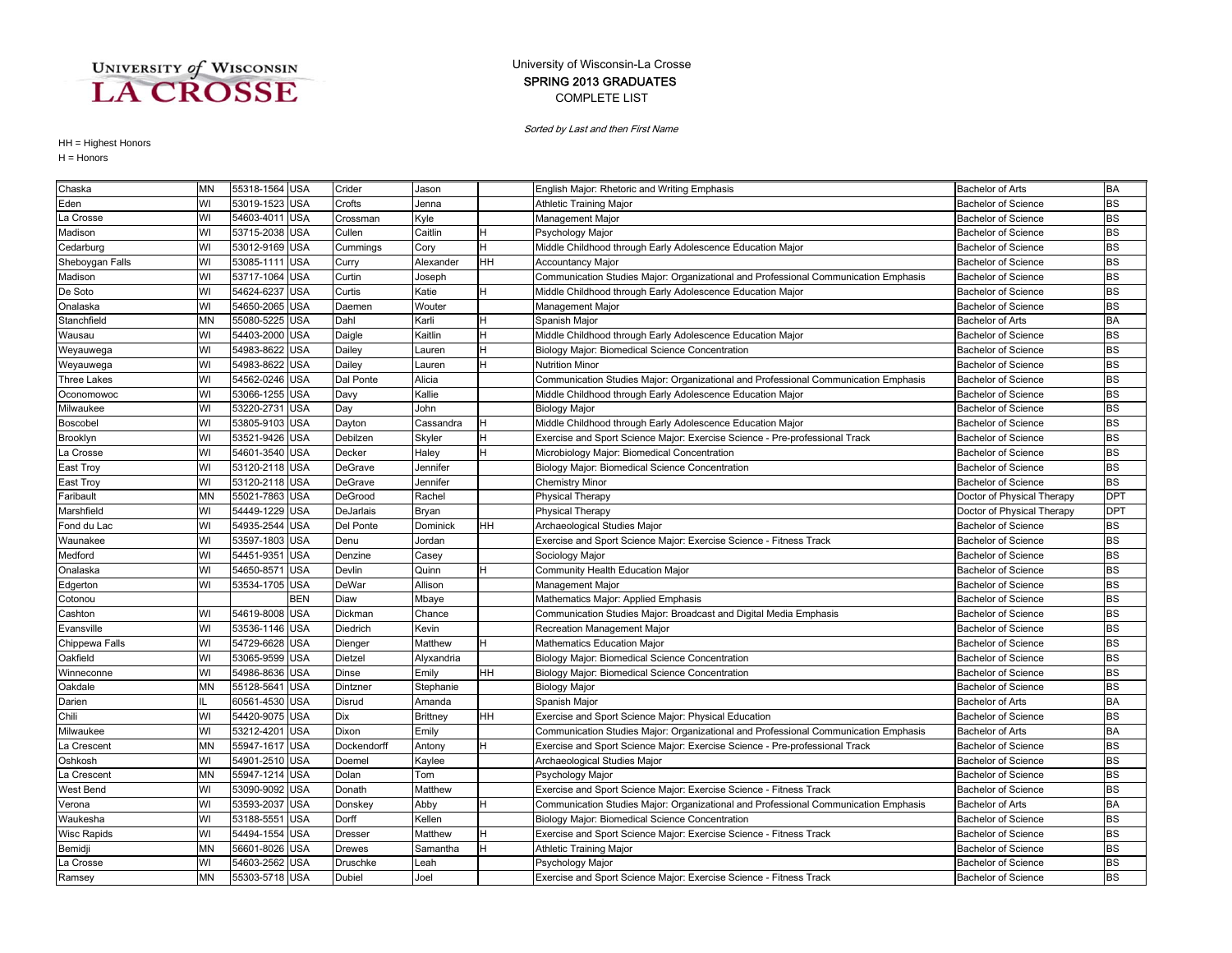### COMPLETE LIST SPRING 2013 GRADUATES University of Wisconsin-La Crosse

Sorted by Last and then First Name

| Mc Farland           | WI        | 53558-9519 USA |            | Duggleby    | Katherine | HH | Psychology Major                                                                    | <b>Bachelor of Arts</b>        | <b>BA</b>   |
|----------------------|-----------|----------------|------------|-------------|-----------|----|-------------------------------------------------------------------------------------|--------------------------------|-------------|
| Port Edwards         | WI        | 54469-1172 USA |            | Duncan      | Thomas    |    | <b>Political Science Major</b>                                                      | Bachelor of Science            | <b>BS</b>   |
| Carlisle             | IA        | 50047-3107 USA |            | Dunn        | David     |    | Exercise and Sport Science: Physical Education Teaching                             | Master of Science              | <b>MS</b>   |
| Wheaton              |           | 60187-4164 USA |            | Dunn        | James     |    | Art Major                                                                           | <b>Bachelor of Science</b>     | <b>BS</b>   |
| La Crosse            | WI        | 54601-3416 USA |            | Durnin      | Leah      |    | Student Affairs Administration in Higher Education                                  | Master of Science in Education | <b>MSED</b> |
| Glenbeulah           | WI        | 53023-1522     | <b>USA</b> | Easley      | Jesse     |    | Biology Major: Biomedical Science Concentration                                     | <b>Bachelor of Science</b>     | <b>BS</b>   |
| Chaska               | <b>MN</b> | 55318-9625     | <b>USA</b> | Eaton       | Rachel    |    | Sociology Major                                                                     | <b>Bachelor of Science</b>     | <b>BS</b>   |
| Faribault            | <b>MN</b> | 55021-4224     | <b>USA</b> | Edon        | Emily     | HH | <b>Accountancy Major</b>                                                            | <b>Bachelor of Science</b>     | <b>BS</b>   |
| Onalaska             | WI        | 54650-9439     | <b>USA</b> | Eggen       | Amy       |    | Psychology Major                                                                    | <b>Bachelor of Science</b>     | <b>BS</b>   |
| Sussex               | WI        | 53089-5405     | <b>USA</b> | Eimermann   | Abby      |    | Management Major                                                                    | <b>Bachelor of Science</b>     | <b>BS</b>   |
| Onalaska             | WI        | 54650-2802     | <b>USA</b> | Eisold      | Greg      |    | Biology Major: Biomedical Science Concentration                                     | <b>Bachelor of Science</b>     | <b>BS</b>   |
| Aniwa                | WI        | 54408-964      | <b>USA</b> | Ellefsen    | Jacob     |    | <b>History Major</b>                                                                | <b>Bachelor of Science</b>     | <b>BS</b>   |
| Downers Grove        | IL        | 60515-322      | <b>USA</b> | Ellis       | Eric      |    | Physical Therapy                                                                    | Doctor of Physical Therapy     | <b>DPT</b>  |
| Kenosha              | WI        | 53143-6308     | <b>USA</b> | Elmblad     | Erika     |    | Physical Therapy                                                                    | Doctor of Physical Therapy     | <b>DPT</b>  |
| Hortonville          | WI        | 54944-9401     | <b>USA</b> | Emerine     | Padraic   |    | Psychology Major                                                                    | <b>Bachelor of Science</b>     | <b>BS</b>   |
| Lomira               | WI        | 53048-9514     | <b>USA</b> | Emmer       | Kristyn   | HН | Communication Studies Major: Organizational and Professional Communication Emphasis | <b>Bachelor of Science</b>     | <b>BS</b>   |
| Elkhorn              | WI        | 53121-3114     | <b>USA</b> | Emmerth     | Leiah     |    | Biology Major: Biomedical Science Concentration                                     | <b>Bachelor of Science</b>     | <b>BS</b>   |
| La Crosse            | WI        | 54601-7533     | <b>USA</b> | Engh        | Lindsay   |    | Community Health Education: Public Health                                           | Master of Public Health        | <b>MPH</b>  |
| Oregon               | WI        | 53575-3217     | <b>USA</b> | Engh        | Sara      |    | Spanish Major                                                                       | <b>Bachelor of Arts</b>        | <b>BA</b>   |
| Milwaukee            | WI        | 53204-4326 USA |            | Engibous    | Chelsey   | н  | Management Major                                                                    | <b>Bachelor of Science</b>     | <b>BS</b>   |
| Rochester            | <b>MN</b> | 55906-7652     | <b>USA</b> | Enquist     | Evan      |    | Exercise and Sport Science: Human Performance                                       | Master of Science              | <b>MS</b>   |
| Sun Prairie          | WI        | 53590-9489 USA |            | Enstad      | Korey     |    | Finance Major                                                                       | <b>Bachelor of Science</b>     | <b>BS</b>   |
| Stillwater           | <b>MN</b> | 55082-9603     | <b>USA</b> | Erickson    | Andrew    |    | Philosophy Major                                                                    | <b>Bachelor of Arts</b>        | <b>BA</b>   |
| Waterford            | WI        | 53185-4827     | <b>USA</b> | Erickson    | Nicole    | H  | Psychology Major                                                                    | <b>Bachelor of Science</b>     | <b>BS</b>   |
| La Crosse            | WI        | 54601-7815     | <b>USA</b> | Erickson    | Sara      |    | Geography Major: Environmental Science Concentration                                | <b>Bachelor of Science</b>     | <b>BS</b>   |
| Onalaska             | WI        | 54650-2044     | <b>USA</b> | Erlandson   | Martin    |    | <b>Biology Major</b>                                                                | Bachelor of Science            | <b>BS</b>   |
| Frederick            | <b>MD</b> | 21701-5228     | <b>USA</b> | Ervin       | Tonya     |    | Student Affairs Administration in Higher Education                                  | Master of Science in Education | <b>MSED</b> |
| Wausau               | WI        | 54403-6810 USA |            | Esselman    | Zachary   | н  | <b>Biology Major</b>                                                                | <b>Bachelor of Science</b>     | <b>BS</b>   |
| Kenosha              | WI        | 53140-5106 USA |            | Ewald       | Joseph    |    | <b>Biology Major</b>                                                                | <b>Bachelor of Science</b>     | <b>BS</b>   |
| Neillsville          | WI        | 54456-7147     | <b>USA</b> | Ewoldt      | Leah      |    | Psychology Major                                                                    | <b>Bachelor of Science</b>     | <b>BS</b>   |
| New Berlin           | WI        | 53151-4652     | <b>USA</b> | Falk        | Joshua    |    | Theatre Arts Major: General Studies Emphasis                                        | <b>Bachelor of Arts</b>        | <b>BA</b>   |
| Hustisford           | WI        | 53034-0472     | <b>USA</b> | Falkenthal  | Wade      |    | Finance Major: Risk, Insurance and Financial Planning Concentration                 | <b>Bachelor of Science</b>     | <b>BS</b>   |
| Ringle               | WI        | 54471-9528     | <b>USA</b> | Falkowski   | Cailyn    | HH | Middle Childhood through Early Adolescence Education Major                          | <b>Bachelor of Science</b>     | <b>BS</b>   |
| Plattsburg           | <b>MO</b> | 64477-9495     | <b>USA</b> | Farwell     | Ryan      |    | Exercise and Sport Science: Physical Education Teaching                             | Master of Science              | <b>MS</b>   |
| Faribault            | <b>MN</b> | 55021-6512     | <b>USA</b> | Favro       | Katherine |    | Recreation Management Major                                                         | Bachelor of Science            | <b>BS</b>   |
| Eau Claire           | WI        | 54701-5900     | <b>USA</b> | Feldmeier   | Nicole    |    | General Science Education (Broad Field) Major                                       | <b>Bachelor of Science</b>     | <b>BS</b>   |
| Saint Cloud          | MN        | 56303-1415 USA |            | Ferber      | Kelli     |    | Physician Assistant Studies                                                         | Master of Science              | <b>MS</b>   |
| La Crescent          | <b>MN</b> | 55947-1822     | <b>USA</b> | Ferrier     | Nathan    | HН | Accountancy Major                                                                   | <b>Bachelor of Science</b>     | <b>BS</b>   |
| Eau Claire           | WI        | 54701-3031     | <b>USA</b> | Fialkowski  | Matthew   |    | Chemistry Major: Business Concentration                                             | <b>Bachelor of Science</b>     | <b>BS</b>   |
| <b>Fountain City</b> | WI        | 54629-7618 USA |            | Filla       | Carolyn   | H  | Spanish Major                                                                       | <b>Bachelor of Arts</b>        | <b>BA</b>   |
| Sheboygan            | WI        | 53081-9101     | <b>USA</b> | Fisher      | Adam      | H  | Music Major: Instrumental Emphasis                                                  | <b>Bachelor of Science</b>     | <b>BS</b>   |
| La Crescent          | <b>MN</b> | 55947-1047     | <b>USA</b> | Fitts       | Paul      |    | School Psychology                                                                   | <b>Education Specialist</b>    | <b>EDS</b>  |
| a Crosse.            | WI        | 54601-5613     | <b>USA</b> | Fitzgibbons | Malorie   |    | Psychology Major                                                                    | Bachelor of Science            | <b>BS</b>   |
| Torrance             | CA        | 90501-2959 USA |            | Fitzpatrick | Kristine  |    | Archaeological Studies Major                                                        | <b>Bachelor of Science</b>     | <b>BS</b>   |
| Ladysmith            | WI        | 54848-9202 USA |            | Flackey     | Nicole    | HН | Exercise and Sport Science Major: Exercise Science - Pre-professional Track         | <b>Bachelor of Science</b>     | <b>BS</b>   |
| La Crosse            | WI        | 54601-8040 USA |            | Flower      | Casey     |    | <b>Economics Major</b>                                                              | <b>Bachelor of Science</b>     | <b>BS</b>   |
| Cedarburg            | WI        | 53012-2208 USA |            | Forcey      | Andrea    |    | Mathematics Major: Applied Emphasis                                                 | <b>Bachelor of Science</b>     | <b>BS</b>   |
| La Crescent          | <b>MN</b> | 55947-1822 USA |            | Fortuine    | Heather   |    | Physical Therapy                                                                    | Doctor of Physical Therapy     | <b>DPT</b>  |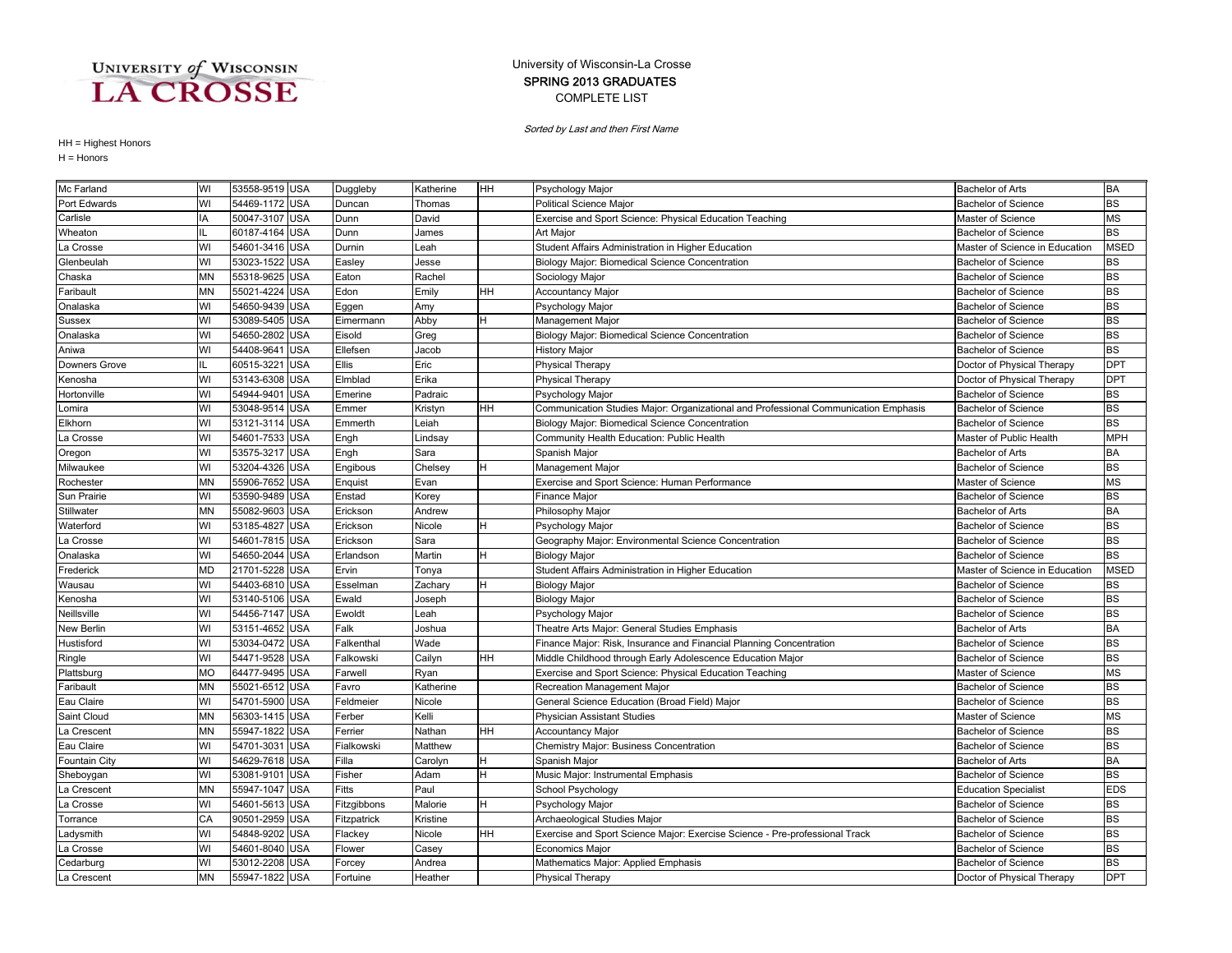#### COMPLETE LIST SPRING 2013 GRADUATES University of Wisconsin-La Crosse

Sorted by Last and then First Name

| Ellsworth               | WI        | 54011-4600 USA |            | Foy          | Jordan    |    | Communication Studies Major: Broadcast and Digital Media Emphasis                   | <b>Bachelor of Arts</b>        | <b>BA</b>   |
|-------------------------|-----------|----------------|------------|--------------|-----------|----|-------------------------------------------------------------------------------------|--------------------------------|-------------|
| Nashotah                | WI        | 53058-9331     | <b>USA</b> | Francisco    | Mackenzie |    | Biology Major: Biomedical Science Concentration                                     | <b>Bachelor of Science</b>     | <b>BS</b>   |
| <b>Brookfield</b>       | WI        | 53005-2751 USA |            | Franzel      | Rebecca   |    | English Major: Rhetoric and Writing Emphasis                                        | <b>Bachelor of Arts</b>        | <b>BA</b>   |
| Columbus                | WI        | 53925-1815 USA |            | Freidel      | Ryan      |    | Philosophy Major                                                                    | <b>Bachelor of Science</b>     | <b>BS</b>   |
| Green Bay               | WI        | 54313-5618 USA |            | Fresen       | Andrea    | H. | Sociology Major                                                                     | <b>Bachelor of Arts</b>        | <b>BA</b>   |
| Deerfield               | WI        | 53531-9609     | <b>USA</b> | Frickelton   | Skyler    | HH | Music Major: Choral Emphasis                                                        | <b>Bachelor of Science</b>     | <b>BS</b>   |
| Antigo                  | WI        | 54409-8861     | <b>USA</b> | Frisch       | Stephanie | H. | <b>Biology Major</b>                                                                | <b>Bachelor of Science</b>     | <b>BS</b>   |
| Oconomowoc              | WI        | 53066-4620 USA |            | Fritz        | Molly     |    | Psychology Major                                                                    | <b>Bachelor of Arts</b>        | <b>BA</b>   |
| Oregon                  | WI        | 53575-2866     | <b>USA</b> | Fritz        | Tyler     |    | Communication Studies Major: Organizational and Professional Communication Emphasis | <b>Bachelor of Arts</b>        | <b>BA</b>   |
| Wanamingo               | <b>MN</b> | 55983-3812     | <b>USA</b> | Froyum       | Katlyn    |    | Biology Major: Biomedical Science Concentration                                     | <b>Bachelor of Science</b>     | <b>BS</b>   |
| Wausau                  | WI        | 54401-2817     | <b>USA</b> | -urger       | Tyler     |    | Marketing Major                                                                     | <b>Bachelor of Science</b>     | <b>BS</b>   |
| <b>River Falls</b>      | WI        | 54022-4209 USA |            | Fusilier     | Amanda    |    | <b>Physician Assistant Studies</b>                                                  | Master of Science              | <b>MS</b>   |
| Portage                 | WI        | 53901-1450 USA |            | Gaffney      | Kayla     |    | Middle Childhood through Early Adolescence Education Major                          | <b>Bachelor of Science</b>     | <b>BS</b>   |
| Greenfield              | WI        | 53220-322      | <b>USA</b> | Gahl         | Amy       | H  | Middle Childhood through Early Adolescence Education Major                          | <b>Bachelor of Science</b>     | <b>BS</b>   |
| Windsor                 | WI        | 53598-963      | <b>USA</b> | Galdes       | Megan     |    | School Psychology                                                                   | Master of Science in Education | <b>MSED</b> |
| Oronoco                 | <b>MN</b> | 55960-9501     | <b>USA</b> | Gallagher    | Ryan      | HН | Biology Major: Biomedical Science Concentration                                     | <b>Bachelor of Science</b>     | <b>BS</b>   |
| <b>Wisconsin Rapids</b> | WI        | 54494-432      | <b>USA</b> | Galles       | Kasey     | н  | Psychology Major                                                                    | <b>Bachelor of Science</b>     | <b>BS</b>   |
| Merrimac                | WI        | 53561-9782     | <b>USA</b> | Ganser       | Jaden     |    | School Psychology                                                                   | <b>Education Specialist</b>    | <b>EDS</b>  |
| <b>Wisconsin Dells</b>  | WI        | 53965-9613     | <b>USA</b> | Gantz        | Lindsey   | HН | Early Childhood through Middle Childhood Education Major                            | <b>Bachelor of Science</b>     | <b>BS</b>   |
| Clintonville            | WI        | 54929-1104     | <b>USA</b> | Gast         | Kenneth   |    | Clinical Laboratory Science Major                                                   | <b>Bachelor of Science</b>     | <b>BS</b>   |
| Hopkins                 | <b>MN</b> | 55343-8512 USA |            | Gause        | Lauren    |    | Psychology Major                                                                    | <b>Bachelor of Science</b>     | <b>BS</b>   |
| La Crosse               | WI        | 54601-3433     | <b>USA</b> | Ge           | Zhuangfei |    | Marketing Major                                                                     | <b>Bachelor of Science</b>     | <b>BS</b>   |
| Rhinelander             | WI        | 54501-8230     | <b>USA</b> | Gehrig       | Katrina   | н  | Biology Major: Biomedical Science Concentration                                     | <b>Bachelor of Science</b>     | <b>BS</b>   |
| Muskego                 | WI        | 53150-8173 USA |            | Gentilini    | Bryan     |    | Psychology Major                                                                    | <b>Bachelor of Science</b>     | <b>BS</b>   |
| Becker                  | <b>MN</b> | 55308-8744 USA |            | Gerber       | Lucas     |    | School Psychology                                                                   | Master of Science in Education | <b>MSED</b> |
| Middleton               | WI        | 53562-2906 USA |            | Gernert      | Ben       | H. | Sociology Major                                                                     | <b>Bachelor of Science</b>     | <b>BS</b>   |
| Greenleaf               | WI        | 54126-9649     | <b>USA</b> | Gerrits      | Matthew   |    | <b>Biology Major</b>                                                                | <b>Bachelor of Science</b>     | <b>BS</b>   |
| Greenleaf               | WI        | 54126-9686 USA |            | Gerrits      | Nicholas  |    | <b>Accountancy Major</b>                                                            | <b>Bachelor of Science</b>     | <b>BS</b>   |
| Andover                 | <b>MN</b> | 55304-4022     | <b>USA</b> | Gerster      | Hayley    |    | Exercise and Sport Science Major: Exercise Science - Pre-professional Track         | <b>Bachelor of Science</b>     | <b>BS</b>   |
| Racine                  | WI        | 53402-4964 USA |            | Gibson       | Michael   |    | English Major: Rhetoric and Writing Emphasis                                        | <b>Bachelor of Arts</b>        | <b>BA</b>   |
| Oswego                  | IL        | 60543-8045 USA |            | Giesenschlag | Rebecca   |    | Philosophy Major                                                                    | <b>Bachelor of Science</b>     | <b>BS</b>   |
| Rochester               | <b>MN</b> | 55902-2134 USA |            | Gillard      | Brandon   |    | Psychology Major                                                                    | <b>Bachelor of Science</b>     | <b>BS</b>   |
| <b>Arden Hills</b>      | MN        | 55112-2837     | <b>USA</b> | Gilsvik      | Kayla     |    | Psychology Major                                                                    | <b>Bachelor of Arts</b>        | <b>BA</b>   |
| Saint Francis           | WI        | 53235-4711     | <b>USA</b> | Giombi       | Molly     |    | Middle Childhood through Early Adolescence Education Major                          | <b>Bachelor of Science</b>     | <b>BS</b>   |
| La Crosse               | WI        | 54601-6179 USA |            | Glasel       | Tyler     |    | <b>Marketing Major</b>                                                              | <b>Bachelor of Science</b>     | <b>BS</b>   |
| Rochester               | <b>MN</b> | 55901-8036     | <b>USA</b> | Glatzmaier   | Mary      |    | Psychology Major                                                                    | <b>Bachelor of Science</b>     | <b>BS</b>   |
| Kenosha                 | WI        | 53143-5663     | <b>USA</b> | Gleason      | Andrea    |    | <b>Physical Therapy</b>                                                             | Doctor of Physical Therapy     | <b>DPT</b>  |
| <b>Wisconsin Dells</b>  | WI        | 53965-9737     | <b>USA</b> | Gnadt        | Kathryn   |    | Psychology Major                                                                    | <b>Bachelor of Arts</b>        | <b>BA</b>   |
| Tomah                   | WI        | 54660-8197 USA |            | Gnewikow     | Whitney   |    | <b>Physical Therapy</b>                                                             | Doctor of Physical Therapy     | <b>DPT</b>  |
| La Crosse               | WI        | 54601-3480     | <b>USA</b> | Godfrey      | Garrett   |    | <b>Accountancy Major</b>                                                            | <b>Bachelor of Science</b>     | <b>BS</b>   |
| Green Bay               | WI        | 54313-6892     | <b>USA</b> | Godin        | Andrew    |    | Physician Assistant Studies                                                         | Master of Science              | <b>MS</b>   |
| <b>Arbor Vitae</b>      | WI        | 54568-9585 USA |            | Goff         | Lindsey   |    | Middle Childhood through Early Adolescence Education Major                          | <b>Bachelor of Science</b>     | <b>BS</b>   |
| De Forest               | WI        | 53532-3006 USA |            | Goldade      | Melissa   |    | Geography Major: Environmental Science Concentration                                | <b>Bachelor of Science</b>     | <b>BS</b>   |
| Milwaukee               | WI        | 53207-5826 USA |            | Goldberg     | Jordan    |    | Biology Major: Aquatic Science Concentration                                        | <b>Bachelor of Science</b>     | <b>BS</b>   |
| Mendota Heights         | <b>MN</b> | 55118-4328     | <b>USA</b> | Goldman      | Joseph    |    | <b>Physics Major</b>                                                                | <b>Bachelor of Science</b>     | <b>BS</b>   |
| Berlin                  | WI        | 54923-9314     | <b>USA</b> | Gonzalez     | Enedina   |    | Biology Major: Biomedical Science Concentration                                     | <b>Bachelor of Science</b>     | <b>BS</b>   |
| Menomonie               | WI        | 54751-2031     | <b>USA</b> | Goodell      | Mackenzie |    | <b>Biochemistry Major</b>                                                           | <b>Bachelor of Science</b>     | <b>BS</b>   |
| Sparta                  | WI        | 54656-1538 USA |            | Goodman      | Natalie   |    | Theatre Arts Major: Performance Emphasis                                            | <b>Bachelor of Arts</b>        | <b>BA</b>   |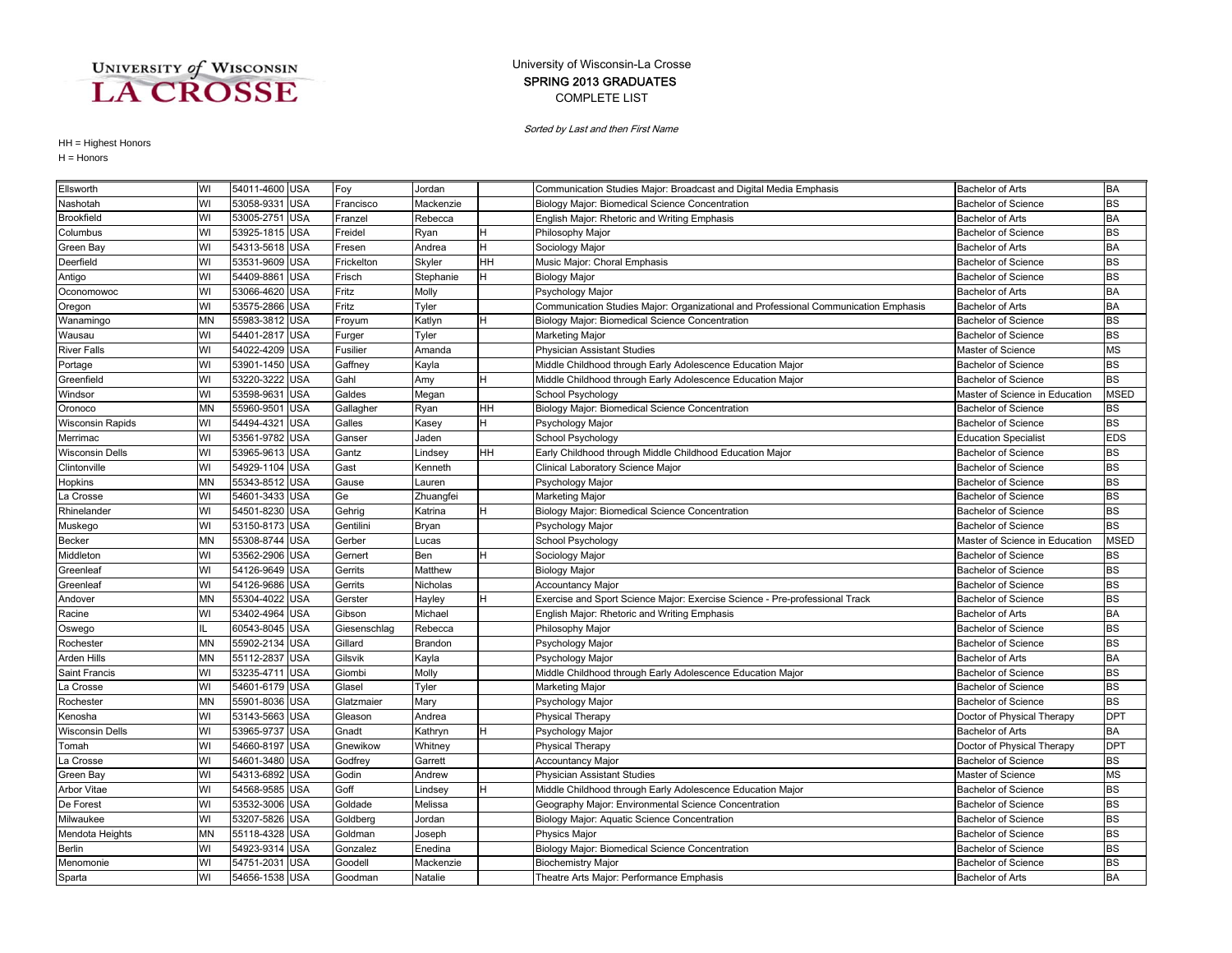### COMPLETE LIST SPRING 2013 GRADUATES University of Wisconsin-La Crosse

Sorted by Last and then First Name

| Neenah                 | WI        | 54956-4820 USA |            | Goodman        | Nicole          |           | <b>Biology Major</b>                                                        | <b>Bachelor of Science</b>     | <b>BS</b>       |
|------------------------|-----------|----------------|------------|----------------|-----------------|-----------|-----------------------------------------------------------------------------|--------------------------------|-----------------|
| <b>Burnsville</b>      | MΝ        | 55337-3968 USA |            | Goulet         | Katie           |           | School Psychology                                                           | Master of Science in Education | <b>MSED</b>     |
| <b>Brownsville</b>     | ΜN        | 55919-5858 USA |            | Grabhorn       | Clinton         |           | Art Major                                                                   | <b>Bachelor of Science</b>     | <b>BS</b>       |
| Ainsworth              | <b>NE</b> | 69210-1160 USA |            | Graff          | Lucas           |           | Student Affairs Administration in Higher Education                          | Master of Science in Education | <b>MSED</b>     |
| Waukesha               | WI        | 53188-4400 USA |            | Grall          | Danielle        | HН        | Psychology Major                                                            | <b>Bachelor of Science</b>     | <b>BS</b>       |
| Esko                   | MN        | 55733-9626 USA |            | Grames         | Molly           |           | <b>Physical Therapy</b>                                                     | Doctor of Physical Therapy     | <b>DPT</b>      |
| Rochester              | <b>MN</b> | 55901-291      | <b>USA</b> | Grande         | Peter           |           | <b>Physical Therapy</b>                                                     | Doctor of Physical Therapy     | <b>DPT</b>      |
| De Pere                | WI        | 54115-3752     | <b>USA</b> | Grawien        | Eric            |           | <b>Management Major</b>                                                     | <b>Bachelor of Science</b>     | <b>BS</b>       |
| <b>Wisconsin Dells</b> | WI        | 53965-9435 USA |            | Gregerson      | Nina            | HН        | Community Health Education Major                                            | <b>Bachelor of Science</b>     | <b>BS</b>       |
| Eden Prairie           | ΜN        | 55344-7810 USA |            | Grewe          | Matthew         | н         | Finance Major                                                               | <b>Bachelor of Science</b>     | <b>BS</b>       |
| Holmen                 | WI        | 54636-9408 USA |            | Griffin        | Amber           |           | English Major: Literature Emphasis                                          | <b>Bachelor of Arts</b>        | <b>BA</b>       |
| La Crosse              | WI        | 54601-5755 USA |            | Griffin        | Jason           |           | Archaeological Studies Major                                                | <b>Bachelor of Science</b>     | <b>BS</b>       |
| Muscoda                | WI        | 53573-8802 USA |            | Griffith       | Christopher     |           | Community Health Education Major                                            | <b>Bachelor of Science</b>     | <b>BS</b>       |
| Florence               | SC        | 29505-6347     | <b>USA</b> | Grimm          | Kevan           |           | <b>Medical Dosimetry</b>                                                    | Master of Science              | <b>MS</b>       |
| Madison                | WI        | 53718-3289     | <b>USA</b> | Grimm          | Travis          | н         | <b>Political Science Major</b>                                              | <b>Bachelor of Arts</b>        | <b>BA</b>       |
| a Crosse               | WI        | 54601-4292     | USA        | Grimmius       | Yolanda         |           | Health Education: Community Health Education                                | Master of Science              | <b>MS</b>       |
| Eau Claire             | WI        | 54701-7992     | <b>USA</b> | Gross          | Megan           | HН        | <b>Biochemistry Major</b>                                                   | <b>Bachelor of Science</b>     | <b>BS</b>       |
| Calgary                | AB        | T2Y 4V7        | CAN        | Grosshauser    | Eliza           |           | Exercise and Sport Science Major: Exercise Science - Fitness Track          | <b>Bachelor of Science</b>     | <b>BS</b>       |
| New Berlin             | WI        | 53151-1307     | <b>USA</b> | Grosskreutz    | Steven          |           | Chemistry Major: ACS Certification                                          | <b>Bachelor of Science</b>     | <b>BS</b>       |
| Mukwonago              | WI        | 53149-9125 USA |            | Grossmeier     | Kindra          |           | <b>Chemistry Major</b>                                                      | <b>Bachelor of Science</b>     | <b>BS</b>       |
| Menomonie              | WI        | 54751          | USA        | Gust           | Andrea          |           | Clinical Laboratory Science Major                                           | <b>Bachelor of Science</b>     | <b>BS</b>       |
| Oshkosh                | WI        | 54902-7515 USA |            | Gustafson      | Abby            |           | <b>Economics Major</b>                                                      | <b>Bachelor of Science</b>     | <b>BS</b>       |
| Eagan                  | <b>MN</b> | 55121-2334 USA |            | Haas           | Kayla           |           | Biology Major: Cellular and Molecular Biology Concentration                 | <b>Bachelor of Science</b>     | <b>BS</b>       |
| Abrams                 | WI        | 54101-9707     | <b>USA</b> | Habberley      | Michaela        |           | Psychology Major                                                            | <b>Bachelor of Science</b>     | <b>BS</b>       |
| Lakeville              | <b>MN</b> | 55044-5251     | <b>USA</b> | Habisch        | Lauren          |           | <b>Physical Therapy</b>                                                     | Doctor of Physical Therapy     | DP <sub>1</sub> |
| <b>Brown Deer</b>      | WI        | 53223-3471     | <b>USA</b> | Haeflinger     | Mercedes        |           | <b>Biology Major</b>                                                        | <b>Bachelor of Science</b>     | <b>BS</b>       |
| New Berlin             | WI        | 53146-5210 USA |            | Hahlbeck       | Megan           | H         | Middle Childhood through Early Adolescence Education Major                  | <b>Bachelor of Science</b>     | <b>BS</b>       |
| Viroqua                | WI        | 54665-1823 USA |            | Halverson      | Jay             | H         | <b>Accountancy Major</b>                                                    | <b>Bachelor of Science</b>     | <b>BS</b>       |
| La Crosse              | WI        | 54601-8042 USA |            | Hammes         | Ashley          | н         | Psychology Major                                                            | <b>Bachelor of Science</b>     | <b>BS</b>       |
| Plymouth               | WI        | 53073-2630 USA |            | Handrow        | Danielle        |           | Community Health Education Major                                            | <b>Bachelor of Science</b>     | <b>BS</b>       |
| Verona                 | WI        | 53593-9675 USA |            | Hanna          | Reema           | н         | Early Childhood through Middle Childhood Education Major                    | <b>Bachelor of Science</b>     | <b>BS</b>       |
| East Troy              | WI        | 53120-193      | <b>USA</b> | Hanneken       | Catherine       |           | Psychology Major                                                            | <b>Bachelor of Science</b>     | <b>BS</b>       |
| Cashton                | WI        | 54619-8317     | <b>USA</b> | Hansen         | Caitlin         |           | Mathematics Major                                                           | <b>Bachelor of Science</b>     | <b>BS</b>       |
| Rochester              | MN        | 55901-7407 USA |            | Hansen         | Kaitlyn         |           | Psychology Major                                                            | <b>Bachelor of Science</b>     | <b>BS</b>       |
| New Lisbon             | WI        | 53950-9722 USA |            | Hanson         | Amber           |           | Psychology Major                                                            | <b>Bachelor of Science</b>     | <b>BS</b>       |
| Middleton              | WI        | 53562-4908 USA |            | Hanson         | Anna            | н         | Athletic Training Major                                                     | <b>Bachelor of Science</b>     | <b>BS</b>       |
| Ladysmith              | WI        | 54848-1357     | <b>USA</b> | Hanson         | Holly           | HН        | Exercise and Sport Science Major: Exercise Science - Pre-professional Track | <b>Bachelor of Science</b>     | <b>BS</b>       |
| <b>Fall Creek</b>      | WI        | 54742-6304     | <b>USA</b> | Hanson         | Katlin          | HH        | Exercise and Sport Science Major: Exercise Science - Pre-professional Track | <b>Bachelor of Science</b>     | <b>BS</b>       |
| <b>Bricelyn</b>        | MN        | 56014-2000 USA |            | Hanson         | Melanie         |           | <b>Biochemistry Major</b>                                                   | <b>Bachelor of Science</b>     | <b>BS</b>       |
| Eau Claire             | WI        | 54703-2149     | <b>USA</b> | Hanson         | Tori            |           | <b>Biochemistry Major</b>                                                   | <b>Bachelor of Science</b>     | <b>BS</b>       |
| Humbird                | WI        | 54746-8009 USA |            | Harasimowicz   | Kacey           | HН        | Political Science Major                                                     | <b>Bachelor of Arts</b>        | <b>BA</b>       |
| Oregon                 | WI        | 53575-1519 USA |            | Harlow         | Gina            |           | Sociology Major                                                             | <b>Bachelor of Science</b>     | <b>BS</b>       |
| Carol Stream           |           | 60188-9258 USA |            | Harn           | <b>Brittany</b> |           | School Psychology                                                           | Master of Science in Education | <b>MSED</b>     |
| Stewartville           | MN        | 55976-1594 USA |            | Harris         | Benjamin        | H         | Biology Major: Biomedical Science Concentration                             | <b>Bachelor of Science</b>     | <b>BS</b>       |
| Eau Claire             | WI        | 54701-5182 USA |            | Hart           | Bethany         | H         | Psychology Major                                                            | <b>Bachelor of Arts</b>        | <b>BA</b>       |
| Waunakee               | WI        | 53597-1505 USA |            | Hart           | Calen           | HН        | Biology Major: Biomedical Science Concentration                             | <b>Bachelor of Science</b>     | <b>BS</b>       |
| Elroy                  | WI        | 53929-1133 USA |            | Hart           | Donald          |           | Theatre Arts Major: Performance Emphasis                                    | <b>Bachelor of Arts</b>        | <b>BA</b>       |
| Phillips               | WI        | 54555-7548 USA |            | <b>Haskins</b> | Victoria        | <b>HH</b> | Middle Childhood through Early Adolescence Education Major                  | <b>Bachelor of Science</b>     | <b>BS</b>       |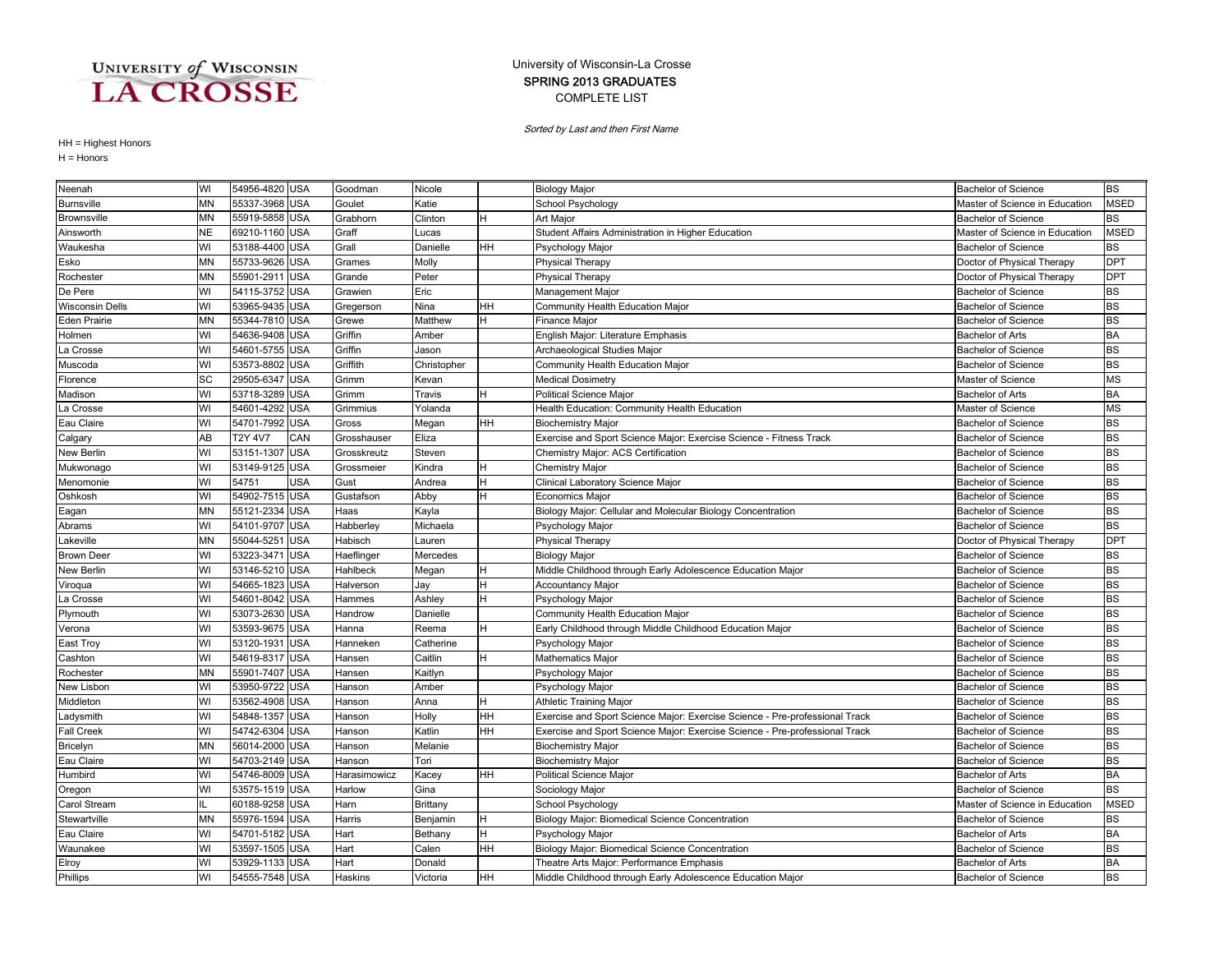#### COMPLETE LIST SPRING 2013 GRADUATES University of Wisconsin-La Crosse

Sorted by Last and then First Name

| Holmen                   | WI        | 54636-8113 USA |            | Haugen           | Jessica   |    | English Major: Rhetoric and Writing Emphasis                                        | Bachelor of Arts               | <b>BA</b>   |
|--------------------------|-----------|----------------|------------|------------------|-----------|----|-------------------------------------------------------------------------------------|--------------------------------|-------------|
| Oshkosh                  | WI        | 54902-6737 USA |            | Hautala          | Max       |    | Art Major                                                                           | <b>Bachelor of Arts</b>        | <b>BA</b>   |
| Hudson                   | WI        | 54016-8261     | <b>USA</b> | Hawksford        | Jessica   |    | Biology Major: Biomedical Science Concentration                                     | <b>Bachelor of Science</b>     | <b>BS</b>   |
| Kingston                 | WI        | 53939-0049     | <b>USA</b> | Haworth          | Danielle  |    | <b>Marketing Major</b>                                                              | <b>Bachelor of Science</b>     | <b>BS</b>   |
| Verona                   | WI        | 53593-9234     | <b>USA</b> | Hegge            | Jacob     | HН | Exercise and Sport Science Major: Exercise Science - Pre-professional Track         | <b>Bachelor of Science</b>     | <b>BS</b>   |
| Minneota                 | MN        | 56264-9389 USA |            | Heggeseth        | Nathan    |    | <b>Physical Therapy</b>                                                             | Doctor of Physical Therapy     | <b>DPT</b>  |
| Prescott                 | WI        | 54021-1954     | <b>USA</b> | Hei              | Zachary   |    | <b>Biology Major</b>                                                                | <b>Bachelor of Science</b>     | <b>BS</b>   |
| <b>Beaver Dam</b>        | WI        | 53916-9714     | <b>USA</b> | Heiar            | Blake     |    | Finance Major: Risk, Insurance and Financial Planning Concentration                 | <b>Bachelor of Science</b>     | <b>BS</b>   |
| <b>Arlington Heights</b> |           | 60005-2022     | <b>USA</b> | Heiden           | Jeffrey   |    | Spanish Major                                                                       | <b>Bachelor of Arts</b>        | <b>BA</b>   |
| <b>Richland Center</b>   | WI        | 53581-8453     | <b>USA</b> | Heidenreich      | Owen      |    | Computer Science Major                                                              | <b>Bachelor of Science</b>     | <b>BS</b>   |
| Wonewoc                  | WI        | 53968-9009     | <b>USA</b> | Heiking          | Samantha  |    | Physician Assistant Studies                                                         | Master of Science              | <b>MS</b>   |
| ake Geneva               | WI        | 53147-3856     | <b>USA</b> | Heinz            | Alexander |    | <b>Biology Major</b>                                                                | <b>Bachelor of Science</b>     | <b>BS</b>   |
| Hubertus                 | WI        | 53033-9728     | <b>USA</b> | Heinze           | Madisson  |    | Political Science Major                                                             | <b>Bachelor of Science</b>     | <b>BS</b>   |
| Prescott                 | WI        | 54021-7630 USA |            | Helberg          | Alexander | н  | <b>English Education Major</b>                                                      | <b>Bachelor of Science</b>     | <b>BS</b>   |
| Watertown                | WI        | 53098-3324 USA |            | Hendricks        | Connor    |    | <b>Finance Major</b>                                                                | <b>Bachelor of Science</b>     | <b>BS</b>   |
| Watertown                | WI        | 53098-3324     | <b>USA</b> | <b>Hendricks</b> | Jordan    |    | <b>Biology Major</b>                                                                | <b>Bachelor of Science</b>     | <b>BS</b>   |
| Wisconsin Rapids         | WI        | 54494-7276 USA |            | Henke            | Elyse     |    | Middle Childhood through Early Adolescence Education Major                          | <b>Bachelor of Science</b>     | <b>BS</b>   |
| Hennepin                 | Ш         | 61327-9541     | <b>USA</b> | Herkelman        | Spenser   |    | Exercise and Sport Science: Physical Education Teaching                             | Master of Science              | <b>MS</b>   |
| Crystal Lake             |           | 60014-2042     | <b>USA</b> | Hernandez        | Phillip   |    | English Major: Literature Emphasis                                                  | <b>Bachelor of Arts</b>        | <b>BA</b>   |
| Chilton                  | WI        | 53014-1748     | <b>USA</b> | Herrick          | Aimee     | HH | <b>English Major</b>                                                                | <b>Bachelor of Science</b>     | <b>BS</b>   |
| <b>Wind Lake</b>         | WI        | 53185-1376     | <b>USA</b> | Herrick          | Caryn     |    | Exercise and Sport Science Major: Exercise Science - Pre-professional Track         | <b>Bachelor of Science</b>     | <b>BS</b>   |
| New Berlin               | WI        | 53151-8774     | <b>USA</b> | Herrmann         | Jessica   |    | Exercise and Sport Science Major: Exercise Science - Pre-professional Track         | <b>Bachelor of Science</b>     | <b>BS</b>   |
| Altoona                  | WI        | 54720-2587 USA |            | Hessel           | Rachel    | н  | Community Health Education Major                                                    | <b>Bachelor of Science</b>     | <b>BS</b>   |
| Winona                   | MN        | 55987-4615 USA |            | Hettenbach       | Jamie     |    | Master of Business Administration                                                   | Master of Business Admin       | <b>MBA</b>  |
| Pine Island              | MN        | 55963-6807     | <b>USA</b> | Heying           | Drew      |    | Therapeutic Recreation Major                                                        | <b>Bachelor of Science</b>     | <b>BS</b>   |
| Sauk City                | WI        | 53583-1373 USA |            | Heyn             | Hannah    | н  | Psychology Major                                                                    | <b>Bachelor of Arts</b>        | <b>BA</b>   |
| Chicago                  | IL.       | 60655-1107     | <b>USA</b> | Hickey           | Claire    | HH | Therapeutic Recreation Major                                                        | Bachelor of Science            | <b>BS</b>   |
| Marshfield               | WI        | 54449-4738     | <b>USA</b> | Hill             | Emily     |    | <b>Physical Therapy</b>                                                             | Doctor of Physical Therapy     | <b>DPT</b>  |
| <b>Richland Center</b>   | WI        | 53581-6151     | <b>USA</b> | Hillegass        | Rachael   |    | English Major: Literature Emphasis                                                  | <b>Bachelor of Arts</b>        | <b>BA</b>   |
| La Crosse                | WI        | 54601-5135 USA |            | Hines            | Krista    |    | Biology Major: Aquatic Science Concentration                                        | <b>Bachelor of Science</b>     | <b>BS</b>   |
| Oak Creek                | WI        | 53154-3642 USA |            | Hinkley          | Jacob     | HН | Biology Major: Biomedical Science Concentration                                     | <b>Bachelor of Science</b>     | <b>BS</b>   |
| Stillwater               | <b>MN</b> | 55082-7201     | <b>USA</b> | Hitt             | Nathaniel | HH | <b>Biochemistry Major</b>                                                           | <b>Bachelor of Science</b>     | <b>BS</b>   |
| La Crosse                | WI        | 54601-3523 USA |            | Hoang            | Hiep      | HH | <b>Accountancy Major</b>                                                            | <b>Bachelor of Science</b>     | <b>BS</b>   |
| Middleton                | WI        | 53562-3665 USA |            | Hoff             | Chelsea   |    | <b>Physical Therapy</b>                                                             | Doctor of Physical Therapy     | <b>DPT</b>  |
| Coleman                  | WI        | 54112-9649     | <b>USA</b> | Hoffman          | Ashley    |    | Psychology Major                                                                    | <b>Bachelor of Science</b>     | <b>BS</b>   |
| Eagan                    | <b>MN</b> | 55122-2287     | <b>USA</b> | Hogan            | Scott     |    | Exercise and Sport Science Major: Exercise Science - Pre-professional Track         | <b>Bachelor of Science</b>     | <b>BS</b>   |
| Marshfield               | WI        | 54449-560      | <b>USA</b> | Holbrook         | Anna      |    | Psychology Major                                                                    | <b>Bachelor of Science</b>     | <b>BS</b>   |
| Milwaukee                | WI        | 53216-1106     | <b>USA</b> | Holloway         | Skyler    |    | Communication Studies Major: Organizational and Professional Communication Emphasis | <b>Bachelor of Science</b>     | <b>BS</b>   |
| Forest Lake              | MΝ        | 55025-8439     | <b>USA</b> | Holmes           | Nicole    |    | Middle Childhood through Early Adolescence Education Major                          | <b>Bachelor of Science</b>     | <b>BS</b>   |
| Little Rock              | AR        | 72212-3750 USA |            | Holsapple        | Patrick   |    | Sociology Major                                                                     | Bachelor of Science            | <b>BS</b>   |
| Lehi                     | UT        | 84043-2749 USA |            | Holt             | Jesse     |    | Student Affairs Administration in Higher Education                                  | Master of Science in Education | <b>MSED</b> |
| New Holstein             | WI        | 53061-1248 USA |            | Holterman        | Aaron     |    | <b>Biology Major</b>                                                                | <b>Bachelor of Science</b>     | <b>BS</b>   |
| Mishicot                 | WI        | 54228-9731     | <b>USA</b> | Hornak           | Christina |    | <b>Biology Major</b>                                                                | <b>Bachelor of Science</b>     | <b>BS</b>   |
| La Crosse                | WI        | 54601-1321     | <b>USA</b> | Hovell           | Ashley    |    | Theatre Arts Major: Music Theatre Emphasis                                          | Bachelor of Arts               | <b>BA</b>   |
| <b>Whitefish Bay</b>     | WI        | 53211-1127     | <b>USA</b> | Hoylman          | Katelyn   |    | Physician Assistant Studies                                                         | Master of Science              | <b>MS</b>   |
| Manitowoc                | WI        | 54220-1658     | <b>USA</b> | Hrudka           | Wyatt     |    | <b>Information Systems Major</b>                                                    | <b>Bachelor of Science</b>     | <b>BS</b>   |
| Mason                    | WI        | 54856-844      | <b>USA</b> | Hudson           | Laura     |    | Exercise and Sport Science: Human Performance                                       | Master of Science              | <b>MS</b>   |
| Prescott                 | WI        | 54021-1907 USA |            | Huebner          | Blake     | H  | Mathematics Major: Statistics Emphasis                                              | <b>Bachelor of Science</b>     | <b>BS</b>   |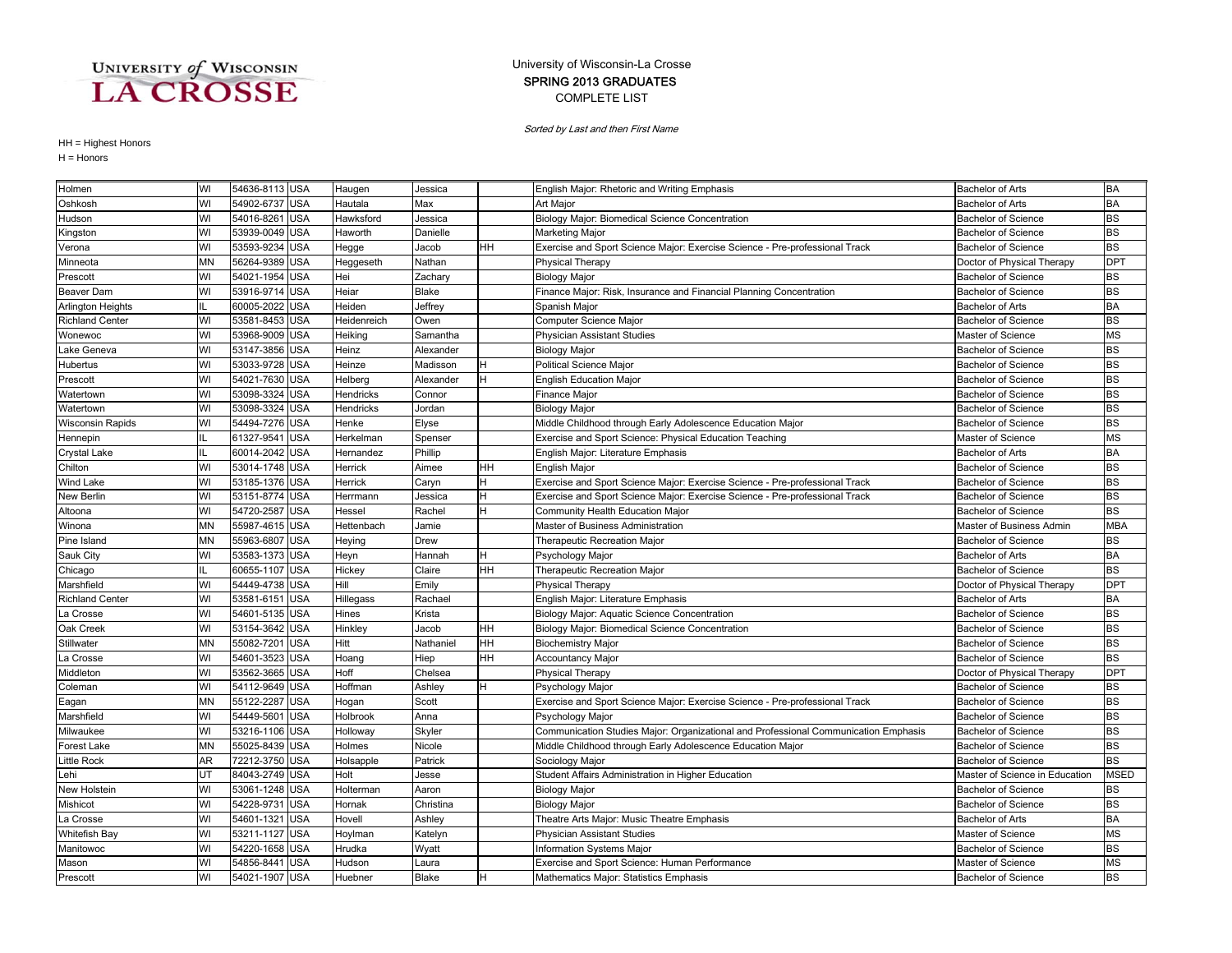### COMPLETE LIST SPRING 2013 GRADUATES University of Wisconsin-La Crosse

Sorted by Last and then First Name

| Eau Claire           | WI        | 54703-2605 USA |            | Hundt           | <b>Brian</b> |           | Microbiology Major                                                                  | <b>Bachelor of Science</b>     | <b>BS</b>   |
|----------------------|-----------|----------------|------------|-----------------|--------------|-----------|-------------------------------------------------------------------------------------|--------------------------------|-------------|
| Henderson            | <b>NV</b> | 89044-1009     | <b>USA</b> | Hunt            | Kahlynn      | н         | <b>Political Science Major</b>                                                      | <b>Bachelor of Science</b>     | <b>BS</b>   |
| Sun Prairie          | WI        | 53590-1098     | <b>USA</b> | Hurley          | Kristin      |           | <b>Physical Therapy</b>                                                             | Doctor of Physical Therapy     | <b>DPT</b>  |
| Waunakee             | WI        | 53597-9017 USA |            | Hutchins        | Kendra       |           | Biology Major: Biomedical Science Concentration                                     | <b>Bachelor of Science</b>     | <b>BS</b>   |
| Sparta               | WI        | 54656-3480 USA |            | Hutson          | Trevor       |           | Exercise and Sport Science Major: Exercise Science - Fitness Track                  | <b>Bachelor of Science</b>     | <b>BS</b>   |
| Sauk City            | WI        | 53583-1106     | <b>USA</b> | Hutter          | Ryan         |           | <b>Public Administration Major</b>                                                  | <b>Bachelor of Science</b>     | <b>BS</b>   |
| Holmen               | WI        | 54636-9716 USA |            | Igou            | Megan        |           | Recreation Management Major                                                         | <b>Bachelor of Science</b>     | <b>BS</b>   |
| Yachimata            | 12        | 289-1115       | <b>JPN</b> | Ikeyama         | Shizuka      |           | Psychology Major                                                                    | <b>Bachelor of Arts</b>        | <b>BA</b>   |
| Milwaukee            | WI        | 53202-3286     | <b>USA</b> | Ilstrup         | Samantha     |           | Management Major                                                                    | <b>Bachelor of Science</b>     | <b>BS</b>   |
| Holmen               | WI        | 54636-9445     | <b>USA</b> | Imhoff          | Elizabeth    |           | Mathematics Education Major                                                         | <b>Bachelor of Science</b>     | <b>BS</b>   |
| Prairie du Sac       | WI        | 53578-1304     | <b>USA</b> | Imobersteg      | Corinne      | HН        | Sociology Major                                                                     | <b>Bachelor of Science</b>     | <b>BS</b>   |
| Loyal                | WI        | 54446-9533     | <b>USA</b> | lvacic          | Michael      |           | Sociology Major                                                                     | <b>Bachelor of Arts</b>        | <b>BA</b>   |
| Kansasville          | WI        | 53139-9301 USA |            | Jacob           | David        |           | Management Major                                                                    | <b>Bachelor of Science</b>     | <b>BS</b>   |
| Watertown            | WI        | 53098-1207 USA |            | Jacobson        | <b>Brett</b> |           | General Science (Broadfield) Major                                                  | <b>Bachelor of Science</b>     | <b>BS</b>   |
| Sheboygan            | WI        | 53083-1620 USA |            | Jacobson        | Laura        | HH        | Biology Major: Cellular and Molecular Biology Concentration                         | <b>Bachelor of Science</b>     | <b>BS</b>   |
| Sheboygan            | WI        | 53083-1620 USA |            | Jacobson        | Laura        | <b>HH</b> | Spanish Major                                                                       | <b>Bachelor of Science</b>     | <b>BS</b>   |
| Franksville          | WI        | 53126-9450     | <b>USA</b> | Jacobson        | Sarah        |           | School Psychology                                                                   | Master of Science in Education | <b>MSED</b> |
| Weston               | WI        | 54476-5764     | <b>USA</b> | Jamison         | Abby         | HН        | Community Health Education Major                                                    | <b>Bachelor of Science</b>     | <b>BS</b>   |
| Plymouth             | MΝ        | 55447-1256     | <b>USA</b> | Janikowski      | Amanda       |           | English Major: Literature Emphasis                                                  | <b>Bachelor of Arts</b>        | <b>BA</b>   |
| Appleton             | WI        | 54913-8805 USA |            | Jeffers         | Alyssa       |           | Psychology Major                                                                    | <b>Bachelor of Science</b>     | <b>BS</b>   |
| Eau Claire           | WI        | 54701-4200 USA |            | <b>Jeffries</b> | lan          | H         | Finance Major                                                                       | <b>Bachelor of Science</b>     | <b>BS</b>   |
| Waukesha             | WI        | 53188-2606 USA |            | Jelich          | Laura        | <b>HH</b> | Communication Studies Major: Organizational and Professional Communication Emphasis | <b>Bachelor of Science</b>     | <b>BS</b>   |
| La Crosse            | WI        | 54601-5866 USA |            | Jenks           | Scott        |           | Theatre Arts Major: Stage Management Emphasis                                       | <b>Bachelor of Science</b>     | <b>BS</b>   |
| La Crosse            | WI        | 54601-5859 USA |            | Jens            | Cassandra    | lн.       | Computer Science Major                                                              | <b>Bachelor of Science</b>     | <b>BS</b>   |
| Ellendale            | MN        | 56026-4286     | <b>USA</b> | Jensen          | Tara         |           | Information Systems Major                                                           | <b>Bachelor of Science</b>     | <b>BS</b>   |
| Caledonia            | <b>MN</b> | 55921-8677     | <b>USA</b> | Jergenson       | David        |           | <b>Biology Major</b>                                                                | <b>Bachelor of Science</b>     | <b>BS</b>   |
| Bloomington          | MΝ        | 55438-1309     | <b>USA</b> | Jerve           | Alex         |           | Exercise and Sport Science Major: Exercise Science - Pre-professional Track         | <b>Bachelor of Science</b>     | <b>BS</b>   |
| Elkhorn              | WI        | 53121-4460     | <b>USA</b> | Joaquin         | Tiffany      |           | Marketing Major                                                                     | <b>Bachelor of Science</b>     | <b>BS</b>   |
| West Bend            | WI        | 53095-5411 USA |            | Johannes        | Ryan         |           | Finance Major                                                                       | <b>Bachelor of Science</b>     | <b>BS</b>   |
| Onalaska             | WI        | 54650-8423 USA |            | John            | Amanda       |           | <b>Physical Therapy</b>                                                             | Doctor of Physical Therapy     | <b>DPT</b>  |
| Madison              | WI        | 53711-1428 USA |            | Johnson         | Anika        | <b>HH</b> | <b>Biology Major</b>                                                                | <b>Bachelor of Science</b>     | <b>BS</b>   |
| Wauwatosa            | WI        | 53213-1445 USA |            | Johnson         | Colleen      | H         | Exercise and Sport Science Major: Exercise Science - Pre-professional Track         | <b>Bachelor of Science</b>     | <b>BS</b>   |
| La Crosse            | WI        | 54601-3565     | <b>USA</b> | Johnson         | Craig        | HН        | Exercise and Sport Science Major: Exercise Science - Pre-professional Track         | <b>Bachelor of Science</b>     | <b>BS</b>   |
| Hartford             | WI        | 53027-9584     | <b>USA</b> | Johnson         | David        | H         | <b>Economics Major</b>                                                              | <b>Bachelor of Science</b>     | <b>BS</b>   |
| Tomah                | WI        | 54660-691      | <b>USA</b> | Johnson         | Eric         |           | Biology Major: Biomedical Science Concentration                                     | <b>Bachelor of Science</b>     | <b>BS</b>   |
| Middleton            | WI        | 53562-1727     | <b>USA</b> | Johnson         | Kasey        |           | Professional Development                                                            | Master of Educ - Prof Dev      | <b>MEPD</b> |
| Siren                | WI        | 54872-8552 USA |            | Johnson         | Kevin        | н         | Mathematics Major: Actuarial Science Concentration                                  | <b>Bachelor of Science</b>     | <b>BS</b>   |
| <b>Brookfield</b>    | WI        | 53045-4800 USA |            | Johnson         | Lauren       | н         | Psychology Major                                                                    | <b>Bachelor of Science</b>     | <b>BS</b>   |
| Evansville           | WI        | 53536-1235 USA |            | Johnson         | Madison      | н         | Psychology Major                                                                    | <b>Bachelor of Arts</b>        | <b>BA</b>   |
| Albert Lea           | MN        | 56007-1514     | <b>USA</b> | Johnson         | Scott        |           | <b>Political Science Major</b>                                                      | <b>Bachelor of Science</b>     | <b>BS</b>   |
| <b>Cottage Grove</b> | MN        | 55016-2017 USA |            | Johnston        | Alexis       |           | Sociology Major                                                                     | <b>Bachelor of Science</b>     | <b>BS</b>   |
| Columbia Heights     | MN        | 55421-4028     | <b>USA</b> | Johnston        | Lauren       |           | Psychology Major                                                                    | <b>Bachelor of Science</b>     | <b>BS</b>   |
| Tomahawk             | WI        | 54487-9301     | <b>USA</b> | Jones           | Anne         |           | Therapeutic Recreation Major                                                        | <b>Bachelor of Science</b>     | <b>BS</b>   |
| Minneapolis          | ΜN        | 55426-2238     | <b>USA</b> | Jones           | Nathan       |           | Communication Studies Major: Organizational and Professional Communication Emphasis | <b>Bachelor of Science</b>     | <b>BS</b>   |
| Menomonie            | WI        | 54751-2324 USA |            | Jordan          | Jamison      |           | Archaeological Studies Major                                                        | <b>Bachelor of Science</b>     | <b>BS</b>   |
| La Crosse            | WI        | 54601-6008 USA |            | Jordan          | Robert       |           | Master of Business Administration                                                   | Master of Business Admin       | <b>MBA</b>  |
| Oregon               | WI        | 53575-3923 USA |            | Jordan          | Ryan         |           | Exercise and Sport Science Major: Sport Management                                  | <b>Bachelor of Science</b>     | <b>BS</b>   |
| De Pere              | WI        | 54115-3700 USA |            | Josephson       | Amanda       |           | Psychology Major                                                                    | <b>Bachelor of Science</b>     | <b>BS</b>   |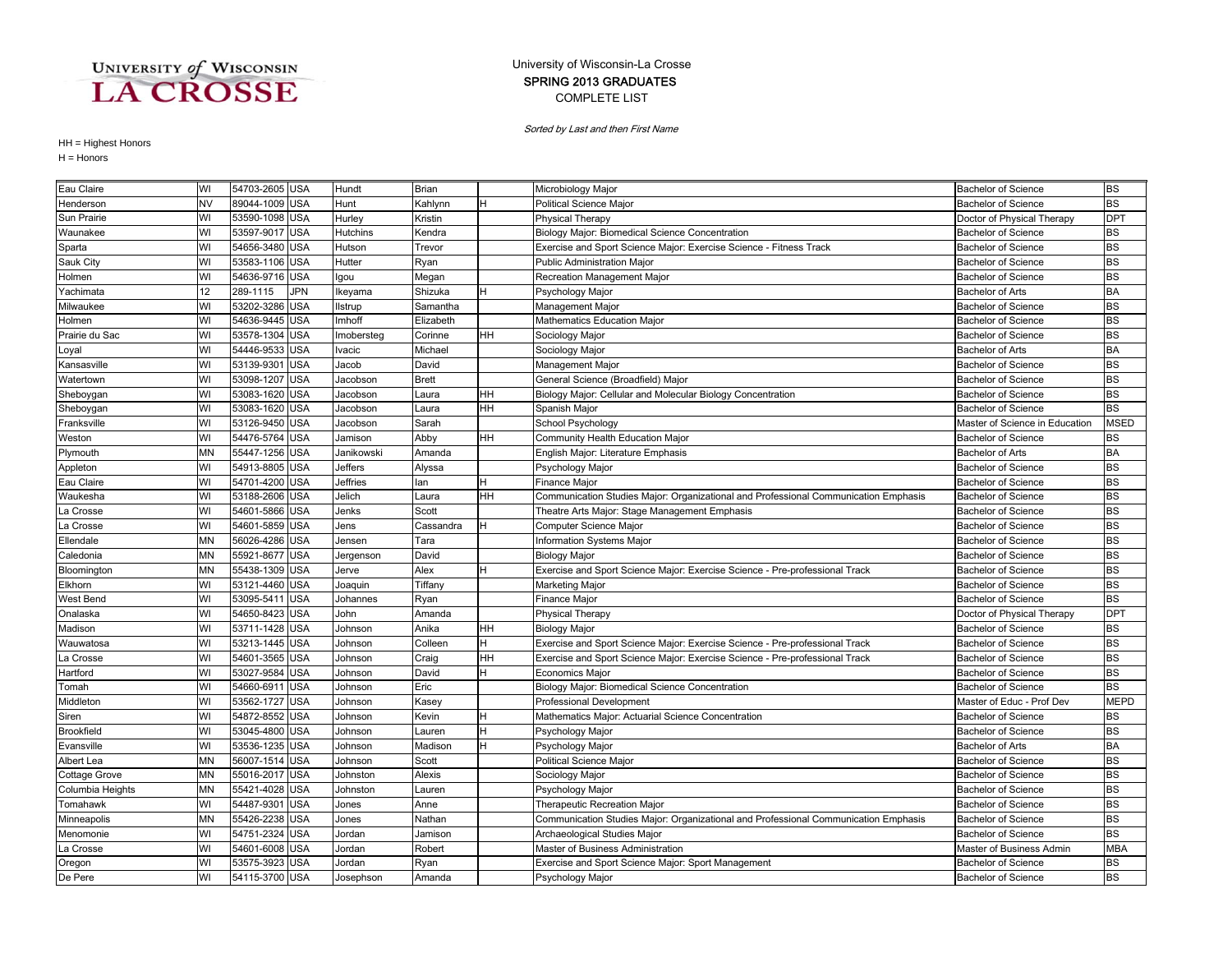### COMPLETE LIST SPRING 2013 GRADUATES University of Wisconsin-La Crosse

Sorted by Last and then First Name

| Cascade                 | WI        | 53011-1362 USA |            | Joyal         | Alicia         |    | Clinical Laboratory Science Major                                           | <b>Bachelor of Science</b>     | <b>BS</b>   |
|-------------------------|-----------|----------------|------------|---------------|----------------|----|-----------------------------------------------------------------------------|--------------------------------|-------------|
| Mosinee                 | WI        | 54455-9585 USA |            | Jurgella      | Jessica        |    | Student Affairs Administration in Higher Education                          | Master of Science in Education | <b>MSED</b> |
| Oconomowoc              | WI        | 53066-2384 USA |            | Kadunc        | Kevin          | HН | Mathematics Major: Statistics Emphasis                                      | <b>Bachelor of Science</b>     | <b>BS</b>   |
| Wabasha                 | MN        | 55981-7640 USA |            | Kaiser        | Kyle           |    | Psychology Major                                                            | <b>Bachelor of Arts</b>        | <b>BA</b>   |
| La Crosse               | WI        | 54601-6124 USA |            | Kallenbach    | Carly          |    | Psychology Major                                                            | <b>Bachelor of Science</b>     | <b>BS</b>   |
| Duluth                  | MN        | 55805-1894 USA |            | Kaminski      | Alexander      |    | Clinical Laboratory Science Major                                           | <b>Bachelor of Science</b>     | <b>BS</b>   |
| Muskego                 | WI        | 53150-8821     | <b>USA</b> | Kamperschroer | Kyle           |    | Software Engineering                                                        | Master of Software Engineering | <b>MSE</b>  |
| Tomah                   | WI        | 54660-0121     | <b>USA</b> | Kane          | Hannah         |    | Psychology Major                                                            | <b>Bachelor of Science</b>     | <b>BS</b>   |
| Northbrook              |           | 60062-5235 USA |            | Karteczka     | Krzysztof      |    | <b>Medical Dosimetry</b>                                                    | Master of Science              | <b>MS</b>   |
| Green Bay               | WI        | 54313-1442 USA |            | Kasel         | Alex           | HН | Exercise and Sport Science Major: Exercise Science - Pre-professional Track | <b>Bachelor of Science</b>     | <b>BS</b>   |
| La Crosse               | WI        | 54601-4572 USA |            | Kaszynski     | Zachary        |    | Music Major: Theory Emphasis                                                | <b>Bachelor of Science</b>     | <b>BS</b>   |
| Racine                  | WI        | 53402-4085 USA |            | Katt          | Samantha       |    | <b>Biology Major</b>                                                        | <b>Bachelor of Science</b>     | <b>BS</b>   |
| Maple Grove             | <b>MN</b> | 55311-5213 USA |            | Kaufman       | Katherine      |    | Recreation Management Major                                                 | <b>Bachelor of Science</b>     | <b>BS</b>   |
| Stillwater              | <b>MN</b> | 55082-1564     | <b>USA</b> | Kaul          | Joshua         |    | <b>Accountancy Major</b>                                                    | <b>Bachelor of Science</b>     | <b>BS</b>   |
| Hayward                 | WI        | 54843-7677     | <b>USA</b> | Kelsey        | Amelia         |    | Middle Childhood through Early Adolescence Education Major                  | <b>Bachelor of Science</b>     | <b>BS</b>   |
| Sussex                  | WI        | 53089-2181     | <b>USA</b> | Kelty         | Lauren         |    | <b>English Education Maior</b>                                              | <b>Bachelor of Science</b>     | <b>BS</b>   |
| <b>Pleasant Prairie</b> | WI        | 53158-251      | <b>USA</b> | Kempen        | Angela         |    | <b>Medical Dosimetry</b>                                                    | Master of Science              | MS          |
| Onalaska                | WI        | 54650-2004 USA |            | Kendhammer    | John           |    | Information Systems Major                                                   | <b>Bachelor of Science</b>     | <b>BS</b>   |
| Reedsburg               | WI        | 53959-9827     | <b>USA</b> | Kerr          | Brian          |    | Sociology Major                                                             | <b>Bachelor of Science</b>     | <b>BS</b>   |
| Colgate                 | WI        | 53017-9796 USA |            | Kerrigan      | Elizabeth      |    | Athletic Training Major                                                     | <b>Bachelor of Science</b>     | <b>BS</b>   |
| Rosemount               | <b>MN</b> | 55068-3496 USA |            | Kesler        | Matthew        |    | <b>Physician Assistant Studies</b>                                          | Master of Science              | <b>MS</b>   |
| La Crosse               | WI        | 54602-0681     | <b>USA</b> | Ketcham       | Shannon        |    | Student Affairs Administration in Higher Education                          | Master of Science in Education | <b>MSED</b> |
| Hartland                | WI        | 53029-9628     | <b>USA</b> | Ketzler       | Lauren         | н  | <b>Public Administration Major</b>                                          | <b>Bachelor of Arts</b>        | <b>BA</b>   |
| <b>Grand Rapids</b>     | <b>MN</b> | 55744-2335     | <b>USA</b> | Keute         | Caitlin        |    | Biology Major: Biomedical Science Concentration                             | <b>Bachelor of Science</b>     | <b>BS</b>   |
| La Crosse               | WI        | 54601-3840 USA |            | Khalili       | Ali            |    | Mathematics Major                                                           | <b>Bachelor of Science</b>     | <b>BS</b>   |
| La Crosse               | WI        | 54601-3840 USA |            | Khalili       | Ali            | н  | Physics Major: Computational Emphasis                                       | <b>Bachelor of Science</b>     | <b>BS</b>   |
| Waupaca                 | WI        | 54981-8529 USA |            | Kienert       | Adam           |    | Exercise and Sport Science Major: Exercise Science - Pre-professional Track | <b>Bachelor of Science</b>     | <b>BS</b>   |
| Mukwonago               | WI        | 53149-9005 USA |            | Kinsey        | Alicia         | H  | Biology Major: Biomedical Science Concentration                             | <b>Bachelor of Science</b>     | <b>BS</b>   |
| Sauk City               | WI        | 53583-9576 USA |            | Kippley       | Jennifer       | HН | Marketing Major                                                             | <b>Bachelor of Science</b>     | <b>BS</b>   |
| Rochester               | <b>MN</b> | 55902-3436 USA |            | Kitslaar      | Emily          |    | Communication Studies Major: Interpersonal Communication Emphasis           | <b>Bachelor of Science</b>     | <b>BS</b>   |
| Rochester               | <b>MN</b> | 55902-2406 USA |            | Kitzmann      | Stephanie      |    | <b>Physician Assistant Studies</b>                                          | Master of Science              | <b>MS</b>   |
| La Crosse               | WI        | 54601-6058     | <b>USA</b> | Kjos          | Nicholas       |    | <b>Biology Major</b>                                                        | <b>Bachelor of Science</b>     | <b>BS</b>   |
| La Crosse               | WI        | 54601-2975 USA |            | Klas          | Joel           |    | Biology Major: Biomedical Science Concentration                             | <b>Bachelor of Science</b>     | <b>BS</b>   |
| Maple Grove             | MΝ        | 55369-6244 USA |            | Klein         | Alesha         |    | Archaeological Studies Major                                                | <b>Bachelor of Science</b>     | <b>BS</b>   |
| Merrill                 | WI        | 54452-1603 USA |            | Kleinschmidt  | Landon         |    | Sociology Major                                                             | <b>Bachelor of Science</b>     | <b>BS</b>   |
| Cedarburg               | WI        | 53012-2252 USA |            | Klesmith      | Lauren         |    | Exercise and Sport Science Major: Exercise Science - Pre-professional Track | <b>Bachelor of Science</b>     | <b>BS</b>   |
| Harvard                 |           | 60033-9713 USA |            | Kleven        | Jacob          |    | Sociology Major                                                             | <b>Bachelor of Science</b>     | <b>BS</b>   |
| <b>Apple Valley</b>     | <b>MN</b> | 55124-7761     | <b>USA</b> | Klima         | Kathleen       |    | Spanish Major                                                               | <b>Bachelor of Arts</b>        | <b>BA</b>   |
| Elkhorn                 | WI        | 53121-4009 USA |            | Kling         | Maxwell        |    | <b>Political Science Major</b>                                              | <b>Bachelor of Science</b>     | <b>BS</b>   |
| Medford                 | WI        | 54451-8756     | <b>USA</b> | Klinner       | Molly          |    | Middle Childhood through Early Adolescence Education Major                  | <b>Bachelor of Science</b>     | <b>BS</b>   |
| Holmen                  | WI        | 54636-9272 USA |            | Knapmiller    | Chad           |    | Political Science Major                                                     | <b>Bachelor of Science</b>     | <b>BS</b>   |
| Trempealeau             | WI        | 54661-9131 USA |            | Knepper       | John           |    | Music Major: Choral Emphasis                                                | <b>Bachelor of Science</b>     | <b>BS</b>   |
| <b>Wisconsin Rapids</b> | WI        | 54494-7331 USA |            | Kniech        | Ashley         |    | Psychology Major                                                            | <b>Bachelor of Science</b>     | <b>BS</b>   |
| Marshfield              | WI        | 54449-9577 USA |            | Kniech        | Stephanie      |    | Biology Major: Biomedical Science Concentration                             | <b>Bachelor of Science</b>     | <b>BS</b>   |
| Madison                 | WI        | 53716-1459 USA |            | Knoebel       | Christopher    |    | Management Major                                                            | <b>Bachelor of Science</b>     | <b>BS</b>   |
| Saint Paul              | MN        | 55104-7051     | <b>USA</b> | Knutson       | Amy            |    | Student Affairs Administration in Higher Education                          | Master of Science in Education | <b>MSED</b> |
| Onalaska                | WI        | 54650-8706 USA |            | Knutson       | Zac            |    | <b>Finance Maior</b>                                                        | <b>Bachelor of Science</b>     | <b>BS</b>   |
| Nekoosa                 | WI        | 54457-9092 USA |            | Kobishop      | <b>Brianna</b> |    | Biology Maior: Cellular and Molecular Biology Concentration                 | <b>Bachelor of Science</b>     | <b>BS</b>   |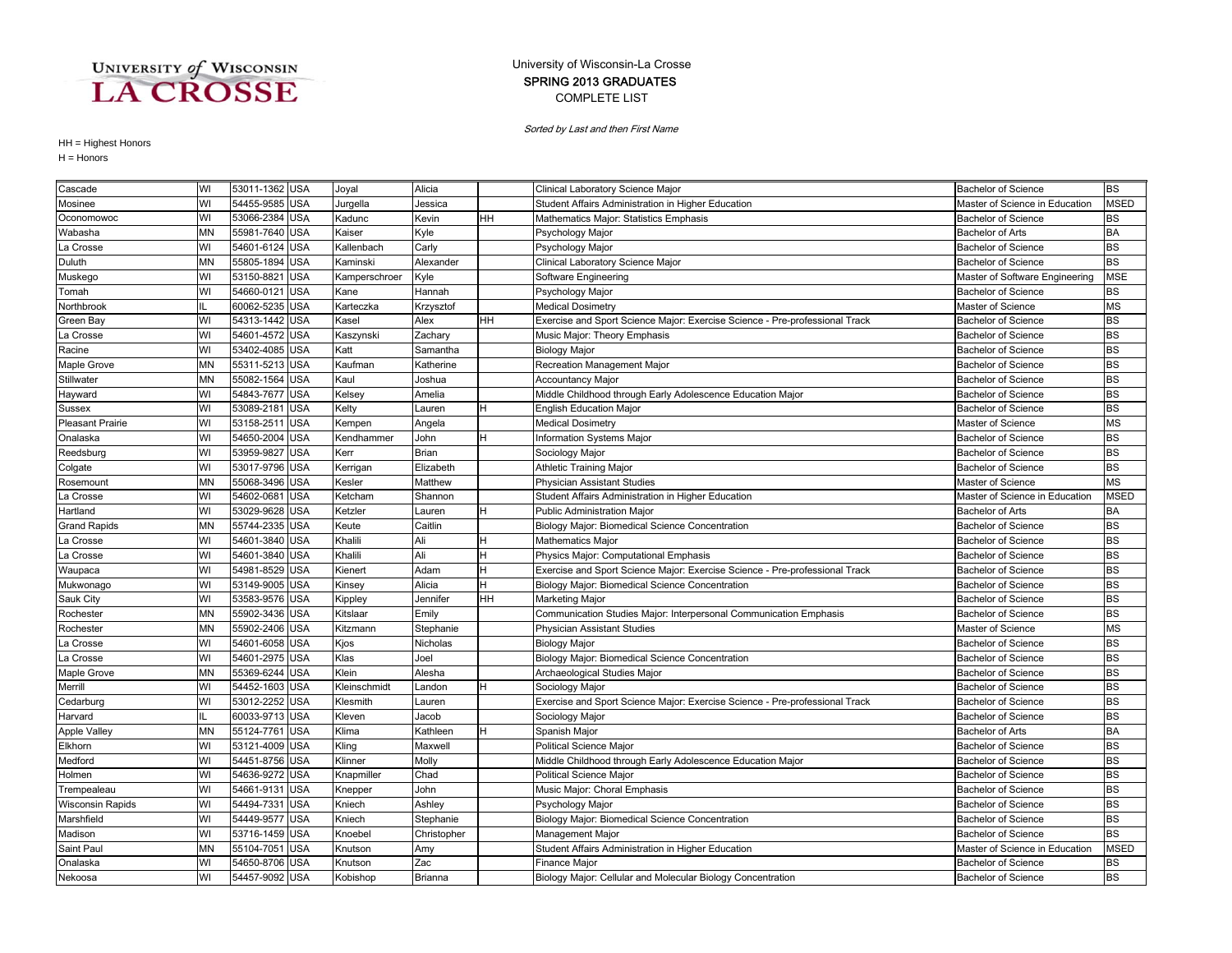### COMPLETE LIST SPRING 2013 GRADUATES University of Wisconsin-La Crosse

Sorted by Last and then First Name

| Oconomowoc               | WI        | 53066-2203 USA |            | Koehler   | Heidi     |           | Marketing Major                                                             | <b>Bachelor of Science</b>     | <b>BS</b>   |
|--------------------------|-----------|----------------|------------|-----------|-----------|-----------|-----------------------------------------------------------------------------|--------------------------------|-------------|
| Wausau                   | WI        | 54401-4062 USA |            | Koeller   | Alan      |           | Recreation Management Major                                                 | Bachelor of Science            | <b>BS</b>   |
| Freedom                  | WI        | 54130-7105 USA |            | Koepke    | Zachary   |           | Physical Therapy                                                            | Doctor of Physical Therapy     | <b>DPT</b>  |
| La Crosse                | WI        | 54601-3677 USA |            | Kohnert   | David     |           | Marketing Major                                                             | <b>Bachelor of Science</b>     | <b>BS</b>   |
| La Crosse                | WI        | 54601-5360     | <b>USA</b> | Korb      | Rachel    |           | Student Affairs Administration in Higher Education                          | Master of Science in Education | <b>MSED</b> |
| Milwaukee                | WI        | 53228-1617     | <b>USA</b> | Korn      | Julie     | H         | Middle Childhood through Early Adolescence Education Major                  | <b>Bachelor of Science</b>     | <b>BS</b>   |
| Sparta                   | WI        | 54656-3518     | <b>USA</b> | Korthals  | Todd      | H.        | <b>Biochemistry Major</b>                                                   | <b>Bachelor of Science</b>     | <b>BS</b>   |
| Sparta                   | WI        | 54656-3518     | <b>USA</b> | Korthals  | Todd      |           | Biology Major: Biomedical Science Concentration                             | <b>Bachelor of Science</b>     | <b>BS</b>   |
| Grafton                  | WI        | 53024-2259 USA |            | Kottke    | Morgan    |           | Psychology Major                                                            | <b>Bachelor of Arts</b>        | <b>BA</b>   |
| Baraboo                  | WI        | 53913-1302 USA |            | Kowalke   | Lindsey   |           | Biology Major: Biomedical Science Concentration                             | <b>Bachelor of Science</b>     | <b>BS</b>   |
| Custer                   | WI        | 54423-9795 USA |            | Kraeger   | Kinden    | H         | Art Major                                                                   | <b>Bachelor of Science</b>     | <b>BS</b>   |
| Dubuque                  | IA        | 52003-7525 USA |            | Kramer    | Leah      | HH        | Early Childhood through Middle Childhood Education Major                    | <b>Bachelor of Science</b>     | <b>BS</b>   |
| Milwaukee                | WI        | 53222-3921     | <b>USA</b> | Kramp     | Amie      | HH        | Psychology Major                                                            | <b>Bachelor of Science</b>     | <b>BS</b>   |
| Rochester                | <b>MN</b> | 55904-3219 USA |            | Krampitz  | Alyssa    |           | Psychology Major                                                            | <b>Bachelor of Science</b>     | <b>BS</b>   |
| Chippewa Falls           | WI        | 54729-3137     | <b>USA</b> | Krarup    | Shelby    |           | Music Major: Performance Emphasis                                           | <b>Bachelor of Science</b>     | <b>BS</b>   |
| Sun Prairie              | WI        | 53590-4307     | <b>USA</b> | Kraus     | McKenzie  |           | <b>Biology Major</b>                                                        | <b>Bachelor of Science</b>     | <b>BS</b>   |
| Edgar                    | WI        | 54426-914      | <b>USA</b> | Krebsbach | Danielle  |           | Archaeological Studies Major                                                | <b>Bachelor of Science</b>     | <b>BS</b>   |
| Chippewa Falls           | WI        | 54729-3267     | <b>USA</b> | Krejci    | Heath     |           | Finance Major                                                               | <b>Bachelor of Science</b>     | <b>BS</b>   |
| Appleton                 | WI        | 54915-8735 USA |            | Kressin   | Andy      |           | <b>Biology Major</b>                                                        | <b>Bachelor of Science</b>     | <b>BS</b>   |
| Edgerton                 | WI        | 53534-1422 USA |            | Kronforst | Joseph    |           | <b>Biology Major</b>                                                        | <b>Bachelor of Science</b>     | <b>BS</b>   |
| Verona                   | WI        | 53593-9716 USA |            | Kroth     | Sarah     | <b>HH</b> | Theatre Arts Major: Performance Emphasis                                    | Bachelor of Arts               | <b>BA</b>   |
| Fond du Lac              | WI        | 54935-2813     | <b>USA</b> | Krueger   | Jacob     |           | Professional Development                                                    | Master of Educ - Prof Dev      | <b>MEPD</b> |
| Sauk City                | WI        | 53583-9607     | <b>USA</b> | Krueger   | Jared     | <b>HH</b> | <b>Accountancy Major</b>                                                    | <b>Bachelor of Science</b>     | <b>BS</b>   |
| Racine                   | WI        | 53402-1754     | <b>USA</b> | Krueger   | Julie     | HH        | Sociology Major                                                             | <b>Bachelor of Arts</b>        | <b>BA</b>   |
| Johnson Creek            | WI        | 53038-9777 USA |            | Krueger   | Kalvin    | HH        | Information Systems Major                                                   | <b>Bachelor of Science</b>     | <b>BS</b>   |
| <b>Wisconsin Rapids</b>  | WI        | 54494-7367 USA |            | Krueger   | Kerry     |           | Exercise and Sport Science Major: Exercise Science - Pre-professional Track | <b>Bachelor of Science</b>     | <b>BS</b>   |
| Greendale                | WI        | 53129-2544 USA |            | Krueger   | Matthew   | H         | Sociology Major                                                             | Bachelor of Arts               | <b>BA</b>   |
| Merrill                  | WI        | 54452-8712 USA |            | Krueger   | Sarah     |           | Clinical Laboratory Science Major                                           | <b>Bachelor of Science</b>     | <b>BS</b>   |
| Stoughton                | WI        | 53589-3013     | <b>USA</b> | Krumholz  | Jacobi    |           | <b>Marketing Major</b>                                                      | <b>Bachelor of Science</b>     | <b>BS</b>   |
| <b>Wisconsin Rapids</b>  | WI        | 54494-7245 USA |            | Kublank   | Megan     |           | <b>Physical Therapy</b>                                                     | Doctor of Physical Therapy     | <b>DPT</b>  |
| <b>Wisconsin Rapids</b>  | WI        | 54494-7502 USA |            | Kufalk    | Kari      | H         | Middle Childhood through Early Adolescence Education Major                  | <b>Bachelor of Science</b>     | <b>BS</b>   |
| De Pere                  | WI        | 54115-1623     | <b>USA</b> | Kugle     | Andrew    |           | <b>Economics Maior</b>                                                      | <b>Bachelor of Science</b>     | <b>BS</b>   |
| Antigo                   | WI        | 54409-1140     | <b>USA</b> | Kuivinen  | Lacey     |           | Nuclear Medicine Technology Major                                           | <b>Bachelor of Science</b>     | <b>BS</b>   |
| Madison                  | WI        | 53705-1354     | <b>USA</b> | Kunor     | Tenzin    |           | Psychology Major                                                            | <b>Bachelor of Science</b>     | <b>BS</b>   |
| Madison                  | WI        | 53719-3117 USA |            | Kupsch    | Chelsea   | н         | Exercise and Sport Science Major: Physical Education                        | <b>Bachelor of Science</b>     | <b>BS</b>   |
| <b>Elk Mound</b>         | WI        | 54739-9790 USA |            | Kurtzhals | Andrew    |           | Clinical Laboratory Science Major                                           | <b>Bachelor of Science</b>     | <b>BS</b>   |
| Rochester                | <b>MN</b> | 55901-5305 USA |            | Kuseske   | Jesse     |           | <b>Physician Assistant Studies</b>                                          | Master of Science              | <b>MS</b>   |
| Columbus                 | WI        | 53925-1759 USA |            | Kutzler   | Maria     |           | Professional Development                                                    | Master of Educ - Prof Dev      | <b>MEPD</b> |
| Franklin                 | WI        | 53132-9605 USA |            | Laabs     | Robert    |           | Psychology Major                                                            | <b>Bachelor of Science</b>     | <b>BS</b>   |
| Sheboygan                | WI        | 53083-3855     | <b>USA</b> | .aack     | Andrew    |           | <b>Physical Therapy</b>                                                     | Doctor of Physical Therapy     | <b>DPT</b>  |
| <b>Fort Collins</b>      | CO        | 80524-3042     | <b>USA</b> | Ladell    | Diane     |           | <b>Athletic Training Major</b>                                              | <b>Bachelor of Science</b>     | <b>BS</b>   |
| Wilton                   | WI        | 54670-0122 USA |            | .adron    | Kati      |           | Information Systems Major                                                   | <b>Bachelor of Science</b>     | <b>BS</b>   |
| <b>Black River Falls</b> | WI        | 54615-1524 USA |            | LaGaisse  | Curtis    |           | Finance Major                                                               | Bachelor of Science            | <b>BS</b>   |
| Georgetown               | TX        | 78633-5436 USA |            | ager      | Eve       |           | Management Major                                                            | <b>Bachelor of Science</b>     | <b>BS</b>   |
| Wausau                   | WI        | 54401-6722 USA |            | Lamont    | Christine | H.        | <b>Biology Major</b>                                                        | <b>Bachelor of Science</b>     | <b>BS</b>   |
| Johnson Creek            | WI        | 53038-9726 USA |            | Landers   | Samantha  | H         | Exercise and Sport Science Major: Exercise Science - Pre-professional Track | <b>Bachelor of Science</b>     | <b>BS</b>   |
| Cedarburg                | WI        | 53012-2281     | <b>USA</b> | Landfried | Alexis    |           | <b>Chemistry Major</b>                                                      | <b>Bachelor of Science</b>     | <b>BS</b>   |
| Baraboo                  | WI        | 53913-2049 USA |            | Lane      | Kasev     |           | Therapeutic Recreation Major                                                | <b>Bachelor of Science</b>     | <b>BS</b>   |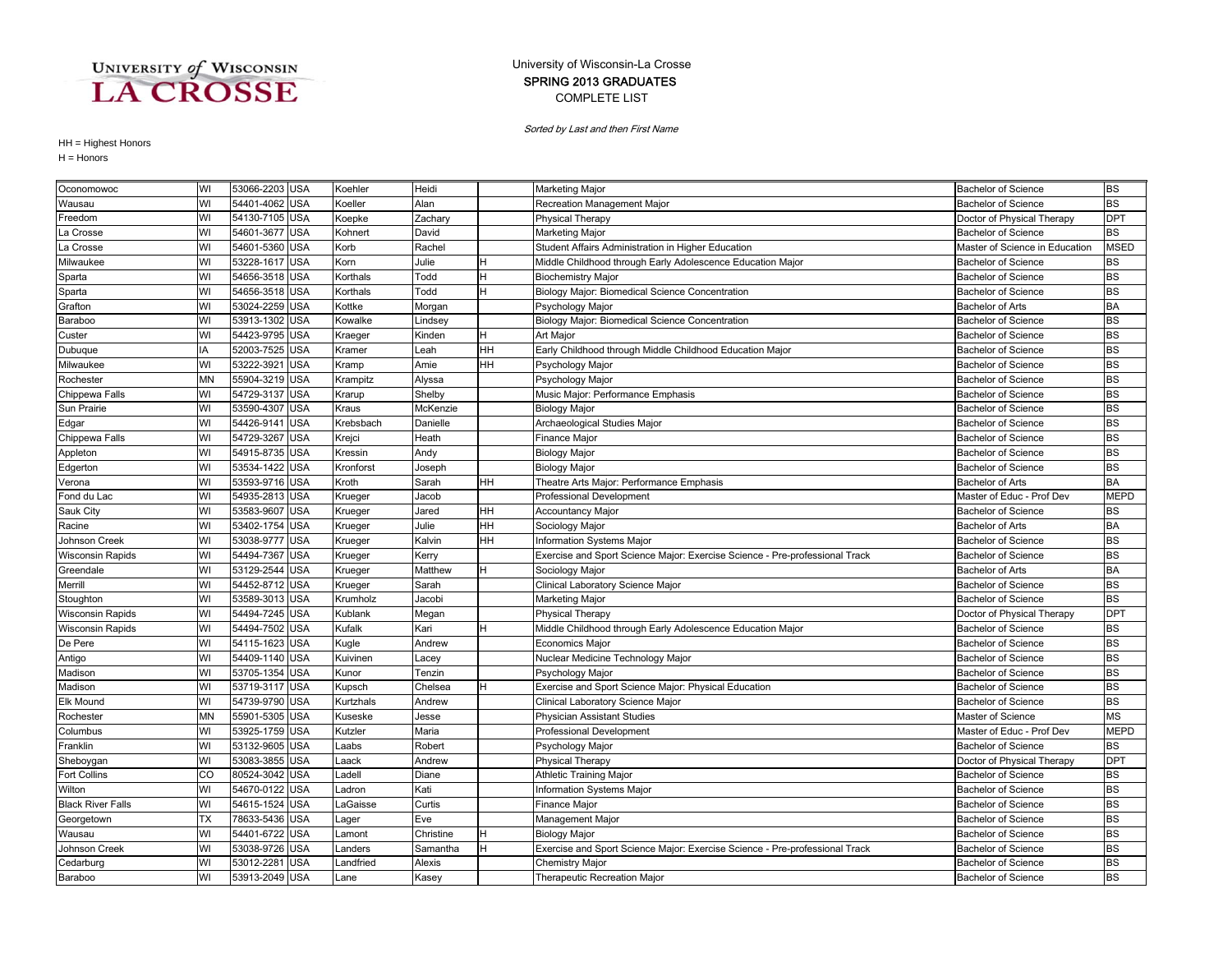### COMPLETE LIST SPRING 2013 GRADUATES University of Wisconsin-La Crosse

Sorted by Last and then First Name

| Onalaska                   | WI        | 54650-8582 USA |            | Lanik        | Gregory      |           | Biology Major: Biomedical Science Concentration                     | <b>Bachelor of Science</b>     | <b>BS</b>   |
|----------------------------|-----------|----------------|------------|--------------|--------------|-----------|---------------------------------------------------------------------|--------------------------------|-------------|
| Wauwatosa                  | WI        | 53213-2235 USA |            | _annoye      | John         |           | Geography Major: Geographic Information Science Concentration       | <b>Bachelor of Science</b>     | <b>BS</b>   |
| De Pere                    | WI        | 54115-1612 USA |            | _arson       | <b>Brock</b> |           | Exercise and Sport Science Major: Physical Education                | <b>Bachelor of Science</b>     | <b>BS</b>   |
| New Ulm                    | <b>MN</b> | 56073-3332 USA |            | Larson       | Kaitlin      |           | Psychology Major                                                    | <b>Bachelor of Science</b>     | <b>BS</b>   |
| Stoughton                  | WI        | 53589-5466 USA |            | Larson       | Nicholas     |           | Computer Science Major                                              | <b>Bachelor of Science</b>     | <b>BS</b>   |
| Marshfield                 | WI        | 54449-1762     | <b>USA</b> | Lasecki      | Chelsea      |           | Exercise and Sport Science Major: Physical Education                | <b>Bachelor of Science</b>     | <b>BS</b>   |
| Monroe                     | WI        | 53566-3004 USA |            | Latimer      | Ryan         |           | Sociology Major                                                     | <b>Bachelor of Arts</b>        | <b>BA</b>   |
| Malden                     | MA        | 02148-5848     | <b>USA</b> | Lau          | Jackson      |           | <b>Medical Dosimetry</b>                                            | Master of Science              | <b>MS</b>   |
| La Crescent                | MN        | 55947-9775     | <b>USA</b> | Lawlor       | Meghan       |           | Sociology Major                                                     | <b>Bachelor of Science</b>     | <b>BS</b>   |
| Green Bay                  | WI        | 54311-5908     | <b>USA</b> | Le Claire    | Kevin        |           | Psychology Major                                                    | <b>Bachelor of Science</b>     | <b>BS</b>   |
| Greenville                 | WI        | 54942-8502     | <b>USA</b> | Lecker       | Sutton       |           | Communication Studies Major: Broadcast and Digital Media Emphasis   | <b>Bachelor of Arts</b>        | <b>BA</b>   |
| La Crosse                  | WI        | 54603-2719 USA |            | Lee          | Hlibetaze    |           | Finance Major: Risk, Insurance and Financial Planning Concentration | <b>Bachelor of Science</b>     | <b>BS</b>   |
| Darien                     | WI        | 53114-1592 USA |            | Lee          | Patrick      |           | English Major: Literature Emphasis                                  | Bachelor of Arts               | <b>BA</b>   |
| La Crosse                  | WI        | 54601-8113 USA |            | Lee          | Yer          |           | Clinical Laboratory Science Major                                   | <b>Bachelor of Science</b>     | <b>BS</b>   |
| Onalaska                   | WI        | 54650-9220     | <b>USA</b> | _ehman       | Caleb        |           | Information Systems Major                                           | <b>Bachelor of Science</b>     | <b>BS</b>   |
| Galesville                 | WI        | 54630-7138 USA |            | Lehman       | Holly        | н         | Sociology Major                                                     | <b>Bachelor of Science</b>     | <b>BS</b>   |
| Norwalk                    | WI        | 54648-8067     | <b>USA</b> | Leis         | Jeremy       |           | Psychology Major                                                    | <b>Bachelor of Science</b>     | <b>BS</b>   |
| Rothschild                 | WI        | 54474-1467     | <b>USA</b> | Leith        | Courtney     |           | School Health Education Major                                       | <b>Bachelor of Science</b>     | <b>BS</b>   |
| Madison                    | WI        | 53719-4619 USA |            | _endey       | Nima         |           | Finance Major: Risk, Insurance and Financial Planning Concentration | <b>Bachelor of Science</b>     | <b>BS</b>   |
| Sturgeon Bay               | WI        | 54235-8839 USA |            | Lenius       | Alyssa       | н         | <b>Athletic Training Major</b>                                      | <b>Bachelor of Science</b>     | <b>BS</b>   |
| Bloomington                | MN        | 55425-1709 USA |            | _epinski     | Nicole       |           | Physician Assistant Studies                                         | Master of Science              | <b>MS</b>   |
| Bellbrook                  | OH        | 45305-8821     | <b>USA</b> | Lesko        | Maura        |           | Clinical Exercise Physiology                                        | Master of Science              | <b>MS</b>   |
| Chicago                    |           | 60610-2692     | <b>USA</b> | Leung        | Lofan        |           | Software Engineering                                                | Master of Software Engineering | <b>MSE</b>  |
| <b>Brookfield</b>          | WI        | 53005-6402     | <b>USA</b> | Leutenegger  | Jake         |           | <b>Public Administration Major</b>                                  | <b>Bachelor of Science</b>     | <b>BS</b>   |
| Port Washington            | WI        | 53074-1139     | <b>USA</b> | _ewandowski  | Kevin        |           | School Psychology                                                   | <b>Education Specialist</b>    | <b>EDS</b>  |
| Delafield                  | WI        | 53018-3346     | <b>USA</b> | _ewis        | Elizabeth    |           | Psychology Major                                                    | <b>Bachelor of Science</b>     | <b>BS</b>   |
| Greenfield                 | WI        | 53220-3532     | <b>USA</b> | Lewis        | James        | HН        | <b>Political Science Major</b>                                      | <b>Bachelor of Science</b>     | <b>BS</b>   |
| Holmen                     | WI        | 54636-9038     | <b>USA</b> | Lezpona      | Emily        | H         | Psychology Major                                                    | <b>Bachelor of Science</b>     | <b>BS</b>   |
| Zhengzhou                  |           | 450041         | <b>CHN</b> |              | Yixiang      |           | Finance Major                                                       | <b>Bachelor of Science</b>     | <b>BS</b>   |
| Yinchuan                   |           | 750001         | <b>CHN</b> | Li           | Yue          |           | Computer Science Major                                              | <b>Bachelor of Science</b>     | <b>BS</b>   |
| zhangzhou                  | 35        | 363000         | <b>CHN</b> | Lin          | Hang         |           | Finance Major                                                       | <b>Bachelor of Science</b>     | <b>BS</b>   |
| Hartford                   | WI        | 53027-9325 USA |            | Lindemann    | Amanda       | HН        | Early Childhood through Middle Childhood Education Major            | <b>Bachelor of Science</b>     | <b>BS</b>   |
| Madison                    | WI        | 53704-2139     | <b>USA</b> | Lindenberg   | Liv          |           | Student Affairs Administration in Higher Education                  | Master of Science in Education | <b>MSED</b> |
| <b>Wisconsin Dells</b>     | WI        | 53965-1709     | <b>USA</b> | Lindert      | Ava          |           | Biology Major: Biomedical Science Concentration                     | <b>Bachelor of Science</b>     | <b>BS</b>   |
| <b>River Falls</b>         | WI        | 54022-2538     | <b>USA</b> | Lindquist    | Elizabeth    | H         | Middle Childhood through Early Adolescence Education Major          | <b>Bachelor of Science</b>     | <b>BS</b>   |
| Cottage Grove              | MN        | 55016-4901     | <b>USA</b> | Lindsey      | Alex         | HΗ        | <b>Biology Major</b>                                                | <b>Bachelor of Science</b>     | <b>BS</b>   |
| Neenah                     | WI        | 54956-2432 USA |            | Lingenfelter | Hannah       | н         | Archaeological Studies Major                                        | Bachelor of Science            | <b>BS</b>   |
| Muskego                    | WI        | 53150-9716 USA |            | Linstrom     | Taylor       | H         | Communication Studies Major: Interpersonal Communication Emphasis   | <b>Bachelor of Arts</b>        | <b>BA</b>   |
| Green Bay                  | WI        | 54313-5449 USA |            | Litz         | Amy          | HН        | Psychology Major                                                    | <b>Bachelor of Arts</b>        | <b>BA</b>   |
| Eau Claire                 | WI        | 54703-6302     | <b>USA</b> | Livingston   | Tara         |           | <b>Biology Major</b>                                                | <b>Bachelor of Science</b>     | <b>BS</b>   |
| Tsuen Wan, N.T., Hong Kong |           |                | <b>HKG</b> | Lo           | Cheuk Man    |           | Physics Major: Astronomy Emphasis                                   | <b>Bachelor of Science</b>     | <b>BS</b>   |
| <b>Cross Plains</b>        | WI        | 53528-9738     | <b>USA</b> | _ochner      | Danny        |           | <b>Accountancy Major</b>                                            | <b>Bachelor of Science</b>     | <b>BS</b>   |
| Zumbrota                   | MΝ        | 55992-7307     | <b>USA</b> | _ohmann      | Elizabeth    |           | <b>Physician Assistant Studies</b>                                  | Master of Science              | <b>MS</b>   |
| Minnetonka                 | ΜN        | 55345-2318 USA |            | _okken       | Garrett      |           | Management Major                                                    | <b>Bachelor of Science</b>     | <b>BS</b>   |
| Madison                    | WI        | 53705-4810 USA |            | Lorence      | Megan        |           | Archaeological Studies Major                                        | <b>Bachelor of Arts</b>        | <b>BA</b>   |
| Mount Horeb                | WI        | 53572-1637 USA |            | Love         | Hanna        |           | Psychology Major                                                    | <b>Bachelor of Science</b>     | <b>BS</b>   |
| La Crosse                  | WI        | 54601-5723 USA |            | Lu           | Zhendong     |           | Finance Major                                                       | <b>Bachelor of Science</b>     | <b>BS</b>   |
| Alma                       | WI        | 54610-8349 USA |            | Ludwigson    | Jordan       | <b>HH</b> | <b>Biology Major: Biomedical Science Concentration</b>              | <b>Bachelor of Science</b>     | <b>BS</b>   |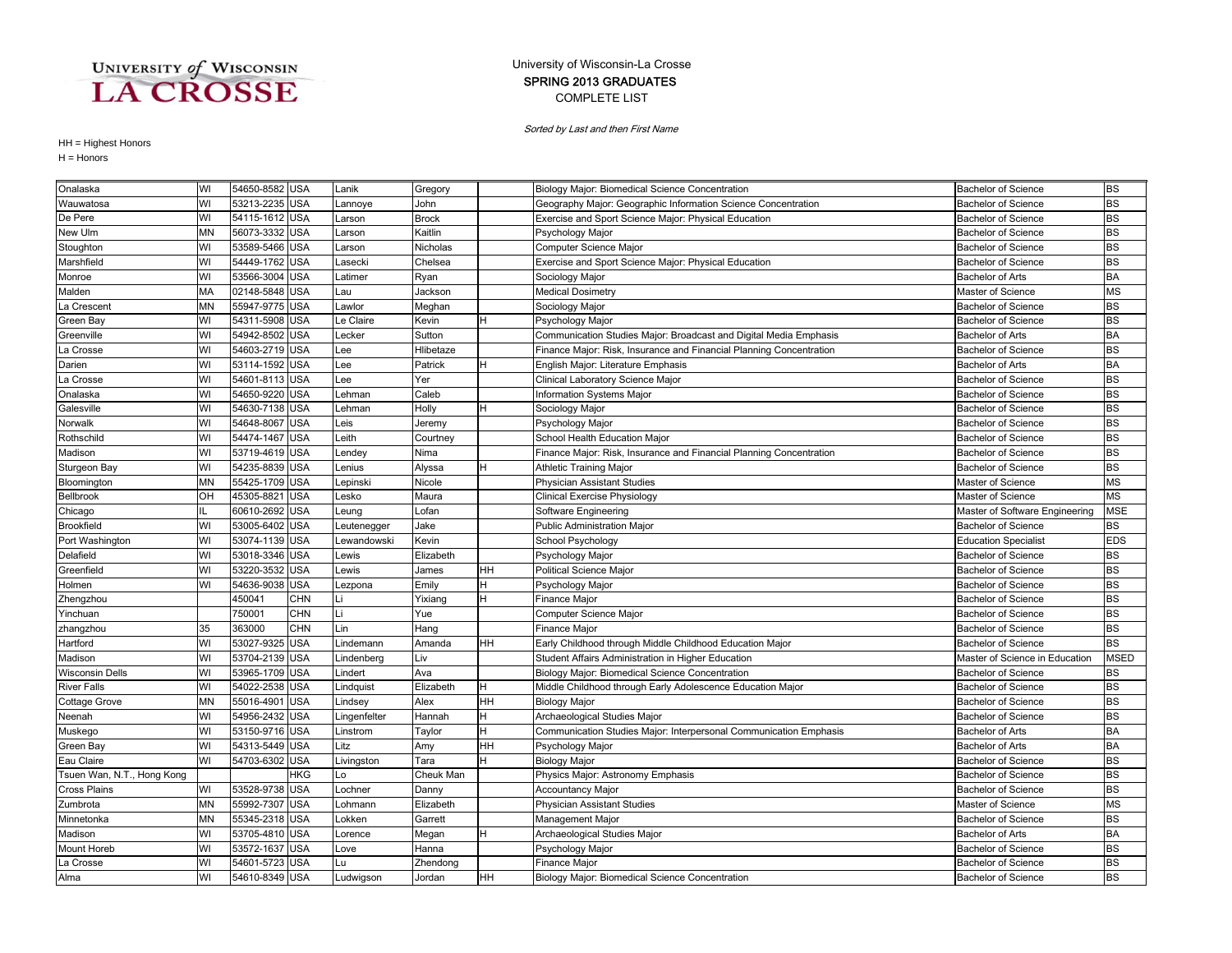### COMPLETE LIST SPRING 2013 GRADUATES University of Wisconsin-La Crosse

Sorted by Last and then First Name

| Eau Claire              | WI        | 54703-5854 USA |            | Lund           | Derek         |          | Biology Major: Biomedical Science Concentration                                     | Bachelor of Science            | BS          |
|-------------------------|-----------|----------------|------------|----------------|---------------|----------|-------------------------------------------------------------------------------------|--------------------------------|-------------|
| Sister Bay              | WI        | 54234-9552 USA |            | Lundquist      | Clark         |          | Psychology Major                                                                    | <b>Bachelor of Science</b>     | BS          |
| Plover                  | WI        | 54467-2127 USA |            | unt.           | Erin          | HΗ       | Community Health Education Major                                                    | <b>Bachelor of Science</b>     | <b>BS</b>   |
| Converse                | <b>TX</b> | 78109-3237 USA |            | uperchio.      | Kaitlyn       |          | Sociology Major                                                                     | <b>Bachelor of Science</b>     | BS          |
| Baraboo                 | WI        | 53913-8102     | <b>USA</b> | uther_         | Dylan         |          | Finance Major: Risk, Insurance and Financial Planning Concentration                 | <b>Bachelor of Science</b>     | <b>BS</b>   |
| Rewey                   | WI        | 53580-9716     | <b>USA</b> | -yght          | Michael       | н        | Exercise and Sport Science Major: Exercise Science - Pre-professional Track         | <b>Bachelor of Science</b>     | <b>BS</b>   |
| Hartford                | WI        | 53027-927      | <b>USA</b> | MacPherson     | Michael       | H        | <b>Management Major</b>                                                             | <b>Bachelor of Science</b>     | <b>BS</b>   |
| Coon Valley             | WI        | 54623-9509     | <b>USA</b> | Mader          | <b>Dillon</b> | HH       | Spanish Maior                                                                       | <b>Bachelor of Arts</b>        | BA          |
| Sheboygan               | WI        | 53083-2598     | USA        | Madson         | Danielle      |          | Early Childhood through Middle Childhood Education Major                            | <b>Bachelor of Science</b>     | BS          |
| Belvidere               |           | 61008-8576 USA |            | Magnus         | Natalie       |          | Student Affairs Administration in Higher Education                                  | Master of Science in Education | <b>MSED</b> |
| <b>Little Falls</b>     | MN        | 56345-5683 USA |            | Maleski        | Nicole        |          | Exercise and Sport Science Major: Exercise Science - Pre-professional Track         | <b>Bachelor of Science</b>     | BS          |
| Stanley                 | WI        | 54768-9301     | <b>USA</b> | Mallo          | Jordyn        |          | <b>Biology Major</b>                                                                | <b>Bachelor of Science</b>     | <b>BS</b>   |
| Oakland Township        | MI        | 48306-4747     | <b>USA</b> | Malzfeldt      | Elisabeth     |          | Psychology Major                                                                    | <b>Bachelor of Arts</b>        | BA          |
| Maple Grove             | <b>MN</b> | 55369-3708 USA |            | Manelli        | Daniel        | н        | Biology Major: Biomedical Science Concentration                                     | <b>Bachelor of Science</b>     | <b>BS</b>   |
| Cornell                 | WI        | 54732-0494     | <b>USA</b> | Marinello      | Angela        |          | Psychology Major                                                                    | <b>Bachelor of Science</b>     | <b>BS</b>   |
| Dodge Center            | <b>MN</b> | 55927-7989     | <b>USA</b> | Marquardt      | Victoria      |          | Psychology Major                                                                    | <b>Bachelor of Science</b>     | <b>BS</b>   |
| Stoughton               | WI        | 53589-1188     | <b>USA</b> | Marshall       | Courtney      |          | Psychology Major                                                                    | <b>Bachelor of Science</b>     | BS          |
| Middleton               | WI        | 53562-2408 USA |            | Martin         | Travis        |          | Finance Major: Risk, Insurance and Financial Planning Concentration                 | Bachelor of Science            | BS          |
| Dodgeville              | WI        | 53533-8762 USA |            | Marty          | Mitch         | HH       | English Major: Rhetoric and Writing Emphasis                                        | <b>Bachelor of Arts</b>        | BA          |
| Sheboygan               | WI        | 53081-7722     | <b>USA</b> | Marwood        | Sarah         |          | <b>English Major</b>                                                                | <b>Bachelor of Science</b>     | <b>BS</b>   |
| Middleton               | WI        | 53562-2144     | <b>USA</b> | Mataczynski    | Nichole       |          | Psychology Major                                                                    | <b>Bachelor of Science</b>     | <b>BS</b>   |
| West Bend               | WI        | 53090-9365     | <b>USA</b> | Matenaer       | Ryan          | H        | Exercise and Sport Science Major: Physical Education                                | <b>Bachelor of Science</b>     | BS          |
| Boscobel                | WI        | 53805-1425     | <b>USA</b> | Mathews        | Jason         |          | <b>Recreation Management</b>                                                        | Master of Science              | <b>MS</b>   |
| Stoddard                | WI        | 54658-0224     | <b>USA</b> | Mathis         | Ashley        | н        | <b>Therapeutic Recreation Major</b>                                                 | <b>Bachelor of Science</b>     | <b>BS</b>   |
| Chippewa Falls          | WI        | 54729-8259     | USA        | Mattison       | Emily         |          | Information Systems Major                                                           | <b>Bachelor of Science</b>     | BS          |
| West Salem              | WI        | 54669-1702     | <b>USA</b> | Mayer          | Caitlin       |          | Communication Studies Major: Organizational and Professional Communication Emphasis | <b>Bachelor of Arts</b>        | BA          |
| Greenfield              | WI        | 53228-2422 USA |            | Mazola         | Amber         | н        | Communication Studies Major: Organizational and Professional Communication Emphasis | <b>Bachelor of Science</b>     | BS          |
| Sheboygan               | WI        | 53081-6240 USA |            | Mazza          | Katelyn       |          | Psychology Major                                                                    | <b>Bachelor of Science</b>     | <b>BS</b>   |
| Fort Atkinson           | WI        | 53538-9753 USA |            | McAloon        | Tristan       |          | Microbiology Major                                                                  | <b>Bachelor of Science</b>     | <b>BS</b>   |
| Greendale               | WI        | 53129-1203     | <b>USA</b> | McAlpine       | Calli         |          | <b>Therapeutic Recreation Major</b>                                                 | Bachelor of Science            | <b>BS</b>   |
| Belmont                 | WI        | 53510-9760     | <b>USA</b> | McCarthy       | Megan         | н        | Biology Major: Cellular and Molecular Biology Concentration                         | <b>Bachelor of Science</b>     | <b>BS</b>   |
| Cottage Grove           | <b>MN</b> | 55016-2258     | <b>USA</b> | McCool         | Kelly         | H        | <b>Therapeutic Recreation Maior</b>                                                 | <b>Bachelor of Science</b>     | <b>BS</b>   |
| La Crosse               | WI        | 54603-1542     | <b>USA</b> | McCoy          | Maureen       |          | Exercise and Sport Science: Physical Education Teaching                             | Master of Science              | ΜS          |
| Menomonee Falls         | WI        | 53051-7463 USA |            | McCoy          | Morgan        |          | Biology Major: Biomedical Science Concentration                                     | <b>Bachelor of Science</b>     | BS          |
| Onalaska                | WI        | 54650-3345 USA |            | McDonah        | Alex          |          | Biology Major: Biomedical Science Concentration                                     | <b>Bachelor of Science</b>     | <b>BS</b>   |
| Pardeeville             | WI        | 53954-9776 USA |            | McElroy        | Kathryn       |          | <b>Physical Therapy</b>                                                             | Doctor of Physical Therapy     | <b>DPT</b>  |
| Sun Prairie             | WI        | 53590-8802     | <b>USA</b> | McIlquham      | Drew          |          | Exercise and Sport Science Major: Exercise Science - Pre-professional Track         | <b>Bachelor of Science</b>     | <b>BS</b>   |
| Mount Horeb             | WI        | 53572-1846     | <b>USA</b> | McKaig         | Amber         |          | Finance Major: Risk, Insurance and Financial Planning Concentration                 | <b>Bachelor of Science</b>     | <b>BS</b>   |
| Saint Charles           | <b>MN</b> | 55972-1651     | <b>USA</b> | McKay          | Erin          |          | Psychology Major                                                                    | <b>Bachelor of Science</b>     | <b>BS</b>   |
| Ramsey                  | <b>MN</b> | 55303-6140     | <b>USA</b> | McLain         | Joshua        | H        | Exercise and Sport Science Major: Exercise Science - Pre-professional Track         | <b>Bachelor of Science</b>     | <b>BS</b>   |
| Chaska                  | <b>MN</b> | 55318-2037     | USA        | McMichael      | Patrick       |          | Finance Major                                                                       | <b>Bachelor of Science</b>     | BS          |
| Wausau                  | WI        | 54401-7744 USA |            | McMullen       | <b>Brock</b>  | HН       | Exercise and Sport Science Major: Physical Education                                | <b>Bachelor of Science</b>     | <b>BS</b>   |
| Onalaska                | WI        | 54650-2125 USA |            | McMurray       | Adam          |          | <b>Finance Major</b>                                                                | <b>Bachelor of Science</b>     | BS          |
| Lake Mills              | WI        | 53551-1032 USA |            | McMurry        | Vanesa        | HН       | Biology Major: Biomedical Science Concentration                                     | <b>Bachelor of Science</b>     | <b>BS</b>   |
| Bloomington             | <b>MN</b> | 55431-1720 USA |            | McNamara       | Sarina        |          | Communication Studies Major: Organizational and Professional Communication Emphasis | <b>Bachelor of Arts</b>        | BA          |
| Dodgeville              | WI        | 53533-1512     | <b>USA</b> | McNeill        | Jenna         |          | Marketing Major                                                                     | <b>Bachelor of Science</b>     | <b>BS</b>   |
| New Berlin              | WI        | 53151-6659 USA |            | Meddaugh       | Meghan        |          | Middle Childhood through Early Adolescence Education Major                          | <b>Bachelor of Science</b>     | BS          |
| <b>Wisconsin Rapids</b> | WI        | 54494-3243 USA |            | Medina-Bielski | Sara          | <b>H</b> | Microbiology Major: Biomedical Concentration                                        | <b>Bachelor of Science</b>     | <b>BS</b>   |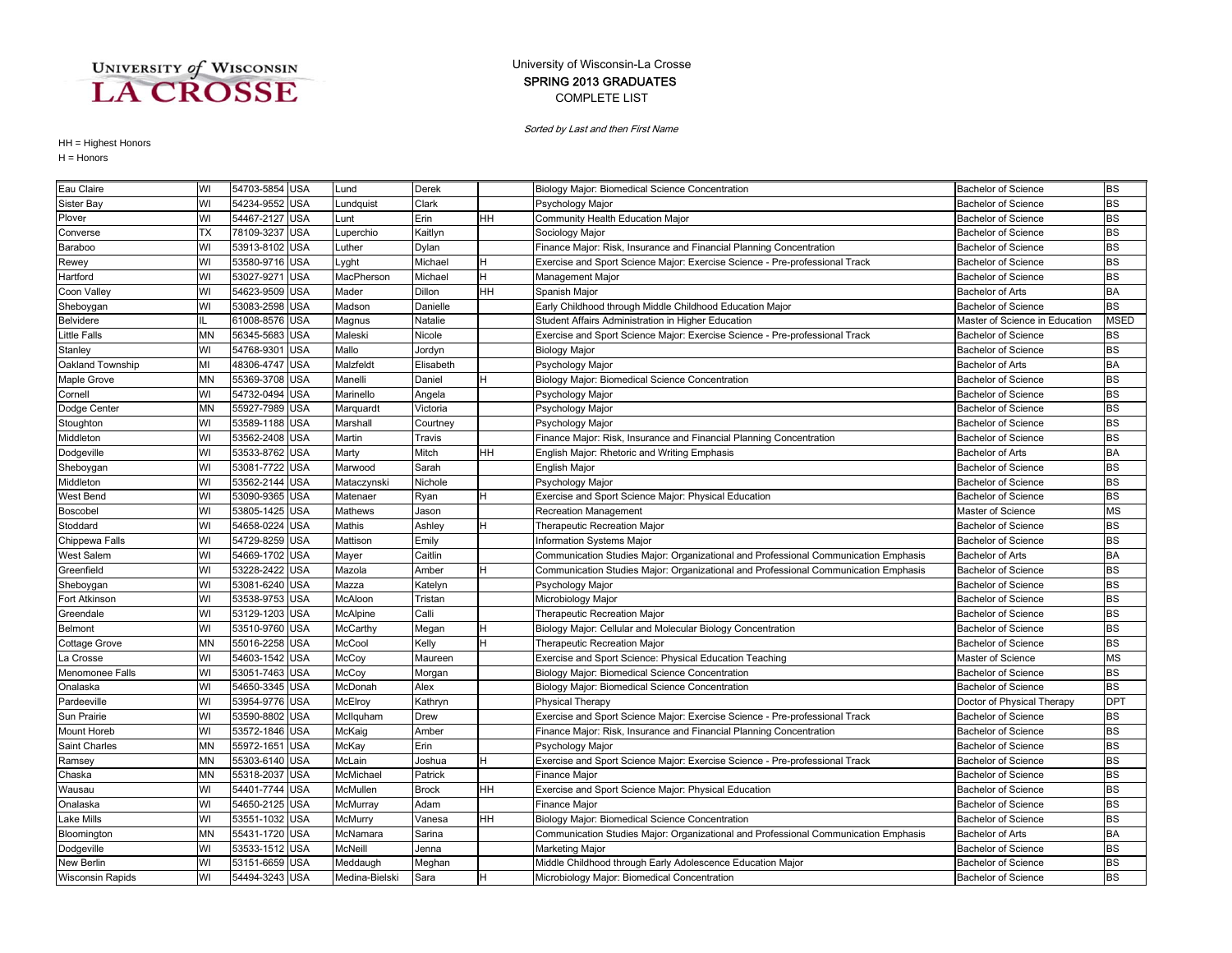### COMPLETE LIST SPRING 2013 GRADUATES University of Wisconsin-La Crosse

Sorted by Last and then First Name

| 55443-3451 USA<br><b>Brooklyn Park</b><br>Meinen<br>н<br><b>Bachelor of Science</b><br>ΜN<br>Melissa<br>Psychology Major                                                                         | <b>BS</b>   |
|--------------------------------------------------------------------------------------------------------------------------------------------------------------------------------------------------|-------------|
| WI<br>54601-6223<br><b>USA</b><br>Mello<br>Biology Major: Aquatic Science Concentration<br>La Crosse<br>Hannah<br><b>Bachelor of Science</b>                                                     | <b>BS</b>   |
| 53086-9796 USA<br>WI<br>Merten<br><b>Brooke</b><br><b>Accountancy Major</b><br><b>Bachelor of Science</b><br>Slinger                                                                             | <b>BS</b>   |
| WI<br>53118-9512<br><b>USA</b><br>Mertens<br>Geography Major: Environmental Science Concentration<br>Cody<br>н<br><b>Bachelor of Science</b><br>Dousman                                          | <b>BS</b>   |
| <b>USA</b><br><b>Black Creek</b><br>WI<br>54106-8960<br>HH<br>Meulemans<br>Nicole<br>English Major: Rhetoric and Writing Emphasis<br><b>Bachelor of Arts</b>                                     | <b>BA</b>   |
| WI<br>54401-5251<br><b>USA</b><br>Kimberly<br>Therapeutic Recreation Major<br>Wausau<br>Meverden<br><b>Bachelor of Science</b>                                                                   | <b>BS</b>   |
| SC<br>29403-4151<br><b>USA</b><br>Student Affairs Administration in Higher Education<br>Charleston<br>Mewbourn<br>Master of Science in Education<br>Laura                                        | <b>MSED</b> |
| WI<br>54143-9400<br><b>USA</b><br>Meyer<br>Douglas<br>н<br>Biology Major: Biomedical Science Concentration<br><b>Bachelor of Science</b><br>Marinette                                            | <b>BS</b>   |
| WI<br>53715-141<br>USA<br>Michels<br>Student Affairs Administration in Higher Education<br>Master of Science in Education<br>Madison<br>Kelsey                                                   | <b>MSED</b> |
| <b>USA</b><br>54636-9102<br>Holmen<br>WI<br>Mihalovic<br>Mark<br>Exercise and Sport Science Major: Exercise Science - Fitness Track<br><b>Bachelor of Science</b>                                | <b>BS</b>   |
| 54601-6118 USA<br>WI<br>Milde<br>Heather<br><b>Public Administration Major</b><br><b>Bachelor of Science</b><br>La Crosse                                                                        | <b>BS</b>   |
| <b>USA</b><br>WI<br>53719-3834<br>Miller<br>Master of Educ - Prof Dev<br>Madison<br>Amy<br><b>Professional Development</b>                                                                       | <b>MEPD</b> |
| 53590-9640 USA<br><b>Miller</b><br>Sun Prairie<br>WI<br>Bethany<br><b>HH</b><br>Middle Childhood through Early Adolescence Education Major<br><b>Bachelor of Science</b>                         | <b>BS</b>   |
| <b>USA</b><br>Miller<br><b>Wisconsin Rapids</b><br>WI<br>54494-9524<br>Dana<br><b>Biochemistry Major</b><br><b>Bachelor of Science</b>                                                           | <b>BS</b>   |
| WI<br>53719<br>USA<br>Miller<br>Grant<br>Madison<br>Management Major<br><b>Bachelor of Science</b>                                                                                               | <b>BS</b>   |
| <b>USA</b><br>WI<br>54661-621<br>Miller<br>Finance Major: Risk, Insurance and Financial Planning Concentration<br>Trempealeau<br>Jenessa<br><b>Bachelor of Science</b>                           | <b>BS</b>   |
| <b>USA</b><br>Miller<br>WI<br>54868-2128<br><b>Rice Lake</b><br>Computer Science Major<br><b>Bachelor of Science</b><br>Jeremy                                                                   | <b>BS</b>   |
| <b>MN</b><br>55901-2284<br>USA<br>Miller<br>Rochester<br>Joshua<br>Physician Assistant Studies<br>Master of Science                                                                              | <b>MS</b>   |
| <b>USA</b><br>Miller<br>53715-2017<br>Madison<br>WI<br>Kevin<br>Computer Science Major<br><b>Bachelor of Science</b>                                                                             | <b>BS</b>   |
| <b>MN</b><br>55902-2874<br><b>USA</b><br>Miller<br>Matthew<br>Biology Major: Biomedical Science Concentration<br><b>Bachelor of Science</b><br>Rochester                                         | <b>BS</b>   |
| 52172-1626<br><b>USA</b><br>IA<br>Milton<br><b>English Education Major</b><br>Waukon<br>Jerrica<br><b>Bachelor of Science</b>                                                                    | <b>BS</b>   |
| WI<br>54601-6814<br><b>USA</b><br>Mirasola<br>Victor<br>Physics Major<br>La Crosse<br>Bachelor of Science                                                                                        | <b>BS</b>   |
| WI<br>53593-8240<br><b>USA</b><br>Misener<br>Kevin<br>н<br>Sociology Major<br><b>Bachelor of Arts</b><br>Verona                                                                                  | <b>BA</b>   |
| 54650-3310<br><b>USA</b><br>Onalaska<br>WI<br>Miske<br><b>Accountancy Major</b><br><b>Bachelor of Science</b><br>Tanya                                                                           | <b>BS</b>   |
| 55117-2471<br><b>USA</b><br><b>MN</b><br>Mittet<br>Marissa<br><b>Accountancy Major</b><br><b>Bachelor of Science</b><br>Maplewood                                                                | <b>BS</b>   |
| <b>USA</b><br><b>Stevens Point</b><br>54481-3507<br>Mixdorf<br>HН<br><b>Bachelor of Science</b><br>WI<br>Hannah<br><b>Public Administration Major</b>                                            | <b>BS</b>   |
| WI<br>54650-8783 USA<br>Misna<br>Onalaska<br>Communication Studies Major: Organizational and Professional Communication Emphasis<br><b>Bachelor of Science</b><br>Lauren                         | <b>BS</b>   |
| 54016-7145 USA<br>WI<br>Moeller<br>Master of Science<br>Hudson<br>Anna<br>Physician Assistant Studies                                                                                            | <b>MS</b>   |
| 54729-2029 USA<br>WI<br>Mohr<br>Eric<br>Chippewa Falls<br>Psychology Major<br><b>Bachelor of Science</b>                                                                                         | <b>BS</b>   |
| 54449-6010<br><b>USA</b><br>Marshfield<br>WI<br>Moldysz<br>Pawel<br>Physical Therapy<br>Doctor of Physical Therapy                                                                               | <b>DPT</b>  |
| <b>MN</b><br>55369-2747<br><b>USA</b><br>Maple Grove<br>Molnau<br>Alexander<br>Communication Studies Major: Organizational and Professional Communication Emphasis<br><b>Bachelor of Science</b> | <b>BS</b>   |
| <b>USA</b><br>WI<br>53095-2925<br>Mondloch<br>H<br>Recreation Management Major<br><b>Bachelor of Science</b><br><b>West Bend</b><br>Brittany                                                     | <b>BS</b>   |
| 53095-2925<br><b>USA</b><br>WI<br>Mondloch<br>Communication Studies Major: Organizational and Professional Communication Emphasis<br><b>Bachelor of Science</b><br>West Bend<br>Courtney         | <b>BS</b>   |
| IA<br><b>USA</b><br>52161-8100<br>Exercise and Sport Science: Human Performance<br>Master of Science<br>Ossian<br>Monroe<br>Ryan                                                                 | <b>MS</b>   |
| 54757-8769 USA<br>WI<br>Moon<br>Mallorie<br>Exercise and Sport Science Major: Exercise Science - Pre-professional Track<br><b>Bachelor of Science</b><br>New Auburn                              | <b>BS</b>   |
| WI<br>53202-5823<br><b>USA</b><br>Milwaukee<br>Mooney<br><b>Recreation Management</b><br>Master of Science<br>Laura                                                                              | <b>MS</b>   |
| 54401-8211<br><b>USA</b><br>WI<br>Anna<br>Student Affairs Administration in Higher Education<br>Master of Science in Education<br>Morgen<br>Wausau                                               | <b>MSED</b> |
| 53184-9513<br><b>USA</b><br>WI<br>Moritz<br>Maria<br><b>Bachelor of Science</b><br>Walworth<br>Psychology Major                                                                                  | <b>BS</b>   |
| WI<br>54650-3100<br><b>USA</b><br>Onalaska<br>Morrissey<br>Lucas<br><b>Biology Major</b><br><b>Bachelor of Science</b>                                                                           | <b>BS</b>   |
| WI<br>53115-3993<br><b>USA</b><br>Morse<br>Brittiany<br>Finance Major<br><b>Bachelor of Science</b><br>Delavan                                                                                   | <b>BS</b>   |
| WI<br><b>USA</b><br><b>Stevens Point</b><br>54481-604<br>Moscinski<br>Kendra<br><b>Biology Major</b><br><b>Bachelor of Science</b>                                                               | <b>BS</b>   |
| <b>USA</b><br>54636-9113<br>Melissa<br>WI<br>Moss<br>English Major: Rhetoric and Writing Emphasis<br><b>Bachelor of Arts</b><br>Holmen                                                           | BA          |
| WI<br>53532-1978<br><b>USA</b><br>Mountford<br>Communication Studies Major: Interpersonal Communication Emphasis<br>De Forest<br>Hannah<br><b>Bachelor of Arts</b>                               | <b>BA</b>   |
| <b>West Allis</b><br>53227-1234<br><b>USA</b><br>Mrkalj<br>Exercise and Sport Science Major: Exercise Science - Pre-professional Track<br>WI<br>Milan<br><b>Bachelor of Science</b>              | <b>BS</b>   |
| WI<br>53089-3630<br><b>USA</b><br>Mudlitz<br>Finance Major<br>Andra<br><b>Bachelor of Science</b><br>Sussex                                                                                      | <b>BS</b>   |
| <b>USA</b><br><b>MN</b><br>55338-2203<br>Green Isle<br>Muehlenhardt<br>Abby<br><b>Finance Major</b><br><b>Bachelor of Science</b>                                                                | <b>BS</b>   |
| Richfield<br><b>MN</b><br>55423-1115 USA<br>Mueller<br>Alettie<br>Therapeutic Recreation<br>Master of Science                                                                                    | <b>MS</b>   |
| 54494-7549 USA<br><b>Wisconsin Rapids</b><br>WI<br>Mueller<br><b>HH</b><br>Sociology Major<br><b>Bachelor of Science</b><br>Rachel                                                               | <b>BS</b>   |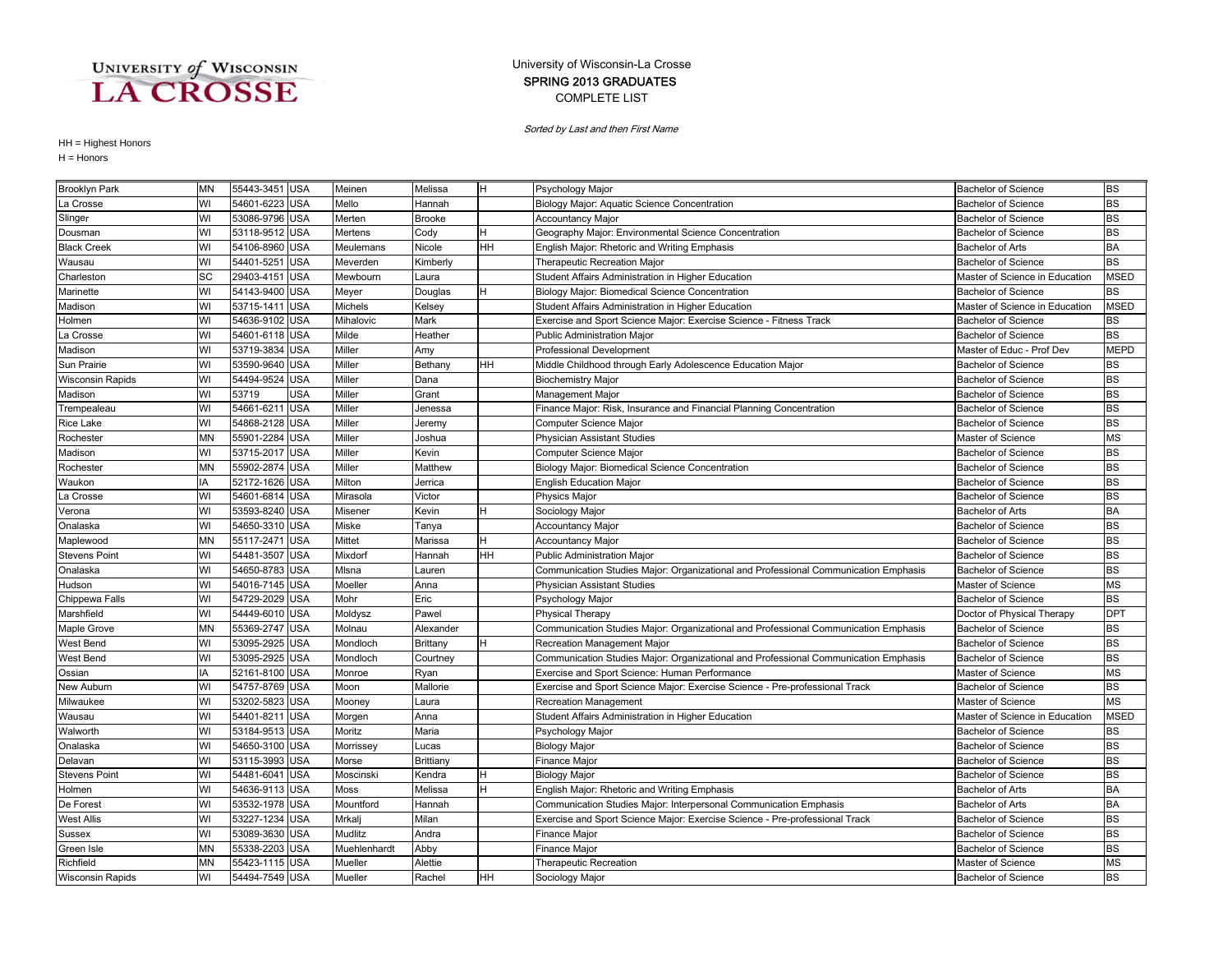### COMPLETE LIST SPRING 2013 GRADUATES University of Wisconsin-La Crosse

Sorted by Last and then First Name

| Fond du Lac            | WI        | 54935-3870 USA |            | Mugan        | Jillian         |           | <b>Physical Therapy</b>                                                             | Doctor of Physical Therapy     | <b>DPT</b>  |
|------------------------|-----------|----------------|------------|--------------|-----------------|-----------|-------------------------------------------------------------------------------------|--------------------------------|-------------|
| Menasha                | WI        | 54952-8901     | <b>USA</b> | Muhlebach    | Katie           | HН        | Middle Childhood through Early Adolescence Education Major                          | <b>Bachelor of Science</b>     | <b>BS</b>   |
| Sheboygan Falls        | WI        | 53085-2802 USA |            | Mulder       | Evan            | HН        | Athletic Training Major                                                             | <b>Bachelor of Science</b>     | <b>BS</b>   |
| Owatonna               | <b>MN</b> | 55060-5280 USA |            | Mulert       | Laura           | H         | Psychology Major                                                                    | <b>Bachelor of Science</b>     | <b>BS</b>   |
| Onalaska               | WI        | 54650-3014     | <b>USA</b> | Munns        | Kathryn         |           | <b>Therapeutic Recreation</b>                                                       | Master of Science              | <b>MS</b>   |
| Ingleside              |           | 60041-8718 USA |            | Munsen       | Amanda          | H         | Theatre Arts Major: Design / Technical Emphasis                                     | <b>Bachelor of Arts</b>        | <b>BA</b>   |
| La Crosse              | WI        | 54601-3491     | <b>USA</b> | Murphy       | John            |           | Microbiology Major                                                                  | <b>Bachelor of Science</b>     | <b>BS</b>   |
| <b>Richland Center</b> | WI        | 53581-4020     | <b>USA</b> | Murphy       | Kyle            |           | <b>Information Systems Major</b>                                                    | <b>Bachelor of Science</b>     | <b>BS</b>   |
| Delavan                | WI        | 53115-3855     | <b>USA</b> | Murphy       | Travis          |           | Finance Major: Risk, Insurance and Financial Planning Concentration                 | <b>Bachelor of Science</b>     | <b>BS</b>   |
| La Crosse              | WI        | 54603-4224     | <b>USA</b> | Myers        | Kurtis          |           | Management Major                                                                    | <b>Bachelor of Science</b>     | <b>BS</b>   |
| Waukesha               | WI        | 53188-3934 USA |            | Nebel        | Kevin           |           | General Science (Broadfield) Major                                                  | <b>Bachelor of Science</b>     | <b>BS</b>   |
| La Crosse              | WI        | 54601-2435 USA |            | Neberman     | Michael         |           | Archaeological Studies Major                                                        | <b>Bachelor of Science</b>     | <b>BS</b>   |
| <b>Beaver Dam</b>      | WI        | 53916-1432 USA |            | <b>Nehls</b> | David           |           | <b>Biology Major</b>                                                                | <b>Bachelor of Science</b>     | <b>BS</b>   |
| Hudson                 | WI        | 54016-9401     | <b>USA</b> | Neiderhauser | James           |           | Marketing Major                                                                     | <b>Bachelor of Science</b>     | <b>BS</b>   |
| Watertown              | WI        | 53098-4513 USA |            | Neitzel      | Kayla           |           | Biology Major: Biomedical Science Concentration                                     | <b>Bachelor of Science</b>     | <b>BS</b>   |
| Lakeville              | <b>MN</b> | 55044-7017     | <b>USA</b> | Neitzke      | Alyssa          | HH        | Middle Childhood through Early Adolescence Education Major                          | <b>Bachelor of Science</b>     | <b>BS</b>   |
| Appleton               | WI        | 54915-7450     | <b>USA</b> | Nellis       | Shayna          |           | Social Studies Major (Broad Field Option B)                                         | <b>Bachelor of Science</b>     | <b>BS</b>   |
| Becker                 | <b>MN</b> | 55308-9528 USA |            | Nelson       | Justin          |           | Psychology Major                                                                    | <b>Bachelor of Science</b>     | <b>BS</b>   |
| La Crosse              | WI        | 54601-4347 USA |            | Nelson       | Marie           |           | Special Education                                                                   | Master of Science in Education | <b>MSED</b> |
| <b>Richland Center</b> | WI        | 53581-1725 USA |            | Nelson       | Rachel          |           | <b>Physical Therapy</b>                                                             | Doctor of Physical Therapy     | <b>DPT</b>  |
| Blair                  | WI        | 54616-8843 USA |            | Nereng       | Ti              |           | <b>Physical Therapy</b>                                                             | Doctor of Physical Therapy     | <b>DPT</b>  |
| Onalaska               | WI        | 54650-8828     | <b>USA</b> | Ness         | Joanna          |           | Finance Major                                                                       | <b>Bachelor of Science</b>     | <b>BS</b>   |
| Waldorf                | <b>MN</b> | 56091-2619     | <b>USA</b> | Nesset       | Chelsey         |           | Psychology Major                                                                    | <b>Bachelor of Science</b>     | <b>BS</b>   |
| Manitowoc              | WI        | 54220-4655     | <b>USA</b> | Neuenfeldt   | Patrick         |           | Student Affairs Administration in Higher Education                                  | Master of Science in Education | <b>MSED</b> |
| Muskego                | WI        | 53150-9098     | USA        | Neuens       | Frank           |           | Microbiology Major: Biomedical Concentration                                        | <b>Bachelor of Science</b>     | <b>BS</b>   |
| Rio                    | WI        | 53960-9773     | <b>USA</b> | Neuman       | Rachael         |           | Psychology Major                                                                    | <b>Bachelor of Arts</b>        | BA          |
| Cleveland              | WI        | 53015-1506     | <b>USA</b> | Neumann      | Katee Jo        |           | Student Affairs Administration in Higher Education                                  | Master of Science in Education | <b>MSED</b> |
| Oconomowoc             | WI        | 53066-1856 USA |            | Newburg      | Sarah           |           | Physician Assistant Studies                                                         | Master of Science              | <b>MS</b>   |
| Hanoi                  |           |                | <b>VNM</b> | Nguyen       | Chung           | HН        | <b>Finance Major</b>                                                                | <b>Bachelor of Science</b>     | <b>BS</b>   |
| Hai Phong              |           |                | VNM        | Nguyen       | Giang           | HH        | Finance Major                                                                       | <b>Bachelor of Science</b>     | <b>BS</b>   |
| La Crosse              |           | 54601          | <b>VNM</b> | Nguyen       | Ha Phan         |           | <b>Accountancy Major</b>                                                            | <b>Bachelor of Science</b>     | <b>BS</b>   |
| Montreal               | QC        | <b>H2X 3A7</b> | CAN        | Nguyen       | Thanh Trung H   |           | <b>Finance Maior</b>                                                                | <b>Bachelor of Science</b>     | <b>BS</b>   |
| Holmen                 | WI        | 54636-8003     | <b>USA</b> | Nicholas     | Ashley          |           | Women's Studies Major                                                               | <b>Bachelor of Science</b>     | <b>BS</b>   |
| Rochester              | <b>MN</b> | 55902-8701     | <b>USA</b> | Nickel       | Sarah           |           | Physician Assistant Studies                                                         | Master of Science              | <b>MS</b>   |
| <b>West Allis</b>      | WI        | 53227-4124 USA |            | Niebuhr      | Nicole          |           | Sociology Major                                                                     | <b>Bachelor of Science</b>     | <b>BS</b>   |
| Haugen                 | WI        | 54841-9399 USA |            | Nielsen      | Kayla           | н         | Exercise and Sport Science Major: Exercise Science - Pre-professional Track         | <b>Bachelor of Science</b>     | <b>BS</b>   |
| De Pere                | WI        | 54115-3924     | <b>USA</b> | Nitke        | Barbara         | HH        | Communication Studies Major: Organizational and Professional Communication Emphasis | <b>Bachelor of Science</b>     | <b>BS</b>   |
| Ninh Kieu- Can Tho     |           |                | <b>VNM</b> | No           | Thao Phuong   H |           | <b>Biochemistry Major</b>                                                           | <b>Bachelor of Science</b>     | <b>BS</b>   |
| Glendale               | WI        | 53209-3206 USA |            | Noble        | Kristi          |           | Spanish Major                                                                       | <b>Bachelor of Arts</b>        | <b>BA</b>   |
| Cashton                | WI        | 54619-8283     | <b>USA</b> | Nofsinger    | Aden            |           | <b>Therapeutic Recreation Major</b>                                                 | <b>Bachelor of Science</b>     | <b>BS</b>   |
| <b>Brown Deer</b>      | WI        | 53223-3559 USA |            | Noll         | Kristi          |           | Psychology Major                                                                    | <b>Bachelor of Science</b>     | <b>BS</b>   |
| Dalat                  |           |                | VNM        | Nong         | Uyen            | HH        | <b>Accountancy Major</b>                                                            | <b>Bachelor of Science</b>     | <b>BS</b>   |
| Rochester              | <b>MN</b> | 55901-8700 USA |            | Nonn         | Danielle        | H         | Exercise and Sport Science Major: Exercise Science - Pre-professional Track         | <b>Bachelor of Science</b>     | <b>BS</b>   |
| Roseville              | MN        | 55113-1622 USA |            | Norgon       | Kate            | HH        | Spanish Major                                                                       | <b>Bachelor of Arts</b>        | <b>BA</b>   |
| Rushford               | <b>MN</b> | 55971-5171 USA |            | Norstad      | Shelby          | н         | Management Major                                                                    | <b>Bachelor of Science</b>     | <b>BS</b>   |
| La Crosse              | WI        | 54603-2507     | <b>USA</b> | Novak        | Abby            |           | Student Affairs Administration in Higher Education                                  | Master of Science in Education | <b>MSED</b> |
| Medina                 | <b>MN</b> | 55340-9532 USA |            | Oare         | Tegan           | <b>HH</b> | Exercise and Sport Science Major: Exercise Science - Pre-professional Track         | <b>Bachelor of Science</b>     | <b>BS</b>   |
| Muscoda                | WI        | 53573-9450 USA |            | Oates        | Shannon         |           | Clinical Laboratory Science Major                                                   | <b>Bachelor of Science</b>     | <b>BS</b>   |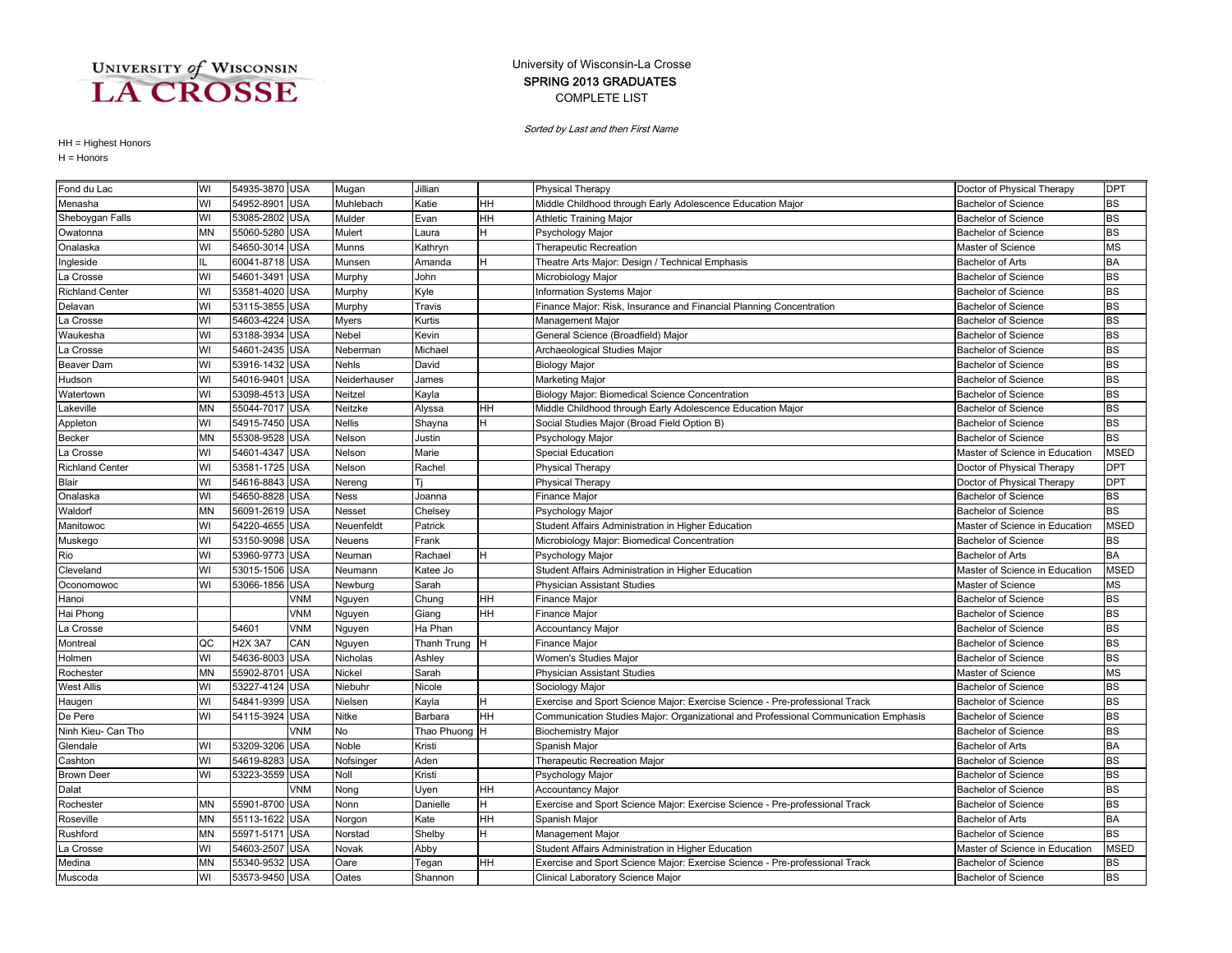### COMPLETE LIST SPRING 2013 GRADUATES University of Wisconsin-La Crosse

Sorted by Last and then First Name

| <b>Big Bend</b>      | WI        | 53103-9426 USA |            | O'Bryan       | Kristen        | H         | Clinical Laboratory Science Major                                                   | <b>Bachelor of Science</b>     | <b>BS</b>   |
|----------------------|-----------|----------------|------------|---------------|----------------|-----------|-------------------------------------------------------------------------------------|--------------------------------|-------------|
| Elk Mound            | WI        | 54739-4020 USA |            | Oebser        | Andrew         |           | Physical Therapy                                                                    | Doctor of Physical Therapy     | <b>DPT</b>  |
| Port Washington      | WI        | 53074-1178 USA |            | Oglevie       | <b>Bridget</b> |           | Microbiology Major: Biomedical Concentration                                        | <b>Bachelor of Science</b>     | <b>BS</b>   |
| Rhinelander          | WI        | 54501-8705 USA |            | O'Grady       | Ryan           |           | English Major: Literature Emphasis                                                  | <b>Bachelor of Arts</b>        | <b>BA</b>   |
| Reedsburg            | WI        | 53959-9695 USA |            | Olson         | Derek          |           | Sociology Major                                                                     | <b>Bachelor of Science</b>     | <b>BS</b>   |
| New Berlin           | WI        | 53151-6591     | <b>USA</b> | Olson         | Jaclyn         |           | Psychology Major                                                                    | <b>Bachelor of Science</b>     | <b>BS</b>   |
| La Crosse            | WI        | 54603-1639     | <b>USA</b> | Olson         | Jordan         |           | <b>Recreation Management</b>                                                        | Master of Science              | <b>MS</b>   |
| Ellsworth            | WI        | 54011-4804     | <b>USA</b> | Olson         | Macy           |           | Microbiology Major: Biomedical Concentration                                        | <b>Bachelor of Science</b>     | <b>BS</b>   |
| Amery                | WI        | 54001-1634 USA |            | Olson         | Nathan         |           | <b>Physical Therapy</b>                                                             | Doctor of Physical Therapy     | <b>DPT</b>  |
| <b>Star Prairie</b>  | WI        | 54026-5749 USA |            | Olson         | Tyler          |           | Exercise and Sport Science Major: Exercise Science - Pre-professional Track         | <b>Bachelor of Science</b>     | <b>BS</b>   |
| Menomonee Falls      | WI        | 53051-5166 USA |            | Olsson        | Adam           |           | Biology Major: Biomedical Science Concentration                                     | <b>Bachelor of Science</b>     | <b>BS</b>   |
| Belmont              | WI        | 53510-0023 USA |            | Opitz         | Shauna         |           | Early Childhood through Middle Childhood Education Major                            | <b>Bachelor of Science</b>     | <b>BS</b>   |
| Wausau               | WI        | 54403-9545 USA |            | Opper         | Amanda         |           | Sociology Major                                                                     | <b>Bachelor of Science</b>     | <b>BS</b>   |
| Oconomowoc           | WI        | 53066-3108 USA |            | Ordway        | Emily          | H         | Psychology Major                                                                    | <b>Bachelor of Science</b>     | <b>BS</b>   |
| Stewartville         | MN        | 55976-1506     | <b>USA</b> | Orte          | Michael        | HН        | Exercise and Sport Science Major: Exercise Science - Pre-professional Track         | <b>Bachelor of Science</b>     | <b>BS</b>   |
| <b>Spring Valley</b> | WI        | 54767-7910 USA |            | Ostertag      | Kristine       |           | Exercise and Sport Science Major: Exercise Science - Pre-professional Track         | <b>Bachelor of Science</b>     | <b>BS</b>   |
| Genoa                | WI        | 54632-8770 USA |            | Osthoff       | Tennille       |           | Psychology Major                                                                    | <b>Bachelor of Science</b>     | <b>BS</b>   |
| Willmar              | MN        | 56201-9751 USA |            | Otto          | Alissa         |           | School Psychology                                                                   | Master of Science in Education | <b>MSED</b> |
| Manitowoc            | WI        | 54220-1664 USA |            | Oxton         | Sarah          |           | Psychology Major                                                                    | <b>Bachelor of Science</b>     | <b>BS</b>   |
| La Crosse            | WI        | 54601-5643 USA |            | Padesky       | Braeden        | <b>HH</b> | Spanish Major                                                                       | <b>Bachelor of Arts</b>        | <b>BA</b>   |
| Kimberly             | WI        | 54136-2321     | <b>USA</b> | Panich        | Justin         |           | Microbiology Major: Biomedical Concentration                                        | <b>Bachelor of Science</b>     | <b>BS</b>   |
| Racine               | WI        | 53402-1790 USA |            | Parco         | Natalie        |           | Chemistry Major: Business Concentration                                             | <b>Bachelor of Science</b>     | <b>BS</b>   |
| Stillwater           | MN        | 55082-3454     | <b>USA</b> | Parrish       | Alycia         |           | Therapeutic Recreation Major                                                        | <b>Bachelor of Science</b>     | <b>BS</b>   |
| Madison              | WI        | 53719-1887     | <b>USA</b> | Passaro       | Mildred        |           | <b>International Business Major</b>                                                 | <b>Bachelor of Science</b>     | <b>BS</b>   |
| Elgin                |           | 60120-5107 USA |            | Patel         | Dhara          |           | Clinical Laboratory Science Major                                                   | <b>Bachelor of Science</b>     | <b>BS</b>   |
| Geneseo              |           | 61254-1179 USA |            | Patterson     | Alyssa         |           | Exercise and Sport Science Major: Exercise Science - Pre-professional Track         | <b>Bachelor of Science</b>     | <b>BS</b>   |
| New Glarus           | WI        | 53574          | USA        | Paulson       | Laura          | н         | Theatre Arts Major: Music Theatre Emphasis                                          | <b>Bachelor of Arts</b>        | <b>BA</b>   |
| Marshfield           | WI        | 54449-8623 USA |            | Pawelko       | Amy            |           | <b>Accountancy Major</b>                                                            | <b>Bachelor of Science</b>     | <b>BS</b>   |
| Athens               | WI        | 54411-9793 USA |            | Payne         | Jonathon       |           | Communication Studies Major: Broadcast and Digital Media Emphasis                   | <b>Bachelor of Science</b>     | <b>BS</b>   |
| La Crosse            | WI        | 54603-4025 USA |            | Payne         | Sarah          |           | School Psychology                                                                   | <b>Education Specialist</b>    | <b>EDS</b>  |
| <b>Brown Deer</b>    | WI        | 53223-3719     | <b>USA</b> | Peak          | Kate           |           | <b>Biology Major</b>                                                                | <b>Bachelor of Science</b>     | <b>BS</b>   |
| La Crosse            | WI        | 54601-2435     | <b>USA</b> | Pearson       | Christian      | HН        | <b>Chemistry Major</b>                                                              | <b>Bachelor of Science</b>     | <b>BS</b>   |
| Tomah                | WI        | 54660-8568 USA |            | Pedersen      | Tia            |           | Political Science Major                                                             | <b>Bachelor of Arts</b>        | <b>BA</b>   |
| Westby               | WI        | 54667-0112 USA |            | Pedretti      | Vincent        |           | Management Major                                                                    | <b>Bachelor of Science</b>     | <b>BS</b>   |
| New Berlin           | WI        | 53146-3809 USA |            | Perkins       | Patrick        |           | Finance Major                                                                       | <b>Bachelor of Science</b>     | <b>BS</b>   |
| <b>Spring Grove</b>  | MN        | 55974-1412 USA |            | Peter         | Brian          | н         | Management Major                                                                    | <b>Bachelor of Science</b>     | <b>BS</b>   |
| <b>Stevens Point</b> | WI        | 54481-1545 USA |            | Petersen      | Justin         |           | <b>Accountancy Major</b>                                                            | <b>Bachelor of Science</b>     | <b>BS</b>   |
| Marinette            | WI        | 54143-9765 USA |            | Peterson      | Brian          |           | <b>Physical Therapy</b>                                                             | Doctor of Physical Therapy     | <b>DPT</b>  |
| Hillsboro            | WI        | 54634-3019 USA |            | Peterson      | Danielle       |           | Biology Major: Biomedical Science Concentration                                     | <b>Bachelor of Science</b>     | <b>BS</b>   |
| Maple Grove          | MN        | 55369-6389     | <b>USA</b> | Petrakov      | Art            |           | <b>International Business Major</b>                                                 | <b>Bachelor of Science</b>     | <b>BS</b>   |
| Hudson               | WI        | 54016-7406 USA |            | Petrini       | Julia          |           | Biology Major: Biomedical Science Concentration                                     | <b>Bachelor of Science</b>     | <b>BS</b>   |
| Muskego              | WI        | 53150-8409 USA |            | Petritis      | Matthew        |           | <b>Finance Major</b>                                                                | <b>Bachelor of Science</b>     | <b>BS</b>   |
| Mendota              |           | 61342-1535 USA |            | Phalen        | Morgan         |           | Exercise and Sport Science Major: Exercise Science - Fitness Track                  | <b>Bachelor of Science</b>     | <b>BS</b>   |
| NamDinh              |           |                | VNM        | Phan          | Dieu           |           | Master of Business Administration                                                   | Master of Business Admin       | <b>MBA</b>  |
| Stacy                | MN        | 55079-9557     | <b>USA</b> | Phillips      | Rebekah        |           | Psychology Major                                                                    | <b>Bachelor of Science</b>     | <b>BS</b>   |
| Yakima               | <b>WA</b> | 98901-833      | <b>USA</b> | Phipps        | Sara           |           | Therapeutic Recreation                                                              | Master of Science              | <b>MS</b>   |
| Eleva                | WI        | 54738-9039 USA |            | Pica-Anderson | Stephanie      |           | Biology Major: Biomedical Science Concentration                                     | <b>Bachelor of Science</b>     | <b>BS</b>   |
| Sun Prairie          | WI        | 53590-3055 USA |            | Piela         | Christine      |           | Communication Studies Major: Organizational and Professional Communication Emphasis | <b>Bachelor of Science</b>     | <b>BS</b>   |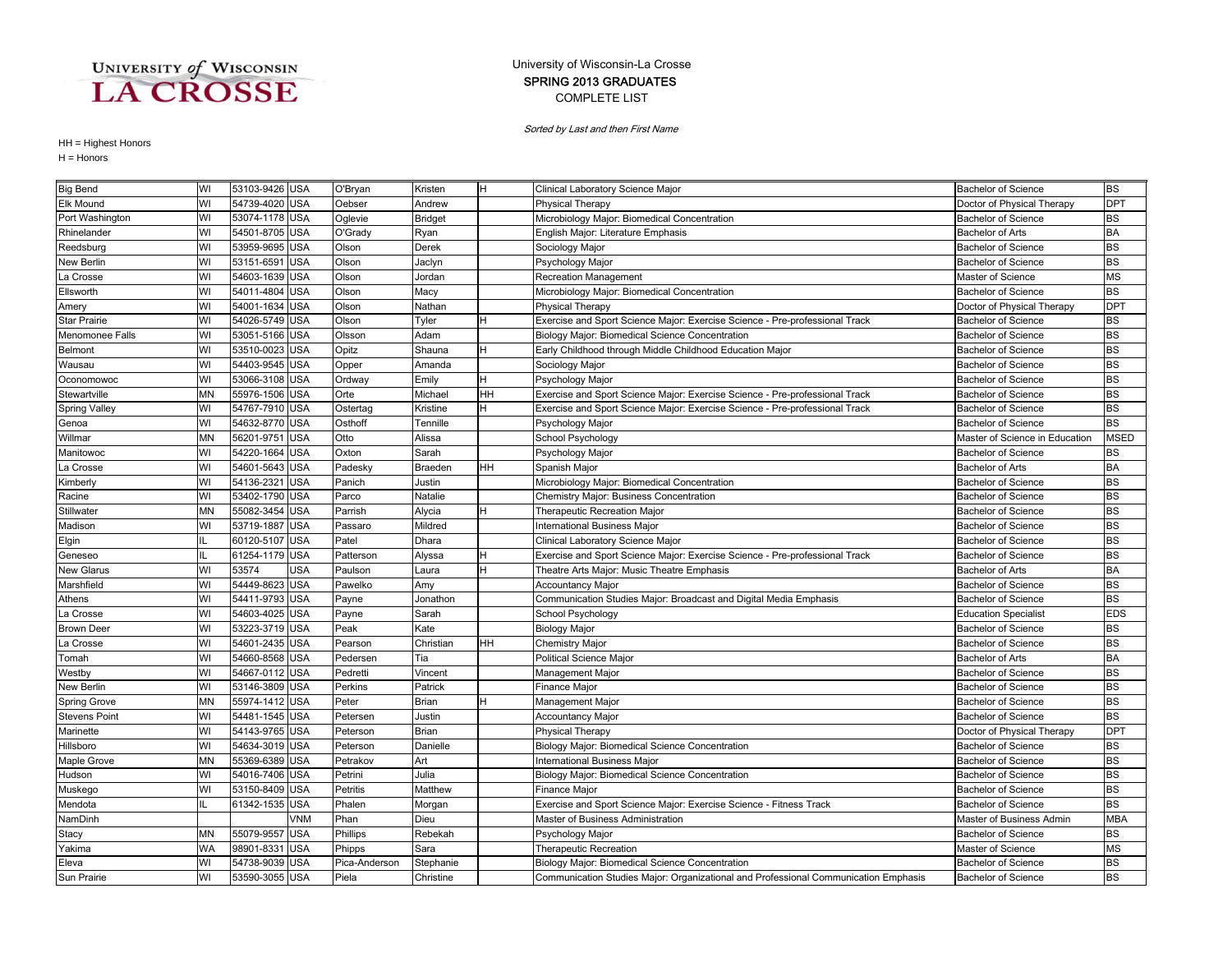### COMPLETE LIST SPRING 2013 GRADUATES University of Wisconsin-La Crosse

Sorted by Last and then First Name

| Verona                  | WI        | 53593-9120 USA |            | Pielage      | Nicole       | H         | Psychology Major                                                                    | <b>Bachelor of Science</b>  | <b>BS</b>  |
|-------------------------|-----------|----------------|------------|--------------|--------------|-----------|-------------------------------------------------------------------------------------|-----------------------------|------------|
| Eau Claire              | WI        | 54703-1994 USA |            | Pierce       | Benjamin     | HН        | Biology Major: Biomedical Science Concentration                                     | <b>Bachelor of Science</b>  | <b>BS</b>  |
| Maple Grove             | MN        | 55369-2749 USA |            | Pierce       | Jessica      | HН        | Communication Studies Major: Organizational and Professional Communication Emphasis | <b>Bachelor of Arts</b>     | <b>BA</b>  |
| Trevor                  | WI        | 53179-9598 USA |            | Pigney       | Meghan       |           | <b>Biology Major</b>                                                                | <b>Bachelor of Science</b>  | <b>BS</b>  |
| Lodi                    | WI        | 53555-9307     | <b>USA</b> | Pike         | Edward       |           | Finance Major: Risk, Insurance and Financial Planning Concentration                 | <b>Bachelor of Science</b>  | <b>BS</b>  |
| Whitefish Bay           | WI        | 53217-5942 USA |            | Pinney       | Carson       |           | Biology Major: Biomedical Science Concentration                                     | <b>Bachelor of Science</b>  | <b>BS</b>  |
| Madison                 | WI        | 53726-3827     | <b>USA</b> | Pizzingrilli | Sagan        |           | Middle Childhood through Early Adolescence Education Major                          | <b>Bachelor of Science</b>  | <b>BS</b>  |
| Chippewa Falls          | WI        | 54729-6574     | <b>USA</b> | Plombon      | Mitchell     |           | Management Major                                                                    | <b>Bachelor of Science</b>  | <b>BS</b>  |
| Saint Cloud             | WI        | 53079-1463 USA |            | Pollard      | Rebecca      |           | <b>Physical Therapy</b>                                                             | Doctor of Physical Therapy  | <b>DPT</b> |
| Solon Springs           | WI        | 54873-0199 USA |            | Polzin       | Kyle         | н         | Social Studies Major (Broad Field Option B)                                         | <b>Bachelor of Science</b>  | <b>BS</b>  |
| Hawkins                 | WI        | 54530-9769 USA |            | Ponsler      | Ryne         | н         | Spanish Major                                                                       | <b>Bachelor of Science</b>  | <b>BS</b>  |
| Janesville              | WI        | 53546-2044 USA |            | Powers       | Kathleen     |           | English Major: Rhetoric and Writing Emphasis                                        | <b>Bachelor of Arts</b>     | <b>BA</b>  |
| Slinger                 | WI        | 53086-9244 USA |            | Prigan       | Nicole       |           | Art Major                                                                           | <b>Bachelor of Arts</b>     | <b>BA</b>  |
| Medford                 | WI        | 54451-1715 USA |            | Prihoda      | Steven       | HH        | English Major: Literature Emphasis                                                  | <b>Bachelor of Arts</b>     | <b>BA</b>  |
| Appleton                | WI        | 54914-4950 USA |            | Pritchett    | Stacy        |           | Middle Childhood through Early Adolescence Education Major                          | <b>Bachelor of Science</b>  | <b>BS</b>  |
| Arcadia                 | WI        | 54612-1053     | <b>USA</b> | Pronschinske | Dylan        |           | Mathematics Education Major                                                         | <b>Bachelor of Science</b>  | <b>BS</b>  |
| La Crosse               | WI        | 54601-4940 USA |            | Prudhom      | Andrew       |           | Mathematics Major                                                                   | <b>Bachelor of Science</b>  | <b>BS</b>  |
| Mukwonago               | WI        | 53149-9234     | <b>USA</b> | Przedwiecki  | Ashley       |           | Communication Studies Major: Interpersonal Communication Emphasis                   | <b>Bachelor of Science</b>  | <b>BS</b>  |
| Cudahy                  | WI        | 53110-1139 USA |            | Puetz        | Chelsea      |           | Art Major                                                                           | <b>Bachelor of Arts</b>     | <b>BA</b>  |
| Waukesha                | WI        | 53186-1027 USA |            | Puglisi      | Michael      |           | Physician Assistant Studies                                                         | Master of Science           | <b>MS</b>  |
| Hayward                 | WI        | 54843-6405 USA |            | Pulvermacher | Megan        |           | School Psychology                                                                   | <b>Education Specialist</b> | <b>EDS</b> |
| Kronenwetter            | WI        | 54455-8815     | <b>USA</b> | Pupp         | Rebecca      | HН        | <b>History Major</b>                                                                | <b>Bachelor of Science</b>  | <b>BS</b>  |
| Nan Jing                | 32        |                | <b>CHN</b> | Qiu          | Zhen         |           | <b>International Business Major</b>                                                 | <b>Bachelor of Science</b>  | <b>BS</b>  |
| Cedarburg               | WI        | 53012-9222     | <b>USA</b> | Quackenboss  | Anna         |           | Marketing Maior                                                                     | <b>Bachelor of Science</b>  | <b>BS</b>  |
| Oshkosh                 | WI        | 54904-847      | <b>USA</b> | Quandt       | Emily        |           | Exercise and Sport Science Major: Exercise Science - Pre-professional Track         | <b>Bachelor of Science</b>  | <b>BS</b>  |
| Rochester               | MN        | 55901-3206 USA |            | Quinones     | Melanie      |           | Sociology Major                                                                     | <b>Bachelor of Arts</b>     | <b>BA</b>  |
| Wauwatosa               | WI        | 53213-3708 USA |            | Radcliffe    | <b>Brian</b> | HH        | Clinical Laboratory Science Major                                                   | <b>Bachelor of Science</b>  | <b>BS</b>  |
| Melrose                 | WI        | 54642-8011     | <b>USA</b> | Radcliffe    | Kristine     | HH        | Art Major                                                                           | <b>Bachelor of Science</b>  | <b>BS</b>  |
| Onalaska                | WI        | 54650-9706 USA |            | Radsek       | Katelyn      |           | Psychology Major                                                                    | <b>Bachelor of Science</b>  | <b>BS</b>  |
| Madison                 | WI        | 53719-1513 USA |            | Ragland      | Evan         |           | Biology Major: Cellular and Molecular Biology Concentration                         | <b>Bachelor of Science</b>  | <b>BS</b>  |
| Stewartville            | MN        | 55976-1158 USA |            | Rainey       | Emily        | H         | Management Major                                                                    | <b>Bachelor of Science</b>  | <b>BS</b>  |
| La Crosse               | WI        | 54601-5139     | <b>USA</b> | Ramirez      | Rafael       |           | Exercise and Sport Science: Physical Education Teaching                             | Master of Science           | <b>MS</b>  |
| Waukesha                | WI        | 53186-6107     | <b>USA</b> | Ramsby       | Jordan       |           | Biology Major: Cellular and Molecular Biology Concentration                         | <b>Bachelor of Science</b>  | <b>BS</b>  |
| Webster                 | WI        | 54893-0451     | <b>USA</b> | Ramstrom     | Amanda       |           | Nuclear Medicine Technology Major                                                   | <b>Bachelor of Science</b>  | <b>BS</b>  |
| Burlington              | WI        | 53105-2763 USA |            | Rand         | Hannahrose   |           | Management Major                                                                    | <b>Bachelor of Science</b>  | <b>BS</b>  |
| McGregor                | MN        | 55760          | USA        | Randall      | Taylor       |           | Social Studies Major (Broad Field Option B)                                         | <b>Bachelor of Science</b>  | <b>BS</b>  |
| West Salem              | WI        | 54669-9319 USA |            | Rank         | Joshua       |           | <b>Management Major</b>                                                             | <b>Bachelor of Science</b>  | <b>BS</b>  |
| Green Bay               | WI        | 54311-5261     | USA        | Raska        | Corissa      |           | Communication Studies Major: Organizational and Professional Communication Emphasis | <b>Bachelor of Science</b>  | <b>BS</b>  |
| Grafton                 | WI        | 53024-1752 USA |            | Rasmussen    | Anthony      | н         | Music Major: Choral Emphasis                                                        | <b>Bachelor of Science</b>  | <b>BS</b>  |
| Janesville              | WI        | 53545-9634     | <b>USA</b> | Rasmussen    | Clare        |           | <b>Accountancy Major</b>                                                            | <b>Bachelor of Science</b>  | <b>BS</b>  |
| Eau Claire              | WI        | 54701-8354     | <b>USA</b> | Rasmussen    | Monica       | HН        | Biology Major: Biomedical Science Concentration                                     | <b>Bachelor of Science</b>  | <b>BS</b>  |
| Phillips                | WI        | 54555-7842 USA |            | Reed         | Adrienne     | н         | Social Studies Major (Broad Field Option B)                                         | <b>Bachelor of Science</b>  | <b>BS</b>  |
| Beaver Dam              | WI        | 53916-9305 USA |            | Rehberg      | Matthew      |           | Management Major                                                                    | <b>Bachelor of Science</b>  | <b>BS</b>  |
| <b>Wisconsin Rapids</b> | WI        | 54495-9302 USA |            | Rehberg      | Samantha     | H         | Sociology Major                                                                     | <b>Bachelor of Science</b>  | <b>BS</b>  |
| Darlington              | WI        | 53530-1532 USA |            | Reichling    | Jeffrey      |           | Management Major                                                                    | <b>Bachelor of Science</b>  | <b>BS</b>  |
| Milwaukee               | WI        | 53207-3934     | <b>USA</b> | Reifenberg   | Laura        |           | Psychology Major                                                                    | <b>Bachelor of Science</b>  | <b>BS</b>  |
| Eau Claire              | WI        | 54701-7267 USA |            | Reinbacher   | Nora         | H.        | Psychology Major                                                                    | <b>Bachelor of Science</b>  | <b>BS</b>  |
| La Crescent             | <b>MN</b> | 55947-9695 USA |            | Reis         | Robert       | <b>HH</b> | Archaeological Studies Major                                                        | <b>Bachelor of Science</b>  | <b>BS</b>  |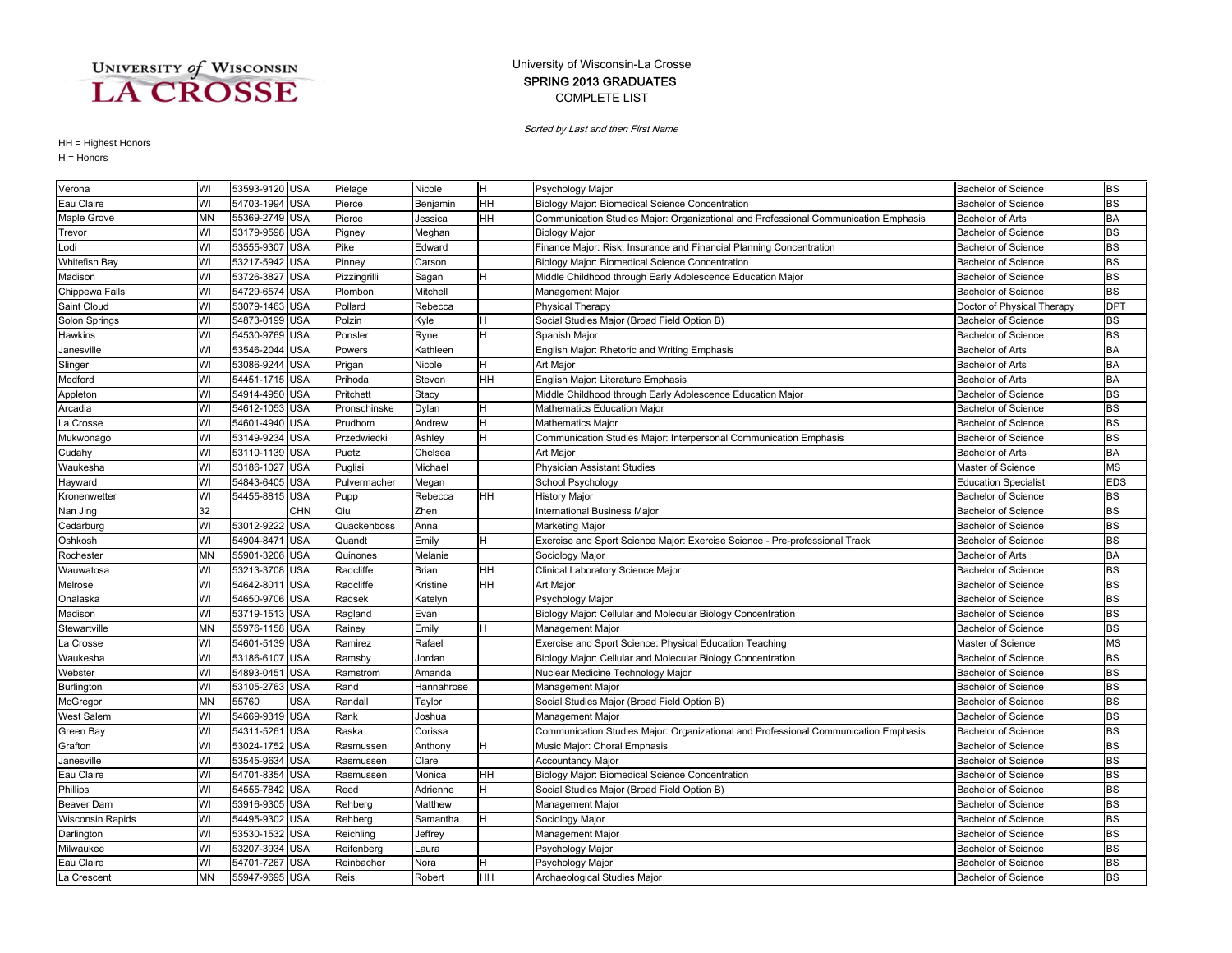### COMPLETE LIST SPRING 2013 GRADUATES University of Wisconsin-La Crosse

Sorted by Last and then First Name

| <b>West Salem</b>       | WI        | 54669-9013 USA |            | Reischl       | Katie            |    | Music Major: Music Theatre Emphasis                                                 | <b>Bachelor of Arts</b>    | <b>BA</b> |
|-------------------------|-----------|----------------|------------|---------------|------------------|----|-------------------------------------------------------------------------------------|----------------------------|-----------|
| Barnum                  | MΝ        | 55707-8712 USA |            | Rengo         | Kelli            |    | Exercise and Sport Science Major: Sport Management                                  | Bachelor of Science        | <b>BS</b> |
| Racine                  | WI        | 53405-1705 USA |            | Renguette     | Sarah            |    | Psychology Major                                                                    | <b>Bachelor of Arts</b>    | <b>BA</b> |
| <b>Wisconsin Rapids</b> | WI        | 54494-9275 USA |            | Renner        | <b>Bradley</b>   |    | <b>Biology Major</b>                                                                | <b>Bachelor of Science</b> | <b>BS</b> |
| Sun Prairie             | WI        | 53590-9628     | <b>USA</b> | Renz          | Erica            | HН | Middle Childhood through Early Adolescence Education Major                          | <b>Bachelor of Science</b> | <b>BS</b> |
| <b>Brookfield</b>       | WI        | 53005-7023     | <b>USA</b> | Reshel        | Hannah           | н  | Archaeological Studies Major                                                        | <b>Bachelor of Science</b> | <b>BS</b> |
| Custer                  | WI        | 54423-9610     | <b>USA</b> | Retzki        | Calvin           |    | <b>Biology Major: Biomedical Science Concentration</b>                              | <b>Bachelor of Science</b> | <b>BS</b> |
| Rio                     | WI        | 53960-9702     | <b>USA</b> | Reuter        | Mitchel          |    | Biology Major: Biomedical Science Concentration                                     | <b>Bachelor of Science</b> | <b>BS</b> |
| Lonsdale                | MN        | 55046-4343     | <b>USA</b> | Revak         | Andrew           | HН | <b>Biology Major</b>                                                                | <b>Bachelor of Science</b> | <b>BS</b> |
| Sun Prairie             | WI        | 53590-1457 USA |            | Rhode         | Nicholas         |    | Finance Major                                                                       | <b>Bachelor of Science</b> | <b>BS</b> |
| Chippewa Falls          | WI        | 54729-9154 USA |            | Rhodes        | Shiloh           |    | <b>Public Administration Major</b>                                                  | <b>Bachelor of Science</b> | <b>BS</b> |
| Rice Lake               | WI        | 54868-1085 USA |            | Rice          | Kaitlyn          |    | Therapeutic Recreation Major                                                        | <b>Bachelor of Science</b> | <b>BS</b> |
| Hayward                 | WI        | 54843-7340 USA |            | Richter       | Saskia           | H  | <b>Athletic Training Major</b>                                                      | <b>Bachelor of Science</b> | <b>BS</b> |
| Onalaska                | WI        | 54650-9227     | <b>USA</b> | Rick          | Jacob            | HH | Recreation Management Major                                                         | <b>Bachelor of Science</b> | <b>BS</b> |
| Prairie du Sac          | WI        | 53578-2137     | <b>USA</b> | Rilling       | Alec             |    | Finance Major: Risk, Insurance and Financial Planning Concentration                 | <b>Bachelor of Science</b> | <b>BS</b> |
| <b>Spring Green</b>     | WI        | 53588-9404     | <b>USA</b> | Ringelstetter | Kaitlyn          |    | Community Health Education Major                                                    | <b>Bachelor of Science</b> | <b>BS</b> |
| New Glarus              | WI        | 53574-9477     | <b>USA</b> | Riniker       | Kristin          | HН | Communication Studies Major: Organizational and Professional Communication Emphasis | <b>Bachelor of Arts</b>    | <b>BA</b> |
| Waunakee                | WI        | 53597-3004 USA |            | Ripley        | Zachary          | н  | <b>Biology Major</b>                                                                | <b>Bachelor of Science</b> | <b>BS</b> |
| <b>St Charles</b>       |           | 60175-7715 USA |            | Robbins       | Steven           |    | Information Systems Major                                                           | <b>Bachelor of Science</b> | <b>BS</b> |
| Green Bay               | WI        | 54313-6142 USA |            | Robinson      | Jordan           |    | <b>Athletic Training Major</b>                                                      | <b>Bachelor of Science</b> | <b>BS</b> |
| Sobieski                | WI        | 54171-9630 USA |            | Rocheleau     | Christopher      |    | Biology Major: Environmental Science Concentration                                  | <b>Bachelor of Science</b> | <b>BS</b> |
| Rosemount               | <b>MN</b> | 55068-7129     | <b>USA</b> | Rogers        | Kelsey           |    | Psychology Major                                                                    | <b>Bachelor of Science</b> | <b>BS</b> |
| Merrill                 | WI        | 54452          | <b>USA</b> | Rohde         | Lisa             |    | Occupational Therapy                                                                | Master of Science          | <b>MS</b> |
| Maple Plain             | MΝ        | 55359-8746     | <b>USA</b> | Roiland       | Megan            |    | Psychology Major                                                                    | <b>Bachelor of Science</b> | <b>BS</b> |
| <b>Beaver Dam</b>       | WI        | 53916-1035     | <b>USA</b> | Rompre        | Melissa          |    | Exercise and Sport Science Major: Exercise Science - Fitness Track                  | <b>Bachelor of Science</b> | <b>BS</b> |
| Oshkosh                 | WI        | 54904-7631 USA |            | Roob          | Krista           |    | <b>Biology Major</b>                                                                | Bachelor of Science        | <b>BS</b> |
| Valparaiso              | IN        | 46383-6800 USA |            | Rooker        | Angela           | н  | Archaeological Studies Major                                                        | <b>Bachelor of Science</b> | <b>BS</b> |
| Kenosha                 | WI        | 53140-1191 USA |            | Rosado        | Jeremy           |    | Psychology Major                                                                    | Bachelor of Science        | <b>BS</b> |
| Pickett                 | WI        | 54964-9605 USA |            | Roscovius     | Chelsea          |    | Communication Studies Major: Organizational and Professional Communication Emphasis | <b>Bachelor of Arts</b>    | <b>BA</b> |
| Tomah                   | WI        | 54660-2638 USA |            | Rose          | Ryan             |    | <b>Accountancy Major</b>                                                            | <b>Bachelor of Science</b> | <b>BS</b> |
| Wheaton                 |           | 60187-4642     | <b>USA</b> | Rosenwinkel   | Jeffrey          | HH | Microbiology Major: Biomedical Concentration                                        | <b>Bachelor of Science</b> | <b>BS</b> |
| Glenwood City           | WI        | 54013-8557     | <b>USA</b> | Ross          | Rachel           | н  | Spanish Maior                                                                       | <b>Bachelor of Arts</b>    | <b>BA</b> |
| Shavertown              | PA        | 18708-9591     | USA        | Rostock       | Robert           |    | <b>Medical Dosimetry</b>                                                            | Master of Science          | <b>MS</b> |
| Butternut               | WI        | 54514-8839 USA |            | Rublee        | Samantha         |    | <b>Biology Major</b>                                                                | <b>Bachelor of Science</b> | <b>BS</b> |
| Medford                 | WI        | 54451-1522 USA |            | Ruesch        | Janey            |    | <b>Accountancy Major</b>                                                            | <b>Bachelor of Science</b> | <b>BS</b> |
| Middleton               | WI        | 53562-2670 USA |            | Ruhland       | Alex             |    | <b>Accountancy Major</b>                                                            | <b>Bachelor of Science</b> | <b>BS</b> |
| <b>Richland Center</b>  | WI        | 53581-5848 USA |            | Ryan          | Aubrey           |    | Sociology Major                                                                     | <b>Bachelor of Science</b> | <b>BS</b> |
| La Crosse               | WI        | 54601-5077     | <b>USA</b> | Ryan          | <b>Broderick</b> |    | Management Major                                                                    | <b>Bachelor of Science</b> | <b>BS</b> |
| Franklin                | WI        | 53132-2171     | <b>USA</b> | Rydeski       | Robert           |    | Exercise and Sport Science Major: Physical Education                                | <b>Bachelor of Science</b> | <b>BS</b> |
| La Crosse               | WI        | 54601-7353     | <b>USA</b> | Rykal         | Reece            |    | <b>Biology Major: Biomedical Science Concentration</b>                              | <b>Bachelor of Science</b> | <b>BS</b> |
| Mukwonago               | WI        | 53149-8815     | <b>USA</b> | Sabatinelli   | Stephanie        | н  | Exercise and Sport Science Major: Physical Education                                | <b>Bachelor of Science</b> | <b>BS</b> |
| Greenville              | WI        | 54942-9741     | <b>USA</b> | Sabel         | Emma             | HH | Biology Major: Biomedical Science Concentration                                     | <b>Bachelor of Science</b> | <b>BS</b> |
| Greenville              | WI        | 54942-9741 USA |            | Sabel         | Emma             | HН | <b>Chemistry Minor</b>                                                              | <b>Bachelor of Science</b> | <b>BS</b> |
| La Crosse               | WI        | 54601-8320 USA |            | Sailer        | Derrick          | н  | Geography Major: Geographic Information Science Concentration                       | <b>Bachelor of Science</b> | <b>BS</b> |
| Cudahy                  | WI        | 53110-1915 USA |            | Sanchez       | Abraham          |    | <b>Biology Major</b>                                                                | <b>Bachelor of Science</b> | <b>BS</b> |
| La Crosse               | WI        | 54601-7869 USA |            | Sanders       | Amanda           |    | Clinical Laboratory Science Major                                                   | <b>Bachelor of Science</b> | <b>BS</b> |
| South Beloit            |           | 61080-9401     | <b>USA</b> | Sanderson     | Anna             |    | Sociology Major                                                                     | <b>Bachelor of Arts</b>    | <b>BA</b> |
| Lancaster               | WI        | 53813-9507 USA |            | Sanger        | Chloe            |    | Mathematics Major                                                                   | <b>Bachelor of Science</b> | <b>BS</b> |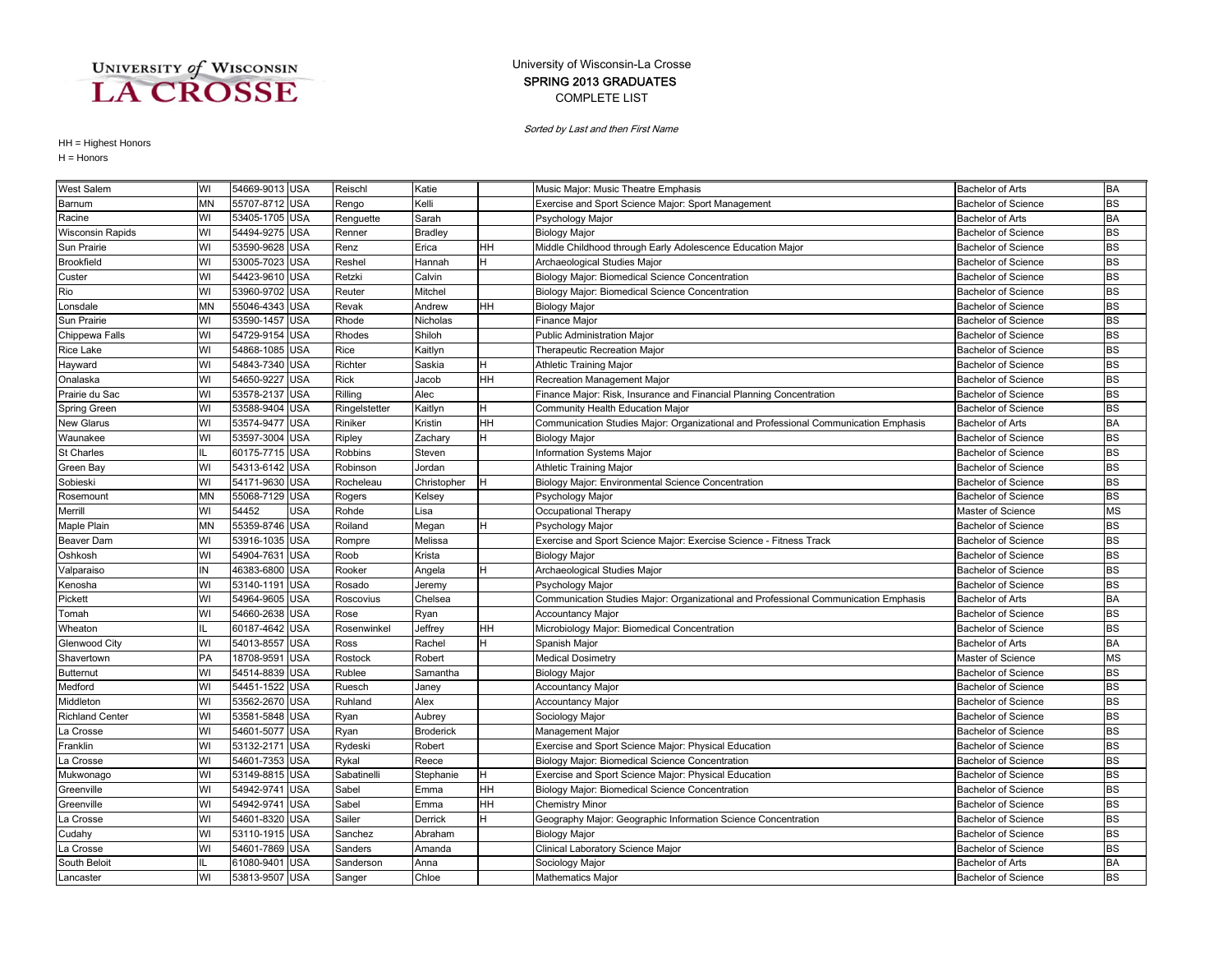### COMPLETE LIST SPRING 2013 GRADUATES University of Wisconsin-La Crosse

Sorted by Last and then First Name

| Cudahy               | WI        | 53110-1718 USA |            | Savage        | Larry     |           | Public Administration Major                                                         | <b>Bachelor of Science</b> | <b>BS</b>   |
|----------------------|-----------|----------------|------------|---------------|-----------|-----------|-------------------------------------------------------------------------------------|----------------------------|-------------|
| Sparta               | WI        | 54656-4440     | <b>USA</b> | Savor         | Coltin    |           | Information Systems Major                                                           | <b>Bachelor of Science</b> | <b>BS</b>   |
| Tomah                | WI        | 54660-1060 USA |            | Schack        | Emily     |           | Physical Therapy                                                                    | Doctor of Physical Therapy | <b>DPT</b>  |
| Hudson               | WI        | 54016-1888 USA |            | Schaeffer     | Zachary   |           | Chemistry Major                                                                     | <b>Bachelor of Science</b> | <b>BS</b>   |
| <b>Brownsville</b>   | WI        | 53006-0064     | <b>USA</b> | Scharschmidt  | Travis    | HH        | Nuclear Medicine Technology Major                                                   | <b>Bachelor of Science</b> | <b>BS</b>   |
| Stillwater           | <b>MN</b> | 55082-5988     | <b>USA</b> | Schell        | Scott     |           | Communication Studies Major: Broadcast and Digital Media Emphasis                   | <b>Bachelor of Science</b> | <b>BS</b>   |
| <b>Cottage Grove</b> | WI        | 53527-9708 USA |            | Schelling     | Chelsea   |           | Sociology Major                                                                     | <b>Bachelor of Science</b> | <b>BS</b>   |
| Oregon               | WI        | 53575-3420     | <b>USA</b> | Scherschel    | Zachary   |           | Spanish Major                                                                       | <b>Bachelor of Arts</b>    | <b>BA</b>   |
| Fitchburg            | WI        | 53575-1929     | <b>USA</b> | <b>Schick</b> | Amy       |           | Marketing Major                                                                     | <b>Bachelor of Science</b> | <b>BS</b>   |
| Woodbury             | <b>MN</b> | 55125-2805     | <b>USA</b> | Schisler      | Mariah    |           | Finance Major                                                                       | <b>Bachelor of Science</b> | <b>BS</b>   |
| La Crosse            | WI        | 54603-1021     | <b>USA</b> | Schleifer     | Alicia    |           | Management Major                                                                    | <b>Bachelor of Science</b> | <b>BS</b>   |
| Onalaska             | WI        | 54650-9653     | <b>USA</b> | Schleppegrell | Lynn      |           | Sociology Major                                                                     | <b>Bachelor of Science</b> | <b>BS</b>   |
| Menomonie            | WI        | 54751-6405 USA |            | Schmidt       | Bethany   |           | Management Major                                                                    | <b>Bachelor of Science</b> | <b>BS</b>   |
| West Bend            | WI        | 53095-9753     | <b>USA</b> | Schmidt       | Keegan    |           | <b>Finance Major</b>                                                                | <b>Bachelor of Science</b> | <b>BS</b>   |
| Edgerton             | WI        | 53534-8416     | <b>USA</b> | Schmidt       | Kevin     |           | Psychology Major                                                                    | <b>Bachelor of Science</b> | <b>BS</b>   |
| Neenah               | WI        | 54956-4943     | <b>USA</b> | Schmidt       | Michaela  | HH        | Clinical Laboratory Science Major                                                   | <b>Bachelor of Science</b> | <b>BS</b>   |
| Dousman              | WI        | 53118-9101     | <b>USA</b> | Schmidt       | Patrick   | HH        | Management Major                                                                    | <b>Bachelor of Science</b> | <b>BS</b>   |
| Kenosha              | WI        | 53142-2419     | <b>USA</b> | Schmidt       | Ryan      |           | <b>History Major</b>                                                                | <b>Bachelor of Science</b> | <b>BS</b>   |
| Mankato              | <b>MN</b> | 56001-7559 USA |            | Schmidt       | Samantha  | lH.       | Spanish Major                                                                       | <b>Bachelor of Science</b> | <b>BS</b>   |
| Addison              |           | 60101-3228 USA |            | Schmidt       | Sarah     | н         | Women's Studies Major                                                               | <b>Bachelor of Science</b> | <b>BS</b>   |
| Lake City            | <b>MN</b> | 55041-5855 USA |            | Schmidt       | Thomas    |           | Communication Studies Major: Interpersonal Communication Emphasis                   | <b>Bachelor of Science</b> | <b>BS</b>   |
| Granton              | WI        | 54436-8538     | <b>USA</b> | Schmitz       | Molly     |           | Psychology Major                                                                    | <b>Bachelor of Science</b> | <b>BS</b>   |
| Granton              | WI        | 54436-8553     | <b>USA</b> | Schmitz       | Tara      |           | <b>Physical Therapy</b>                                                             | Doctor of Physical Therapy | <b>DPT</b>  |
| Onalaska             | WI        | 54650-2678     | <b>USA</b> | Schneider     | Alyssa    |           | <b>Marketing Major</b>                                                              | <b>Bachelor of Science</b> | <b>BS</b>   |
| Madison              | WI        | 53711-3621     | <b>USA</b> | Schneider     | Jake      |           | Communication Studies Major: Organizational and Professional Communication Emphasis | <b>Bachelor of Science</b> | <b>BS</b>   |
| Onalaska             | WI        | 54650-8433     | <b>USA</b> | Schneider     | Jena      |           | Communication Studies Major: Organizational and Professional Communication Emphasis | <b>Bachelor of Arts</b>    | <b>BA</b>   |
| Kiel                 | WI        | 53042-961      | <b>USA</b> | Schneider     | Rebecca   |           | <b>Biology Major</b>                                                                | <b>Bachelor of Science</b> | <b>BS</b>   |
| Kiel                 | WI        | 53042-961      | <b>USA</b> | Schneider     | Rebecca   |           | Spanish Minor                                                                       | <b>Bachelor of Science</b> | <b>BS</b>   |
| Trempealeau          | WI        | 54661-9156 USA |            | Schock        | Nicholas  | HН        | Information Systems Major                                                           | <b>Bachelor of Science</b> | <b>BS</b>   |
| <b>Brown Deer</b>    | WI        | 53223-3426     | <b>USA</b> | Schoen        | Austin    | HН        | Exercise and Sport Science Major: Physical Education                                | <b>Bachelor of Science</b> | <b>BS</b>   |
| Reedsburg            | WI        | 53959-9303     | <b>USA</b> | Schonfeld     | Paul      |           | Professional Development                                                            | Master of Educ - Prof Dev  | <b>MEPD</b> |
| Grafton              | WI        | 53024-2213     | <b>USA</b> | Schowalter    | Amber     |           | Exercise and Sport Science Major: Exercise Science - Pre-professional Track         | <b>Bachelor of Science</b> | <b>BS</b>   |
| Prairie du Sac       | WI        | 53578-1309     | <b>USA</b> | Schreiner     | Joshua    |           | Biology Major: Biomedical Science Concentration                                     | <b>Bachelor of Science</b> | <b>BS</b>   |
| Sparta               | WI        | 54656-3443     | <b>USA</b> | Schroeder     | Jeremy    |           | Psychology Major                                                                    | <b>Bachelor of Science</b> | <b>BS</b>   |
| Cuba City            | WI        | 53807-1612 USA |            | Schroeder     | Troy      |           | Finance Major                                                                       | <b>Bachelor of Science</b> | <b>BS</b>   |
| Bloomington          | <b>MN</b> | 55420-3725     | <b>USA</b> | Schuda        | Elizabeth | HH.       | Archaeological Studies Major                                                        | <b>Bachelor of Science</b> | <b>BS</b>   |
| De Forest            | WI        | 53532-1161     | <b>USA</b> | Schuette      | Victoria  |           | Middle Childhood through Early Adolescence Education Major                          | <b>Bachelor of Science</b> | <b>BS</b>   |
| Darlington           | WI        | 53530-1567     | <b>USA</b> | Schuetz       | Courtney  |           | Middle Childhood through Early Adolescence Education Major                          | <b>Bachelor of Science</b> | <b>BS</b>   |
| Hudson               | WI        | 54016-2355 USA |            | Schuler       | Rose      |           | Marketing Major                                                                     | Bachelor of Science        | <b>BS</b>   |
| Saint Paul           | MN        | 55104-6529     | <b>USA</b> | Schultz       | Heather   |           | <b>Medical Dosimetry</b>                                                            | Master of Science          | <b>MS</b>   |
| Waukesha             | WI        | 53188-9107     | <b>USA</b> | Schultz       | Jacob     |           | <b>Biochemistry Major</b>                                                           | <b>Bachelor of Science</b> | <b>BS</b>   |
| Mount Pleasant       | WI        | 53405-1421     | <b>USA</b> | Schultz       | Katherine | HH        | Exercise and Sport Science Major: Physical Education                                | <b>Bachelor of Science</b> | <b>BS</b>   |
| Rice Lake            | WI        | 54868-9025 USA |            | Schultz       | Krista    | н         | Computer Science Major                                                              | <b>Bachelor of Science</b> | <b>BS</b>   |
| Rice Lake            | WI        | 54868-9025 USA |            | Schultz       | Krista    | H         | <b>Mathematics Minor</b>                                                            | <b>Bachelor of Science</b> | <b>BS</b>   |
| Wells                | <b>MN</b> | 56097-6065 USA |            | Schultz       | Sarah     | HН        | Psychology Major                                                                    | <b>Bachelor of Science</b> | <b>BS</b>   |
| Ladysmith            | WI        | 54848-9435     | <b>USA</b> | Schumacher    | Rebecca   | HH        | Exercise and Sport Science Major: Physical Education                                | <b>Bachelor of Science</b> | <b>BS</b>   |
| Waukesha             | WI        | 53188-9534 USA |            | Schuster      | Stephen   |           | Management Major                                                                    | <b>Bachelor of Science</b> | <b>BS</b>   |
| Plymouth             | WI        | 53073-1641 USA |            | Schwalenberg  | Megan     | <b>HH</b> | Archaeological Studies Major                                                        | <b>Bachelor of Science</b> | <b>BS</b>   |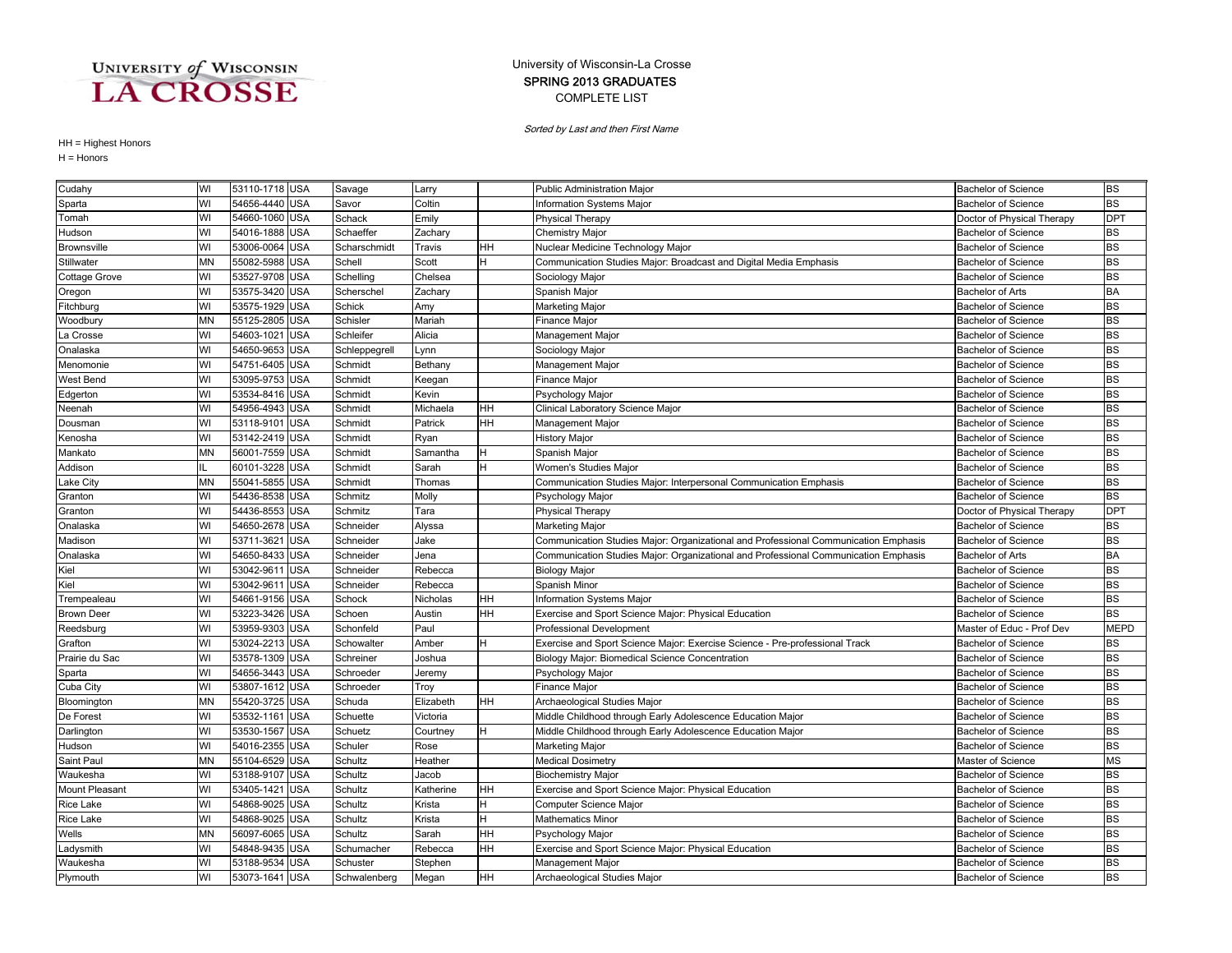### COMPLETE LIST SPRING 2013 GRADUATES University of Wisconsin-La Crosse

Sorted by Last and then First Name

| De Pere                 | WI        | 54115-1924 USA |            | Scray      | Garrett       | н         | Community Health Education Major                                                    | <b>Bachelor of Science</b>     | <b>BS</b>   |
|-------------------------|-----------|----------------|------------|------------|---------------|-----------|-------------------------------------------------------------------------------------|--------------------------------|-------------|
| Sparta                  | WI        | 54656-1631 USA |            | Screnock   | Laura         |           | Middle Childhood through Early Adolescence Education Major                          | <b>Bachelor of Science</b>     | <b>BS</b>   |
| Lakeville               | MN        | 55044-6842 USA |            | Seccombe   | Lindsav       |           | Community Health Education Major                                                    | <b>Bachelor of Science</b>     | <b>BS</b>   |
| Oak Lawn                |           | 60453-4623 USA |            | Sedlacek   | Julie         |           | Physician Assistant Studies                                                         | Master of Science              | <b>MS</b>   |
| Stoddard                | WI        | 54658-9029 USA |            | Sedlmayr   | Abbey         |           | Early Childhood through Middle Childhood Education Major                            | <b>Bachelor of Science</b>     | <b>BS</b>   |
| Hartland                | WI        | 53029-8205 USA |            | Seneczko   | Brittany      | н         | Exercise and Sport Science Major: Exercise Science - Pre-professional Track         | <b>Bachelor of Science</b>     | <b>BS</b>   |
| Marinette               | WI        | 54143-3143     | <b>USA</b> | Sevener    | Caitlin       | H         | <b>Therapeutic Recreation Major</b>                                                 | <b>Bachelor of Science</b>     | <b>BS</b>   |
| Sun Prairie             | WI        | 53590-9522     | <b>USA</b> | Severson   | Kylie         |           | Mathematics Major: Actuarial Science Concentration                                  | <b>Bachelor of Science</b>     | <b>BS</b>   |
| Lancaster               | WI        | 53813-1057     | <b>USA</b> | Shannon    | <b>Brooke</b> |           | <b>Biology Major</b>                                                                | <b>Bachelor of Science</b>     | <b>BS</b>   |
| Antigo                  | WI        | 54409-1133 USA |            | Sharon     | Eric          | н         | Exercise and Sport Science Major: Sport Management                                  | <b>Bachelor of Science</b>     | <b>BS</b>   |
| Rio                     | WI        | 53960-9521 USA |            | Sharpee    | Ryan          |           | <b>Physical Therapy</b>                                                             | Doctor of Physical Therapy     | <b>DPT</b>  |
| Waukesha                | WI        | 53188-9437 USA |            | Shea       | Meghan        |           | Psychology Major                                                                    | <b>Bachelor of Science</b>     | <b>BS</b>   |
| <b>Wisconsin Rapids</b> | WI        | 54494-8122 USA |            | Shepard    | Laura         |           | Recreation Management Major                                                         | <b>Bachelor of Science</b>     | <b>BS</b>   |
| Rosemount               | <b>MN</b> | 55068-3384     | <b>USA</b> | Shervey    | Sarah         | HН        | Music Major: Choral Emphasis                                                        | <b>Bachelor of Science</b>     | <b>BS</b>   |
| Nanjing                 | 32        | 211200         | <b>CHN</b> | Shi        | Jinyun        |           | <b>Accountancy Major</b>                                                            | <b>Bachelor of Science</b>     | <b>BS</b>   |
| La Crescent             | <b>MN</b> | 55947-4356     | <b>USA</b> | Shimshak   | Stephen       |           | <b>English Major</b>                                                                | <b>Bachelor of Science</b>     | <b>BS</b>   |
| La Crosse               | WI        | 54601-3970     | <b>USA</b> | Shirel     | Courtnev      |           | Physical Therapy                                                                    | Doctor of Physical Therapy     | <b>DPT</b>  |
| Appleton                | WI        | 54915-4764 USA |            | Shoemaker  | Stephanie     | н         | Exercise and Sport Science Major: Exercise Science - Pre-professional Track         | <b>Bachelor of Science</b>     | <b>BS</b>   |
| Moorhead                | MN        | 56562-0001     | <b>USA</b> | Shugarman  | Melissa       |           | Student Affairs Administration in Higher Education                                  | Master of Science in Education | <b>MSED</b> |
| <b>Wisconsin Dells</b>  | WI        | 53965-1005 USA |            | Sikorski   | David         |           | Art Major                                                                           | <b>Bachelor of Science</b>     | <b>BS</b>   |
| Sun Prairie             | WI        | 53590-3810 USA |            | Simon      | Laura         |           | Psychology Major                                                                    | <b>Bachelor of Science</b>     | <b>BS</b>   |
| Maple Grove             | <b>MN</b> | 55311-1563     | <b>USA</b> | Simons     | Andrew        |           | <b>International Business Major</b>                                                 | <b>Bachelor of Science</b>     | <b>BS</b>   |
| Appleton                | WI        | 54911-8466 USA |            | Sims       | Kyle          |           | Psychology Major                                                                    | <b>Bachelor of Science</b>     | <b>BS</b>   |
| Suamico                 | WI        | 54313-8272     | <b>USA</b> | Sinclair   | Jessica       | HH        | <b>Information Systems Major</b>                                                    | <b>Bachelor of Science</b>     | <b>BS</b>   |
| Waukesha                | WI        | 53189-9028     | <b>USA</b> | Sitte      | Jared         |           | <b>Economics Major</b>                                                              | <b>Bachelor of Science</b>     | <b>BS</b>   |
| Schofield               | WI        | 54476-3936 USA |            | Sjoberg    | Jordyn        | н         | Therapeutic Recreation Major                                                        | Bachelor of Science            | <b>BS</b>   |
| Blaine                  | MN        | 55449-4509 USA |            | Skinner    | Joshua        |           | Psychology Major                                                                    | <b>Bachelor of Science</b>     | <b>BS</b>   |
| Germantown              | WI        | 53022-5327 USA |            | Skowronski | Lauren        |           | Clinical Laboratory Science Major                                                   | <b>Bachelor of Science</b>     | <b>BS</b>   |
| Wausau                  | WI        | 54401-7637 USA |            | Slaminski  | Jamee         |           | Psychology Major                                                                    | <b>Bachelor of Science</b>     | <b>BS</b>   |
| Mount Pleasant          | WI        | 53406-2575 USA |            | Sliker     | <b>Bailee</b> |           | <b>Biochemistry Major</b>                                                           | <b>Bachelor of Science</b>     | <b>BS</b>   |
| Menomonie               | WI        | 54751-2390     | <b>USA</b> | Smith      | Kelsey        | H         | Exercise and Sport Science Major: Exercise Science - Pre-professional Track         | <b>Bachelor of Science</b>     | <b>BS</b>   |
| Sheboygan               | WI        | 53081-7725     | <b>USA</b> | Smith      | Lindsey       | H         | Psychology Major                                                                    | <b>Bachelor of Science</b>     | <b>BS</b>   |
| Green Bay               | WI        | 54301-1512     | <b>USA</b> | Smith      | Peter         |           | Exercise and Sport Science Major: Exercise Science - Pre-professional Track         | <b>Bachelor of Science</b>     | <b>BS</b>   |
| Wabasha                 | MN        | 55981-1521     | <b>USA</b> | Smith      | Sarah         |           | Communication Studies Major: Organizational and Professional Communication Emphasis | <b>Bachelor of Science</b>     | <b>BS</b>   |
| Fort Atkinson           | WI        | 53538-1385 USA |            | Sodemann   | Sarah         |           | Archaeological Studies Major                                                        | <b>Bachelor of Science</b>     | <b>BS</b>   |
| Roberts                 | WI        | 54023-5802 USA |            | Sollom     | Alexandra     | н         | <b>Mathematics Major</b>                                                            | <b>Bachelor of Science</b>     | <b>BS</b>   |
| Shafer                  | <b>MN</b> | 55074-9768 USA |            | Sontag     | Jill          |           | Athletic Training Major                                                             | <b>Bachelor of Science</b>     | <b>BS</b>   |
| Cedar Grove             | WI        | 53013-1574     | <b>USA</b> | Sopko      | Jacqueline    |           | <b>Political Science Major</b>                                                      | <b>Bachelor of Arts</b>        | <b>BA</b>   |
| Holmen                  | WI        | 54636-9130 USA |            | Sorensen   | Christian     |           | English Major: Literature Emphasis                                                  | <b>Bachelor of Arts</b>        | <b>BA</b>   |
| Woodbury                | <b>MN</b> | 55129-8804     | <b>USA</b> | Spano      | Mitchell      |           | <b>Mathematics Major</b>                                                            | <b>Bachelor of Science</b>     | <b>BS</b>   |
| Bloomington             | <b>MN</b> | 55431-1809     | <b>USA</b> | Specktor   | Amanda        |           | History Major: Regional Emphasis                                                    | <b>Bachelor of Science</b>     | <b>BS</b>   |
| La Crosse               | WI        | 54601-3876 USA |            | Spence     | Donica        |           | <b>Biology Major</b>                                                                | <b>Bachelor of Science</b>     | <b>BS</b>   |
| Menomonee Falls         | WI        | 53051-7436 USA |            | Spohnholtz | Caitlin       |           | Biology Major: Biomedical Science Concentration                                     | <b>Bachelor of Science</b>     | <b>BS</b>   |
| Des Moines              | IA        | 50317-3063 USA |            | Sponheim   | Carrie        |           | Student Affairs Administration in Higher Education                                  | Master of Science in Education | <b>MSED</b> |
| Larsen                  | WI        | 54947-9635 USA |            | Sprenger   | Tyler         |           | <b>Biochemistry Major</b>                                                           | <b>Bachelor of Science</b>     | <b>BS</b>   |
| Holmen                  | WI        | 54636-9171     | <b>USA</b> | Squier     | Benjamin      |           | Finance Major: Risk, Insurance and Financial Planning Concentration                 | <b>Bachelor of Science</b>     | <b>BS</b>   |
| Waukesha                | WI        | 53189-6562 USA |            | St. Mary   | Kate          |           | Communication Studies Major: Organizational and Professional Communication Emphasis | <b>Bachelor of Arts</b>        | <b>BA</b>   |
| Excelsion               | <b>MN</b> | 55331-9057 USA |            | Stacken    | Emily         | <b>HH</b> | Communication Studies Major: Organizational and Professional Communication Emphasis | <b>Bachelor of Arts</b>        | <b>BA</b>   |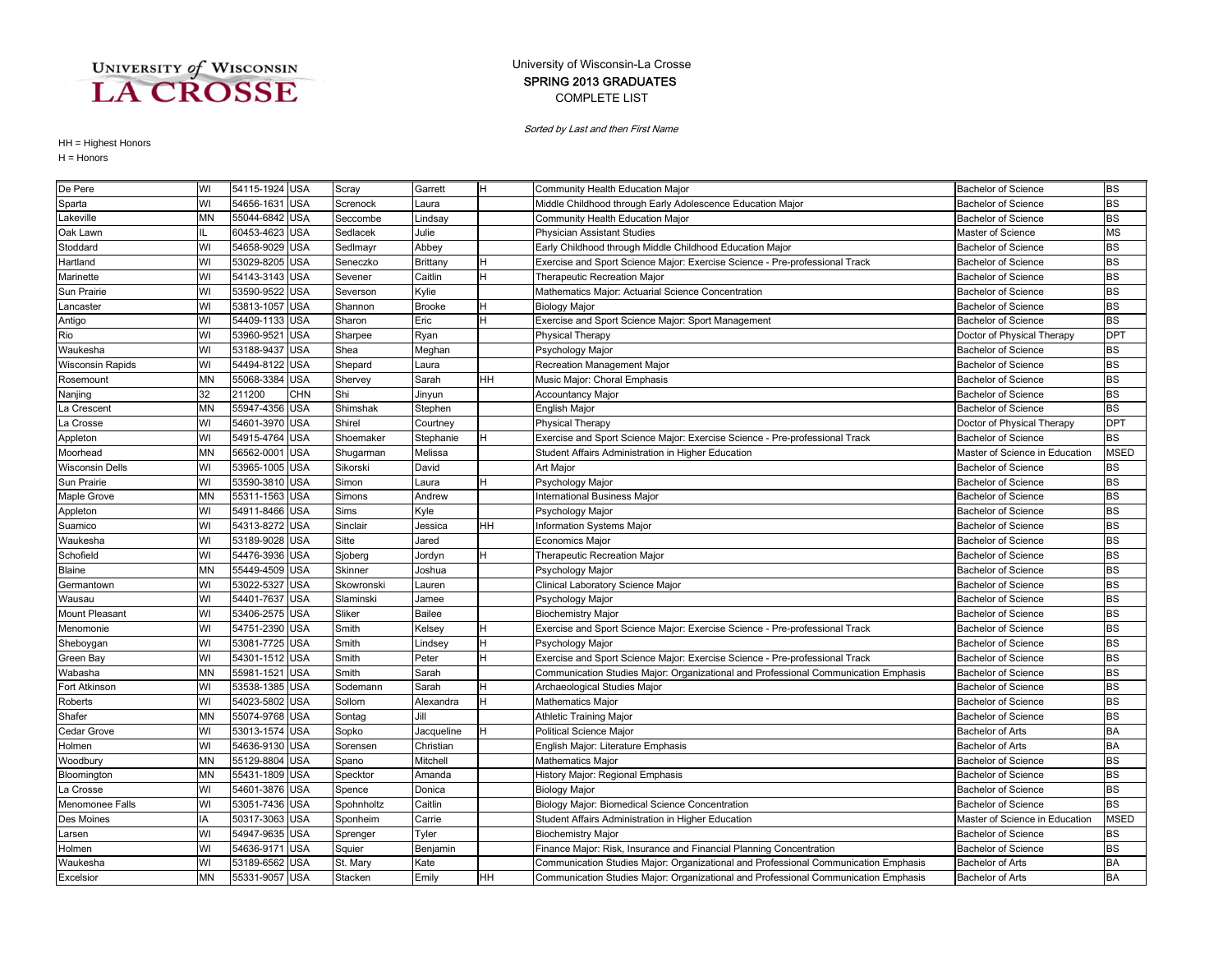### COMPLETE LIST SPRING 2013 GRADUATES University of Wisconsin-La Crosse

Sorted by Last and then First Name

| Wonewoc              | WI        | 53968-9634 USA           | Stanek         | Benjamin                                                                                                       |    | General Science Education (Broad Field) Major                                       | <b>Bachelor of Science</b>     | <b>BS</b>   |
|----------------------|-----------|--------------------------|----------------|----------------------------------------------------------------------------------------------------------------|----|-------------------------------------------------------------------------------------|--------------------------------|-------------|
| La Crosse            | WI        | 54601-9221<br><b>USA</b> | Starck         | Jenna                                                                                                          |    | Exercise and Sport Science: Physical Education Teaching                             | Master of Science              | <b>MS</b>   |
| Milwaukee            | WI        | 53220-2413 USA           | Stefanik       | Jeffrey                                                                                                        |    | Middle Childhood through Early Adolescence Education Major                          | <b>Bachelor of Science</b>     | <b>BS</b>   |
| Burlington           | WI        | 53105-1039 USA           | Steffen        | Kathryn                                                                                                        | н  | Management Major                                                                    | <b>Bachelor of Science</b>     | <b>BS</b>   |
| Dodgeville           | WI        | 53533-1268 USA           | Steffes        | Trent                                                                                                          |    | <b>Accountancy Major</b>                                                            | <b>Bachelor of Science</b>     | <b>BS</b>   |
| Prairie du Chien     | WI        | 53821-2536 USA           | Steger         | Danielle                                                                                                       | н  | Management Major                                                                    | <b>Bachelor of Science</b>     | <b>BS</b>   |
| La Crosse            | WI        | 54601-3925 USA           | Steigerwald    | Paula                                                                                                          | н  | Psychology Major                                                                    | <b>Bachelor of Science</b>     | <b>BS</b>   |
| Prairie du Chien     | WI        | 53821-8435 USA           | Steiner        | Sommer                                                                                                         |    | Communication Studies Major: Broadcast and Digital Media Emphasis                   | <b>Bachelor of Science</b>     | <b>BS</b>   |
| Eagle River          | WI        | 54521-9105 USA           | Steinke        | Megan                                                                                                          |    | Psychology Major                                                                    | <b>Bachelor of Science</b>     | <b>BS</b>   |
| Eagan                | MN        | 55122-1922 USA           | Stelman        | Christine                                                                                                      | н  | Middle Childhood through Early Adolescence Education Major                          | <b>Bachelor of Science</b>     | <b>BS</b>   |
| Edgar                | WI        | 54426-9168 USA           | Stencil        | Andrea                                                                                                         | HН | Middle Childhood through Early Adolescence Education Major                          | <b>Bachelor of Science</b>     | <b>BS</b>   |
| La Crosse            | WI        | 54603-1537 USA           | <b>Stevens</b> | Dustin                                                                                                         | н  | Biology Major: Environmental Science Concentration                                  | <b>Bachelor of Science</b>     | <b>BS</b>   |
| <b>Circle Pines</b>  | MN        | 55014-2313 USA           | Stone          | Jayme                                                                                                          |    | Biology Major: Environmental Science Concentration                                  | <b>Bachelor of Science</b>     | <b>BS</b>   |
| <b>Circle Pines</b>  | MN        | 55014-2313 USA           | Stone          | Jayme                                                                                                          |    | Earth Science Minor                                                                 | <b>Bachelor of Science</b>     | <b>BS</b>   |
| Janesville           | WI        | 53546-8415 USA           | Storbakken     | Whitney                                                                                                        |    | <b>Biology Major</b>                                                                | <b>Bachelor of Science</b>     | <b>BS</b>   |
| <b>Saint Charles</b> | <b>MN</b> | 55972-1066<br><b>USA</b> | Storsveen      | Shelby                                                                                                         |    | <b>Biochemistry Major</b>                                                           | <b>Bachelor of Science</b>     | <b>BS</b>   |
| Shakopee             | MN        | 55379-4445 USA           | Stratton       | Chad                                                                                                           |    | <b>Physical Therapy</b>                                                             | Doctor of Physical Therapy     | <b>DPT</b>  |
| Madison              | WI        | 53714-2767 USA           | Stuchlik       | Cassidy                                                                                                        |    | Exercise and Sport Science Major: Physical Education                                | <b>Bachelor of Science</b>     | <b>BS</b>   |
| <b>Stevens Point</b> | WI        | 54482-9344 USA           | Studinski      | Matthew                                                                                                        |    | Biology Major: Biomedical Science Concentration                                     | <b>Bachelor of Science</b>     | <b>BS</b>   |
| Austin               | <b>MN</b> | 55912-6566 USA           | Stundahl       | Crystal                                                                                                        |    | Clinical Laboratory Science Major                                                   | <b>Bachelor of Science</b>     | <b>BS</b>   |
| Germantown           | WI        | 53022-5029 USA           | Sturm          | Amanda                                                                                                         | HН | Communication Studies Major: Organizational and Professional Communication Emphasis | <b>Bachelor of Arts</b>        | <b>BA</b>   |
| Saint Paul           | MN        | 55105-1127<br><b>USA</b> | Sullivan       | Isabel                                                                                                         | HH | Communication Studies Major: Organizational and Professional Communication Emphasis | <b>Bachelor of Arts</b>        | <b>BA</b>   |
| Nago                 | 47        | 905-0019<br>JPN          | Sunano         | Mei                                                                                                            |    | <b>Marketing Major</b>                                                              | <b>Bachelor of Science</b>     | <b>BS</b>   |
| <b>Union Grove</b>   | WI        | 53182-1726 USA           | Swanson        | <vle< td=""><td></td><td><b>Finance Maior</b></td><td><b>Bachelor of Science</b></td><td><b>BS</b></td></vle<> |    | <b>Finance Maior</b>                                                                | <b>Bachelor of Science</b>     | <b>BS</b>   |
| Ripon                | WI        | 54971-1609 USA           | Swanson        | Whitney                                                                                                        |    | Biology Major: Environmental Science Concentration                                  | <b>Bachelor of Science</b>     | <b>BS</b>   |
| Montrose             | ΜN        | 55363-8502 USA           | Swartzer       | Cassandra                                                                                                      | HН | Psychology Major                                                                    | <b>Bachelor of Science</b>     | <b>BS</b>   |
| Greendale            | WI        | 53129-1335 USA           | Swendrowski    | Nicholas                                                                                                       |    | Biology: Clinical Microbiology Concentration                                        | Master of Science              | <b>MS</b>   |
| <b>Burnsville</b>    | MN        | 55337-4732 USA           | Swiggum        | Lindsay                                                                                                        |    | Communication Studies Major: Organizational and Professional Communication Emphasis | <b>Bachelor of Arts</b>        | <b>BA</b>   |
| Kronenwetter         | WI        | 54455-9058 USA           | Tabaka         | Ashley                                                                                                         | H. | Recreation Management Major                                                         | <b>Bachelor of Science</b>     | <b>BS</b>   |
| Chetek               | WI        | 54728-8007<br><b>USA</b> | Taft           | Aaron                                                                                                          |    | School Psychology                                                                   | Master of Science in Education | <b>MSED</b> |
| Oxford               | WI        | 53952-9210 USA           | Taft           | Seth                                                                                                           |    | Archaeological Studies Major                                                        | <b>Bachelor of Science</b>     | <b>BS</b>   |
| La Valle             | WI        | 53941-9418 USA           | Tainter        | Karlee                                                                                                         |    | <b>Marketing Major</b>                                                              | <b>Bachelor of Science</b>     | <b>BS</b>   |
| Dax                  |           | 40100<br>FRA             | Talhouarne     | Loic                                                                                                           |    | Information Systems Major                                                           | <b>Bachelor of Science</b>     | <b>BS</b>   |
| Apple Valley         | MN        | 55124-6200 USA           | Tanberg        | Hana                                                                                                           |    | Communication Studies Major: Organizational and Professional Communication Emphasis | <b>Bachelor of Science</b>     | <b>BS</b>   |
| Mequon               | WI        | 53097-3631 USA           | Tank           | Christopher                                                                                                    |    | Exercise and Sport Science Major: Exercise Science - Fitness Track                  | <b>Bachelor of Science</b>     | <b>BS</b>   |
| Janesville           | WI        | 53546-8868 USA           | Tarjan         | Laszlo                                                                                                         |    | <b>Political Science Major</b>                                                      | <b>Bachelor of Science</b>     | <b>BS</b>   |
| Cuba City            | WI        | 53807-9791<br><b>USA</b> | Tashner        | Benjamin                                                                                                       |    | Middle Childhood through Early Adolescence Education Major                          | <b>Bachelor of Science</b>     | <b>BS</b>   |
| Madison              | WI        | 53705-2214 USA           | Taylor         | Saskia                                                                                                         | н  | Psychology Major                                                                    | <b>Bachelor of Arts</b>        | <b>BA</b>   |
| Rhinelander          | WI        | 54501-3660 USA           | Tenderholt     | lan                                                                                                            | H. | <b>Accountancy Major</b>                                                            | <b>Bachelor of Science</b>     | <b>BS</b>   |
| La Crosse            | WI        | 54601-6342 USA           | Thao           | Mai                                                                                                            |    | Sociology Major                                                                     | <b>Bachelor of Science</b>     | <b>BS</b>   |
| Oshkosh              | WI        | 54902-6418 USA           | Thiel          | √anessa                                                                                                        |    | Psychology Major                                                                    | <b>Bachelor of Science</b>     | <b>BS</b>   |
| Palatine             |           | 60074-2508 USA           | Thigpen        | Terrence                                                                                                       |    | Communication Studies Major: Organizational and Professional Communication Emphasis | <b>Bachelor of Science</b>     | <b>BS</b>   |
| Melrose              | WI        | 54642-8405 USA           | Thill          | <b>Brent</b>                                                                                                   |    | <b>History Major</b>                                                                | <b>Bachelor of Science</b>     | <b>BS</b>   |
| Galesville           | WI        | 54630-8792 USA           | Thill          | Nicole                                                                                                         |    | Community Health Education: Public Health                                           | Master of Public Health        | <b>MPH</b>  |
| Waukesha             | WI        | 53186-5546 USA           | Thomas         | Emily                                                                                                          | H. | Spanish Major                                                                       | <b>Bachelor of Arts</b>        | <b>BA</b>   |
| La Crosse            | WI        | 54601-4826 USA           | Thomas         | Katharine                                                                                                      |    | History Major: Regional Emphasis                                                    | <b>Bachelor of Arts</b>        | <b>BA</b>   |
| Chaska               | <b>MN</b> | 55318-1695 USA           | Thomes         | Melissa                                                                                                        |    | <b>Marketing Major</b>                                                              | <b>Bachelor of Science</b>     | <b>BS</b>   |
| <b>Ellison Bav</b>   | WI        | 54210-9799 USA           | Thompson       | Beniamin                                                                                                       |    | <b>Marketing Major</b>                                                              | <b>Bachelor of Science</b>     | <b>BS</b>   |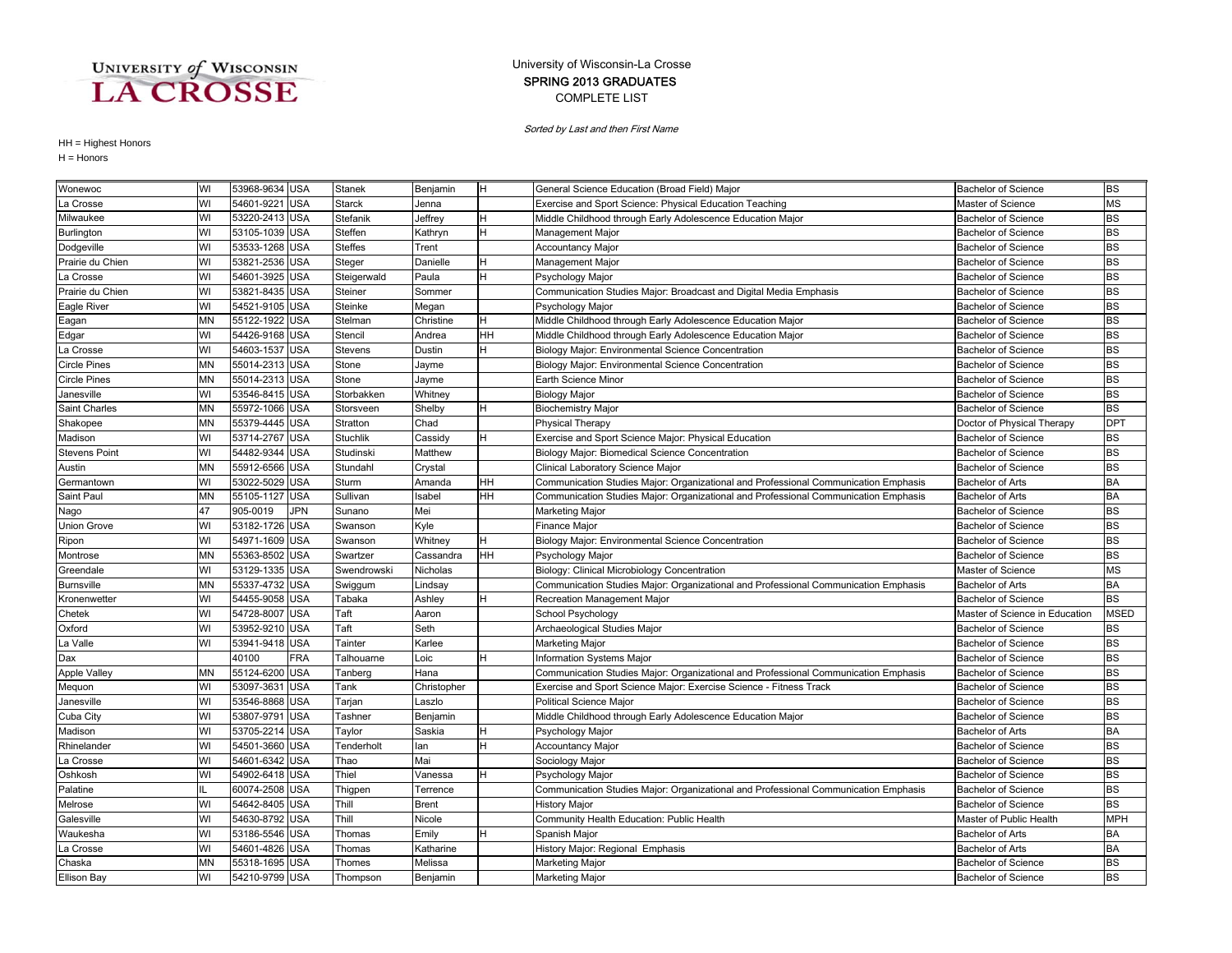#### COMPLETE LIST SPRING 2013 GRADUATES University of Wisconsin-La Crosse

Sorted by Last and then First Name

| Independence         | WI        | 54747-8755 USA |            | Thompson        | Kayla          |    | Middle Childhood through Early Adolescence Education Major                          | <b>Bachelor of Science</b>     | <b>BS</b>   |
|----------------------|-----------|----------------|------------|-----------------|----------------|----|-------------------------------------------------------------------------------------|--------------------------------|-------------|
| Onalaska             | WI        | 54650-9216 USA |            | Thompson        | Kendra         |    | Nuclear Medicine Technology Major                                                   | <b>Bachelor of Science</b>     | <b>BS</b>   |
| Portage              | WI        | 53901-1460 USA |            | Thompson        | Megan          |    | Sociology Major                                                                     | <b>Bachelor of Science</b>     | <b>BS</b>   |
| Rhinelander          | WI        | 54501-8280     | <b>USA</b> | Thorsen         | Kassaundra     |    | Spanish Major                                                                       | <b>Bachelor of Arts</b>        | <b>BA</b>   |
| Burlington           | WI        | 53105-6804     | <b>USA</b> | Thuot-Petkovich | Nicholas       |    | Spanish Major                                                                       | <b>Bachelor of Arts</b>        | <b>BA</b>   |
| Maple Grove          | MN        | 55369-6505 USA |            | Tiedens         | Alyssa         | н  | <b>Athletic Training Major</b>                                                      | Bachelor of Science            | <b>BS</b>   |
| Onalaska             | WI        | 54650-2620     | <b>USA</b> | Titus           | Jordan         |    | Physics Major                                                                       | <b>Bachelor of Science</b>     | <b>BS</b>   |
| Rockford             | IL        | 61104-3216     | <b>USA</b> | Todd            | Paul           |    | Social Studies Major (Broad Field Option B)                                         | <b>Bachelor of Science</b>     | <b>BS</b>   |
| Amherst              | WI        | 54406-9321     | <b>USA</b> | Toftum          | Kathryn        | HH | Exercise and Sport Science Major: Physical Education                                | <b>Bachelor of Science</b>     | <b>BS</b>   |
| Viroqua              | WI        | 54665-7858     | <b>USA</b> | Tollefson       | Ashley         | HH | <b>Therapeutic Recreation Major</b>                                                 | <b>Bachelor of Science</b>     | <b>BS</b>   |
| Manitowoc            | WI        | 54220-6528 USA |            | Tolson          | Robert         | н  | Music Major: Theory Emphasis                                                        | <b>Bachelor of Arts</b>        | <b>BA</b>   |
| Rushford             | <b>MN</b> | 55971-7708 USA |            | Torkelson       | Jared          |    | <b>Biology Major</b>                                                                | <b>Bachelor of Science</b>     | <b>BS</b>   |
| Coquitlam            | <b>BC</b> | V3K 1Z4        | CAN        | Trach           | Jeremy         |    | Exercise and Sport Science: Human Performance                                       | Master of Science              | <b>MS</b>   |
| New Hope             | MN        | 55427-1522     | <b>USA</b> | Tracy           | Laura          |    | Theatre Arts Major: Design / Technical Emphasis                                     | <b>Bachelor of Science</b>     | <b>BS</b>   |
| La Crosse            | WI        | 54601-2563 USA |            | Tripp           | Amy            | H  | Middle Childhood through Early Adolescence Education Major                          | <b>Bachelor of Science</b>     | <b>BS</b>   |
| Waukegan             | IL        | 60087-3260 USA |            | Trout           | Anna           |    | Psychology Major                                                                    | <b>Bachelor of Science</b>     | <b>BS</b>   |
| Waukesha             | WI        | 53189-6014     | <b>USA</b> | Truax           | Andrew         |    | Finance Major                                                                       | Bachelor of Science            | <b>BS</b>   |
| Albertville          | <b>MN</b> | 55301-9709 USA |            | Trudeau         | Anthony        |    | Psychology Major                                                                    | Bachelor of Science            | <b>BS</b>   |
| Prior Lake           | <b>MN</b> | 55372-8743 USA |            | Turner          | Teresa         |    | English Major: Literature Emphasis                                                  | <b>Bachelor of Arts</b>        | <b>BA</b>   |
| Onalaska             | WI        | 54650-9140 USA |            | Twite           | Brenton        |    | Communication Studies Major: Organizational and Professional Communication Emphasis | <b>Bachelor of Science</b>     | <b>BS</b>   |
| Stoughton            | WI        | 53589-3876 USA |            | <b>Tyler</b>    | Talia          |    | <b>Biology Major</b>                                                                | <b>Bachelor of Science</b>     | <b>BS</b>   |
| Mukwonago            | WI        | 53149-9283     | <b>USA</b> | Tynes           | Lauren         |    | Psychology Major                                                                    | <b>Bachelor of Science</b>     | <b>BS</b>   |
| Marinette            | WI        | 54143-9727 USA |            | Umlor           | Shoshawna      | H  | Archaeological Studies Major                                                        | Bachelor of Science            | <b>BS</b>   |
| Madison              | WI        | 53704-3246 USA |            | Unger           | <b>Brianne</b> |    | Middle Childhood through Early Adolescence Education Major                          | <b>Bachelor of Science</b>     | <b>BS</b>   |
| Bala Cynwyd          | PA        | 19004-3124 USA |            | Unruh           | Austin         | н  | Psychology Major                                                                    | <b>Bachelor of Science</b>     | <b>BS</b>   |
| New Richmond         | WI        | 54017-1721     | <b>USA</b> | Utzman          | Hannah         |    | Psychology Major                                                                    | <b>Bachelor of Science</b>     | <b>BS</b>   |
| Waukesha             | WI        | 53188-2018     | <b>USA</b> | Valdivieso      | Jorge          |    | <b>Biochemistry Major</b>                                                           | <b>Bachelor of Science</b>     | <b>BS</b>   |
| Marshfield           | WI        | 54449-9647     | <b>USA</b> | Valenza         | Kimberly       |    | Student Affairs Administration in Higher Education                                  | Master of Science in Education | <b>MSED</b> |
| Sharon               | WI        | 53585-9754     | <b>USA</b> | Van De Bogert   | Allyson        |    | <b>Political Science Major</b>                                                      | <b>Bachelor of Science</b>     | <b>BS</b>   |
| Saint Paul           | <b>MN</b> | 55104-6416 USA |            | Van Driessche   | Rileigh        |    | Archaeological Studies Major                                                        | <b>Bachelor of Arts</b>        | <b>BA</b>   |
| De Pere              | WI        | 54115-9135 USA |            | Van Gheem       | Jacqueline     |    | Biology Major: Biomedical Science Concentration                                     | <b>Bachelor of Science</b>     | <b>BS</b>   |
| Sussex               | WI        | 53089-5050 USA |            | Vanderwerff     | Adam           |    | <b>Political Science Major</b>                                                      | <b>Bachelor of Science</b>     | <b>BS</b>   |
| Oskaloosa            | IA        | 52577-3606 USA |            | VanDusseldorp   | Trisha         |    | Exercise and Sport Science: Human Performance                                       | Master of Science              | <b>MS</b>   |
| Cologne              | <b>MN</b> | 55322-9679 USA |            | Vaneyll         | Emily          |    | School Psychology                                                                   | <b>Education Specialist</b>    | <b>EDS</b>  |
| La Crosse            | WI        | 54601-6427     | <b>USA</b> | Vang            | Mai Yia        |    | <b>Biology Major</b>                                                                | <b>Bachelor of Science</b>     | <b>BS</b>   |
| La Crosse            | WI        | 54603-2651     | <b>USA</b> | Vang            | Pheng          |    | Information Systems Major                                                           | <b>Bachelor of Science</b>     | <b>BS</b>   |
| De Pere              | WI        | 54115-8273     | <b>USA</b> | VanHandel       | Laura          | н  | <b>Biology Major</b>                                                                | <b>Bachelor of Science</b>     | <b>BS</b>   |
| De Pere              | WI        | 54115-8200     | <b>USA</b> | Vanroy          | Jacob          |    | Exercise and Sport Science Major: Physical Education                                | <b>Bachelor of Science</b>     | <b>BS</b>   |
| Bloomington          | <b>MN</b> | 55437-1907     | <b>USA</b> | Vaudreuil       | Ryan           |    | Marketing Major                                                                     | <b>Bachelor of Science</b>     | <b>BS</b>   |
| <b>Apple Valley</b>  | <b>MN</b> | 55124-8187 USA |            | Vaughan         | Shawn          |    | Archaeological Studies Major                                                        | Bachelor of Science            | <b>BS</b>   |
| Cedarburg            | WI        | 53012-8839 USA |            | Verga           | Anthony        | H  | Management Major                                                                    | <b>Bachelor of Science</b>     | <b>BS</b>   |
| Appleton             | WI        | 54913-8010 USA |            | Verhoeven       | Andrew         | н  | Therapeutic Recreation Major                                                        | Bachelor of Science            | <b>BS</b>   |
| Lancaster            | WI        | 53813-2146 USA |            | Vesperman       | Jared          |    | <b>Biology Major</b>                                                                | Bachelor of Science            | <b>BS</b>   |
| North Prairie        | WI        | 53153-9413     | <b>USA</b> | Vick            | Christine      |    | Clinical Laboratory Science Major                                                   | <b>Bachelor of Science</b>     | <b>BS</b>   |
| Green Bay            | WI        | 54313-4703     | <b>USA</b> | Vivian          | Andrea         | H  | Exercise and Sport Science Major: Exercise Science - Pre-professional Track         | <b>Bachelor of Science</b>     | <b>BS</b>   |
| <b>Stevens Point</b> | WI        | 54482-8829     | <b>USA</b> | Viviani         | Brittany       | HH | Archaeological Studies Major                                                        | <b>Bachelor of Science</b>     | <b>BS</b>   |
| Elroy                | WI        | 53929-8845     | <b>USA</b> | Vlasak          | Ashlee         |    | Psychology Major                                                                    | <b>Bachelor of Science</b>     | <b>BS</b>   |
| Mukwonago            | WI        | 53149-9287 USA |            | Voelkel         | Andrew         | H  | Biology Major: Environmental Science Concentration                                  | <b>Bachelor of Science</b>     | <b>BS</b>   |
|                      |           |                |            |                 |                |    |                                                                                     |                                |             |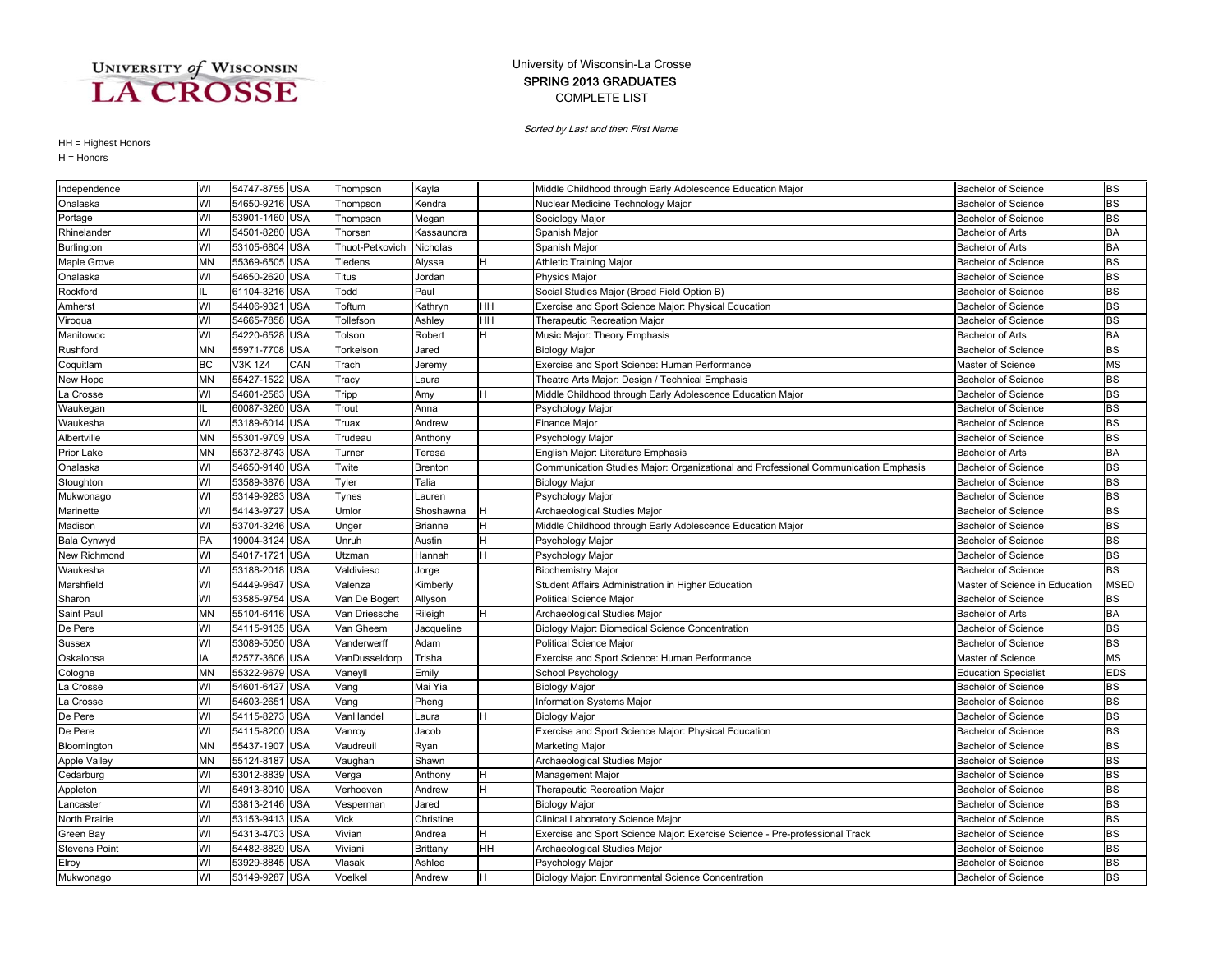#### COMPLETE LIST SPRING 2013 GRADUATES University of Wisconsin-La Crosse

Sorted by Last and then First Name

| Mukwonago            | WI        | 53149-9258 USA |            | Vollmer      | Mary        |    | Psychology Major                                                                    | <b>Bachelor of Science</b>     | <b>BS</b>   |
|----------------------|-----------|----------------|------------|--------------|-------------|----|-------------------------------------------------------------------------------------|--------------------------------|-------------|
| Minnesota Lake       | <b>MN</b> | 56068-3203     | <b>USA</b> | Volz         | Mackenzie   |    | Biology Major: Biomedical Science Concentration                                     | <b>Bachelor of Science</b>     | <b>BS</b>   |
| <b>Apple Valley</b>  | <b>MN</b> | 55124-8035     | <b>USA</b> | Vonbehren    | √anessa     |    | <b>Biochemistry Major</b>                                                           | Bachelor of Science            | <b>BS</b>   |
| Randolph             | WI        | 53956-9416     | <b>USA</b> | Vossekuil    | Molly       | HН | Community Health Education Major                                                    | <b>Bachelor of Science</b>     | <b>BS</b>   |
| Appleton             | WI        | 54913          | <b>USA</b> | Vosters      | Katie       | HН | Exercise and Sport Science Major: Physical Education                                | <b>Bachelor of Science</b>     | <b>BS</b>   |
| a Crosse.            | WI        | 54601-3540 USA |            | Vosters      | <b>Nick</b> |    | Community Health Education Major                                                    | <b>Bachelor of Science</b>     | <b>BS</b>   |
| La Crosse            | WI        | 54601-0801     | <b>USA</b> | Votava       | Amanda      |    | Psychology Major                                                                    | <b>Bachelor of Science</b>     | <b>BS</b>   |
| Fitchburg            | WI        | 53711-5276 USA |            | Vraga        | Becky       | HH | Communication Studies Major: Organizational and Professional Communication Emphasis | <b>Bachelor of Arts</b>        | <b>BA</b>   |
| Antigo               | WI        | 54409-8774     | <b>USA</b> | Wagner       | Andrew      |    | Clinical Laboratory Science Major                                                   | <b>Bachelor of Science</b>     | <b>BS</b>   |
| Fennimore            | WI        | 53809-1522     | <b>USA</b> | Wagner       | William     |    | Recreation Management Major                                                         | <b>Bachelor of Science</b>     | <b>BS</b>   |
| Oregon               | WI        | 53575-1339     | <b>USA</b> | Walker       | Kimberly    |    | <b>Professional Development</b>                                                     | Master of Educ - Prof Dev      | <b>MEPD</b> |
| <b>Brodhead</b>      | WI        | 53520-925      | USA        | Wallace      | Jaclyn      |    | <b>Accountancy Major</b>                                                            | <b>Bachelor of Science</b>     | <b>BS</b>   |
| Tomah                | WI        | 54660-6915     | <b>USA</b> | Walters      | Tasha       |    | Sociology Major                                                                     | <b>Bachelor of Science</b>     | <b>BS</b>   |
| Onalaska             | WI        | 54650-2623     | <b>USA</b> | Wan          | Thomas      |    | Finance Major                                                                       | <b>Bachelor of Science</b>     | <b>BS</b>   |
| Holmen               | WI        | 54636-9519     | <b>USA</b> | Wanderski    | Bethany     |    | Physical Therapy                                                                    | Doctor of Physical Therapy     | <b>DPT</b>  |
| Waunakee             | WI        | 53597-2307     | <b>USA</b> | Waner        | Nicole      | HН | Exercise and Sport Science Major: Exercise Science - Pre-professional Track         | <b>Bachelor of Science</b>     | <b>BS</b>   |
| Huhhot               |           | 010010         | <b>CHN</b> | Wang         | Jing        |    | Master of Business Administration                                                   | Master of Business Admin       | <b>MBA</b>  |
| <b>Taipei City</b>   |           | 11474          | <b>TWN</b> | Wang         | Shang       |    | Master of Business Administration                                                   | Master of Business Admin       | <b>MBA</b>  |
|                      | 11        |                | CHN        | Wang         | Xi          | H  | Community Health Education Major                                                    | <b>Bachelor of Science</b>     | <b>BS</b>   |
| Marshall             | WI        | 53559-960      | <b>USA</b> | Ward         | Blake       |    | Biology Major: Biomedical Science Concentration                                     | <b>Bachelor of Science</b>     | <b>BS</b>   |
| Holmen               | WI        | 54636-8205     | <b>USA</b> | Warner       | Mychal      |    | <b>Political Science Major</b>                                                      | Bachelor of Science            | <b>BS</b>   |
| Green Bay            | WI        | 54313-5879     | <b>USA</b> | Warner       | Paul        | HН | Exercise and Sport Science Major: Physical Education                                | <b>Bachelor of Science</b>     | <b>BS</b>   |
| Apple Valley         | <b>MN</b> | 55124-9430 USA |            | Wasmund      | Ryan        |    | Exercise and Sport Science Major: Exercise Science - Fitness Track                  | <b>Bachelor of Science</b>     | <b>BS</b>   |
| <b>Hales Corners</b> | WI        | 53130-1240 USA |            | Watson       | Allison     |    | Microbiology Major: Biomedical Concentration                                        | <b>Bachelor of Science</b>     | <b>BS</b>   |
| Chippewa Falls       | WI        | 54729-3991     | USA        | Weatherford  | Samantha    |    | Mathematics Education Major                                                         | Bachelor of Science            | <b>BS</b>   |
| Onalaska             | WI        | 54650-8517     | <b>USA</b> | Weber        | Alexa       |    | Biology Major: Biomedical Science Concentration                                     | <b>Bachelor of Science</b>     | <b>BS</b>   |
| Hubertus             | WI        | 53033-9436     | <b>USA</b> | Weber        | Alyssa      | HН | Microbiology Major: Biomedical Concentration                                        | <b>Bachelor of Science</b>     | <b>BS</b>   |
| <b>Burnsville</b>    | <b>MN</b> | 55306-5282     | <b>USA</b> | Weber        | Courtney    | н  | Psychology Major                                                                    | <b>Bachelor of Science</b>     | <b>BS</b>   |
| Sparta               | WI        | 54656-1852     | <b>USA</b> | Weeden       | Jessica     |    | Sociology Major                                                                     | <b>Bachelor of Science</b>     | <b>BS</b>   |
| Dover                | ΜN        | 55929-1505     | <b>USA</b> | Wegman       | Angelica    |    | School Psychology                                                                   | Education Specialist           | <b>EDS</b>  |
| Wuhan                |           | 430080         | <b>CHN</b> | Wei          | Boheng      |    | Computer Science Major                                                              | <b>Bachelor of Science</b>     | <b>BS</b>   |
| Mondovi              | WI        | 54755-8512 USA |            | Weibel       | Katrina     |    | Student Affairs Administration in Higher Education                                  | Master of Science in Education | <b>MSED</b> |
| Coon Valley          | WI        | 54623-8314     | <b>USA</b> | Weimar       | Kala        |    | <b>Information Systems Major</b>                                                    | <b>Bachelor of Science</b>     | <b>BS</b>   |
| Hartland             | WI        | 53029-9186     | <b>USA</b> | Weiner       | Thomas      |    | Management Major                                                                    | <b>Bachelor of Science</b>     | <b>BS</b>   |
| Burlington           | WI        | 53105-2415     | <b>USA</b> | Weingart     | Emerson     |    | Social Studies Major (Broad Field Option B)                                         | <b>Bachelor of Science</b>     | <b>BS</b>   |
| Monroe               | WI        | 53566-3561     | <b>USA</b> | Weis         | Katelin     |    | <b>Physical Therapy</b>                                                             | Doctor of Physical Therapy     | <b>DPT</b>  |
| Hartland             | WI        | 53029-1135     | <b>USA</b> | Weiss        | William     |    | <b>Accountancy Major</b>                                                            | <b>Bachelor of Science</b>     | <b>BS</b>   |
| La Crosse            | WI        | 54601-3990     | <b>USA</b> | Welke        | Krista      |    | Special Education                                                                   | Master of Science in Education | <b>MSED</b> |
| Milton               | WI        | 53563-9503     | <b>USA</b> | Wellenkotter | Jedd        |    | <b>Physical Therapy</b>                                                             | Doctor of Physical Therapy     | DPT         |
| Green Bay            | WI        | 54311-6381     | <b>USA</b> | Wellens      | Michael     |    | Biology Major: Biomedical Science Concentration                                     | <b>Bachelor of Science</b>     | <b>BS</b>   |
| Grafton              | WI        | 53024-2270 USA |            | Wellnitz     | Hilary      |    | Biology Major: Cellular and Molecular Biology Concentration                         | <b>Bachelor of Science</b>     | <b>BS</b>   |
| Johnson Creek        | WI        | 53038-9709     | <b>USA</b> | Wellnitz     | Zachary     |    | Mathematics Major: Actuarial Science Concentration                                  | <b>Bachelor of Science</b>     | <b>BS</b>   |
| Edgar                | WI        | 54426-931      | <b>USA</b> | Wenzel       | Michael     |    | <b>Physical Therapy</b>                                                             | Doctor of Physical Therapy     | <b>DPT</b>  |
| Plymouth             | <b>MN</b> | 55447-205      | <b>USA</b> | Werb         | William     |    | Student Affairs Administration in Higher Education                                  | Master of Science in Education | <b>MSED</b> |
| Oxford               | WI        | 53952-9575     | <b>USA</b> | Wertti       | Christine   |    | Political Science Major                                                             | <b>Bachelor of Science</b>     | <b>BS</b>   |
| Wausau               | WI        | 54403-6582     | <b>USA</b> | Wesner       | Cody        |    | Theatre Arts Major: Performance Emphasis                                            | <b>Bachelor of Arts</b>        | <b>BA</b>   |
| Trempealeau          | WI        | 54661-9248     | <b>USA</b> | Westberry    | Michael     |    | Sociology Major                                                                     | <b>Bachelor of Science</b>     | <b>BS</b>   |
| Eagan                | <b>MN</b> | 55123-1646 USA |            | Westling     | Blake       | н  | Biology Major: Biomedical Science Concentration                                     | <b>Bachelor of Science</b>     | <b>BS</b>   |
|                      |           |                |            |              |             |    |                                                                                     |                                |             |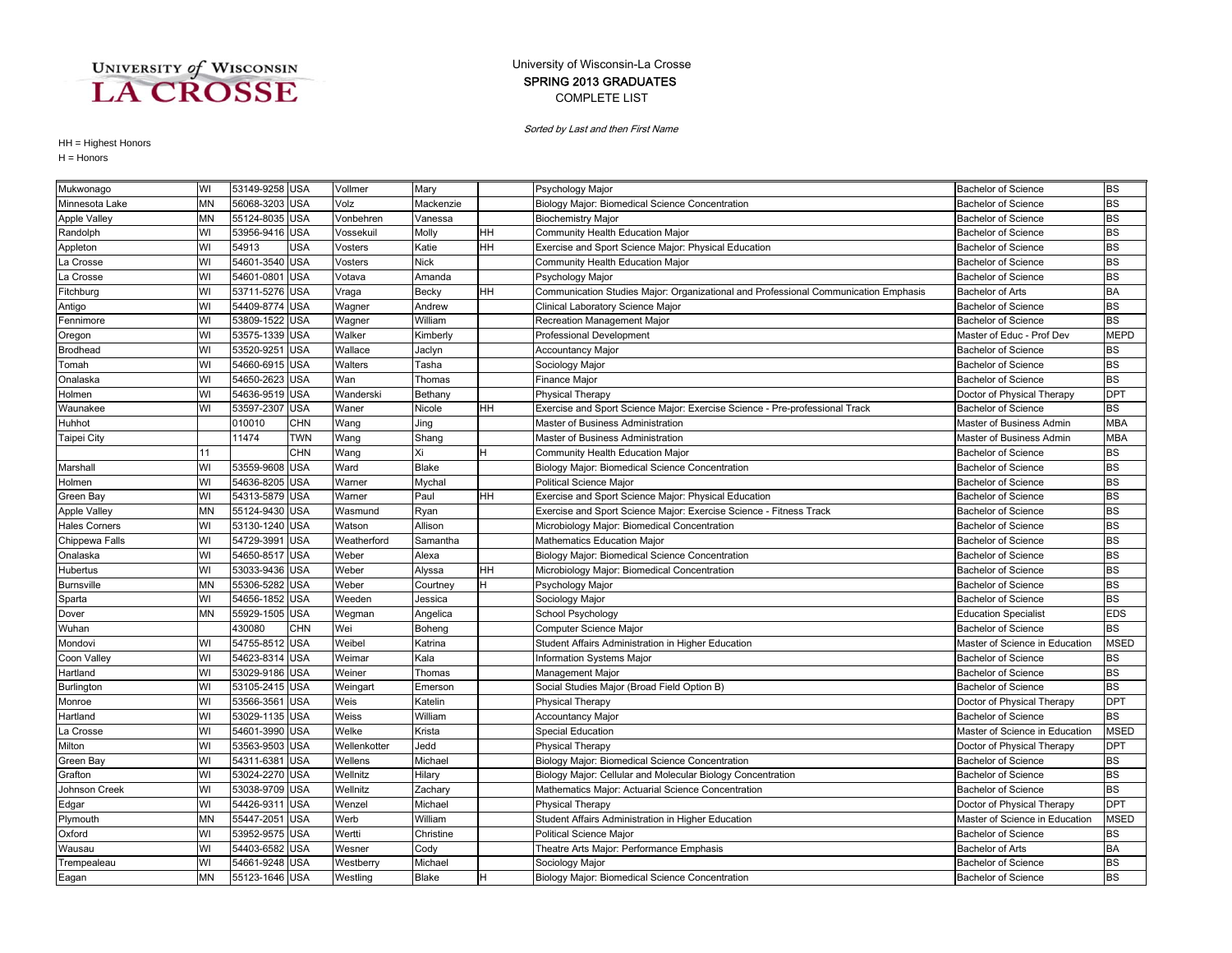### COMPLETE LIST SPRING 2013 GRADUATES University of Wisconsin-La Crosse

Sorted by Last and then First Name

| Oakfield                | WI        | 53065-9740 USA |            | Weston      | Courtney     |           | Psychology Major                                                            | <b>Bachelor of Arts</b>     | <b>BA</b>   |
|-------------------------|-----------|----------------|------------|-------------|--------------|-----------|-----------------------------------------------------------------------------|-----------------------------|-------------|
| <b>Richland Center</b>  | WI        | 53581-8966 USA |            | White       | lan          |           | Computer Science Major                                                      | <b>Bachelor of Science</b>  | <b>BS</b>   |
| Edgerton                | WI        | 53534-9550 USA |            | Wiepz       | Jamie        |           | Microbiology Major                                                          | <b>Bachelor of Science</b>  | <b>BS</b>   |
| Madison                 | WI        | 53703-4510 USA |            | Wiersma     | Katharyn     |           | School Psychology                                                           | <b>Education Specialist</b> | <b>EDS</b>  |
| Green Bay               | WI        | 54301-2902 USA |            | Wightman    | Chris        |           | Chemistry Major: ACS Certification                                          | <b>Bachelor of Science</b>  | <b>BS</b>   |
| Mishicot                | WI        | 54228-9447     | <b>USA</b> | Wilcox      | Sarah        |           | Communication Studies Major: Interpersonal Communication Emphasis           | <b>Bachelor of Arts</b>     | <b>BA</b>   |
| Grafton                 | WI        | 53024-9653     | <b>USA</b> | Wilde       | Lindsay      |           | Middle Childhood through Early Adolescence Education Major                  | <b>Bachelor of Science</b>  | <b>BS</b>   |
| Mc Farland              | WI        | 53558-8603     | <b>USA</b> | Wilhelmson  | <b>Bree</b>  | <b>HH</b> | Middle Childhood through Early Adolescence Education Major                  | <b>Bachelor of Science</b>  | <b>BS</b>   |
| <b>Blue River</b>       | WI        | 53518-9435 USA |            | Wilkinson   | Holden       |           | Psychology Major                                                            | <b>Bachelor of Science</b>  | <b>BS</b>   |
| Green Bay               | WI        | 54304-3466 USA |            | Wilkinson   | Kory         |           | Clinical Laboratory Science Major                                           | <b>Bachelor of Science</b>  | <b>BS</b>   |
| Waunakee                | WI        | 53597-9183 USA |            | Williams    | Allyson      |           | Professional Development                                                    | Master of Educ - Prof Dev   | <b>MEPD</b> |
| <b>Richland Center</b>  | WI        | 53581-8579 USA |            | Wilson      | Jenna        | H         | Community Health Education Major                                            | <b>Bachelor of Science</b>  | <b>BS</b>   |
| Orr                     | <b>MN</b> | 55771-8306 USA |            | Wiltgen     | Daniel       |           | Recreation Management Major                                                 | <b>Bachelor of Science</b>  | <b>BS</b>   |
| Madison                 | WI        | 53704-1221     | <b>USA</b> | Windschiegl | Sean         |           | Biology Major: Biomedical Science Concentration                             | <b>Bachelor of Science</b>  | <b>BS</b>   |
| Fond du Lac             | WI        | 54935-5457 USA |            | Windsor     | Mary         |           | Geography Major: Geographic Information Science Concentration               | <b>Bachelor of Science</b>  | <b>BS</b>   |
| Lake Geneva             | WI        | 53147-1620 USA |            | Wippermann  | Caitlin      |           | Exercise and Sport Science: Human Performance                               | Master of Science           | <b>MS</b>   |
| Onalaska                | WI        | 54650-3464     | <b>USA</b> | Wirtz       | Gregory      | HН        | Management Major                                                            | Bachelor of Science         | <b>BS</b>   |
| Ramsey                  | MN        | 55303-3301     | <b>USA</b> | Witalka     | Kimberly     | н         | Archaeological Studies Major                                                | <b>Bachelor of Arts</b>     | <b>BA</b>   |
| La Crosse               | WI        | 54603-1104 USA |            | Wittenberg  | Kathryn      |           | Art Major                                                                   | <b>Bachelor of Science</b>  | <b>BS</b>   |
| La Crosse               | WI        | 54601-7758 USA |            | Wohlwend    | Adam         |           | Master of Business Administration                                           | Master of Business Admin    | <b>MBA</b>  |
| La Crosse               | WI        | 54601-9211     | <b>USA</b> | Wojtanowski | Michael      | <b>HH</b> | Exercise and Sport Science Major: Exercise Science - Pre-professional Track | <b>Bachelor of Science</b>  | <b>BS</b>   |
| La Crosse               | WI        | 54601-4551     | <b>USA</b> | Wolcott     | Andrew       |           | English Major: Literature Emphasis                                          | <b>Bachelor of Arts</b>     | <b>BA</b>   |
| <b>Blooming Prairie</b> | <b>MN</b> | 55917-7008 USA |            | Wolf        | Kaylin       | <b>HH</b> | Theatre Arts Major: General Studies Emphasis                                | Bachelor of Arts            | <b>BA</b>   |
| Neenah                  | WI        | 54956-2014     | <b>USA</b> | Wolfgram    | David        |           | <b>Management Major</b>                                                     | <b>Bachelor of Science</b>  | <b>BS</b>   |
| Ulsan                   |           |                | KOR        | Won         | Da Bin       | HH        | Accountancy Major                                                           | <b>Bachelor of Science</b>  | <b>BS</b>   |
| La Crosse               | WI        | 54601-3807     | <b>USA</b> | Wood        | Catherine    | H         | Accountancy Major                                                           | Bachelor of Science         | <b>BS</b>   |
| Franklin                | WI        | 53132-8364 USA |            | Wood        | Lauren       |           | Therapeutic Recreation                                                      | Master of Science           | <b>MS</b>   |
| Franklin                | WI        | 53132-7306 USA |            | Worzala     | <b>Rick</b>  |           | Sociology Major                                                             | <b>Bachelor of Science</b>  | <b>BS</b>   |
| Madison                 | WI        | 53719-5923     | <b>USA</b> | Wouters     | Isaac        |           | Physical Therapy                                                            | Doctor of Physical Therapy  | <b>DPT</b>  |
| Eagan                   | MN        | 55123-1010     | <b>USA</b> | Wright      | Angela       |           | Psychology Major                                                            | <b>Bachelor of Arts</b>     | <b>BA</b>   |
| Beihai                  | 45        | 536100         | <b>CHN</b> | Wu          | Xiaoqi       | H.        | English Major: Rhetoric and Writing Emphasis                                | <b>Bachelor of Arts</b>     | <b>BA</b>   |
| Daqing                  | 23        | 163414         | <b>CHN</b> | Wu          | Yitong       |           | <b>Accountancy Major</b>                                                    | <b>Bachelor of Science</b>  | <b>BS</b>   |
| La Crosse               | WI        | 54601-3736 USA |            | Yacob       | Mathayas     |           | <b>Public Administration Major</b>                                          | <b>Bachelor of Science</b>  | <b>BS</b>   |
| Ashiya                  | 28        | 659-0092       | JPN        | Yamamoto    | Yuma         |           | Management Major                                                            | <b>Bachelor of Science</b>  | <b>BS</b>   |
| ShiJiazhuang            |           | 050000         | <b>CHN</b> | Yan         | Xi           |           | Computer Science Major                                                      | <b>Bachelor of Science</b>  | <b>BS</b>   |
| Onalaska                | WI        | 54650-9090 USA |            | Yang        | Dao          |           | Finance Major                                                               | <b>Bachelor of Science</b>  | <b>BS</b>   |
| Schofield               | WI        | 54476-4466 USA |            | Yang        | Houa         |           | Biology Major: Biomedical Science Concentration                             | <b>Bachelor of Science</b>  | <b>BS</b>   |
| Wausau                  | WI        | 54401-2549 USA |            | Yang        | Mai Chong    |           | Psychology Major                                                            | <b>Bachelor of Science</b>  | <b>BS</b>   |
| La Crosse               | WI        | 54601-2316 USA |            | Yang        | Mai Choua    |           | Microbiology Major: Biomedical Concentration                                | <b>Bachelor of Science</b>  | <b>BS</b>   |
| Onalaska                | WI        | 54650-2256 USA |            | Yang        | Paj Nra      |           | Biology Major: Biomedical Science Concentration                             | <b>Bachelor of Science</b>  | <b>BS</b>   |
| Sheboygan               | WI        | 53081-7739 USA |            | Yang        | See          |           | Clinical Laboratory Science Major                                           | <b>Bachelor of Science</b>  | <b>BS</b>   |
| Lake Crystal            | MN        | 56055-0008 USA |            | Yarger      | Dylan        |           | Sociology Major                                                             | <b>Bachelor of Science</b>  | <b>BS</b>   |
| Mount Pleasant          | WI        | 53406-2489 USA |            | Yasatan     | Michelle     | H         | Exercise and Sport Science Major: Exercise Science - Pre-professional Track | <b>Bachelor of Science</b>  | <b>BS</b>   |
| Mazomanie               | WI        | 53560-9548 USA |            | Yasick      | Andrew       | H.        | German Studies Major: Business Concentration                                | Bachelor of Arts            | <b>BA</b>   |
| New London              | WI        | 54961-8420 USA |            | Yde         | Rebecca      |           | <b>Physical Therapy</b>                                                     | Doctor of Physical Therapy  | <b>DPT</b>  |
| Mazeppa                 | MN        | 55956-7544 USA |            | Yeakel      | John         | HH        | Biology Major: Biomedical Science Concentration                             | <b>Bachelor of Science</b>  | <b>BS</b>   |
| Saint James             | <b>MN</b> | 56081-4015 USA |            | Yearling    | Chantel      | H.        | Therapeutic Recreation Major                                                | <b>Bachelor of Science</b>  | <b>BS</b>   |
| Zumbrota                | <b>MN</b> | 55992-1681 USA |            | Yennie      | <b>Blake</b> |           | Psychology Major                                                            | <b>Bachelor of Science</b>  | <b>BS</b>   |